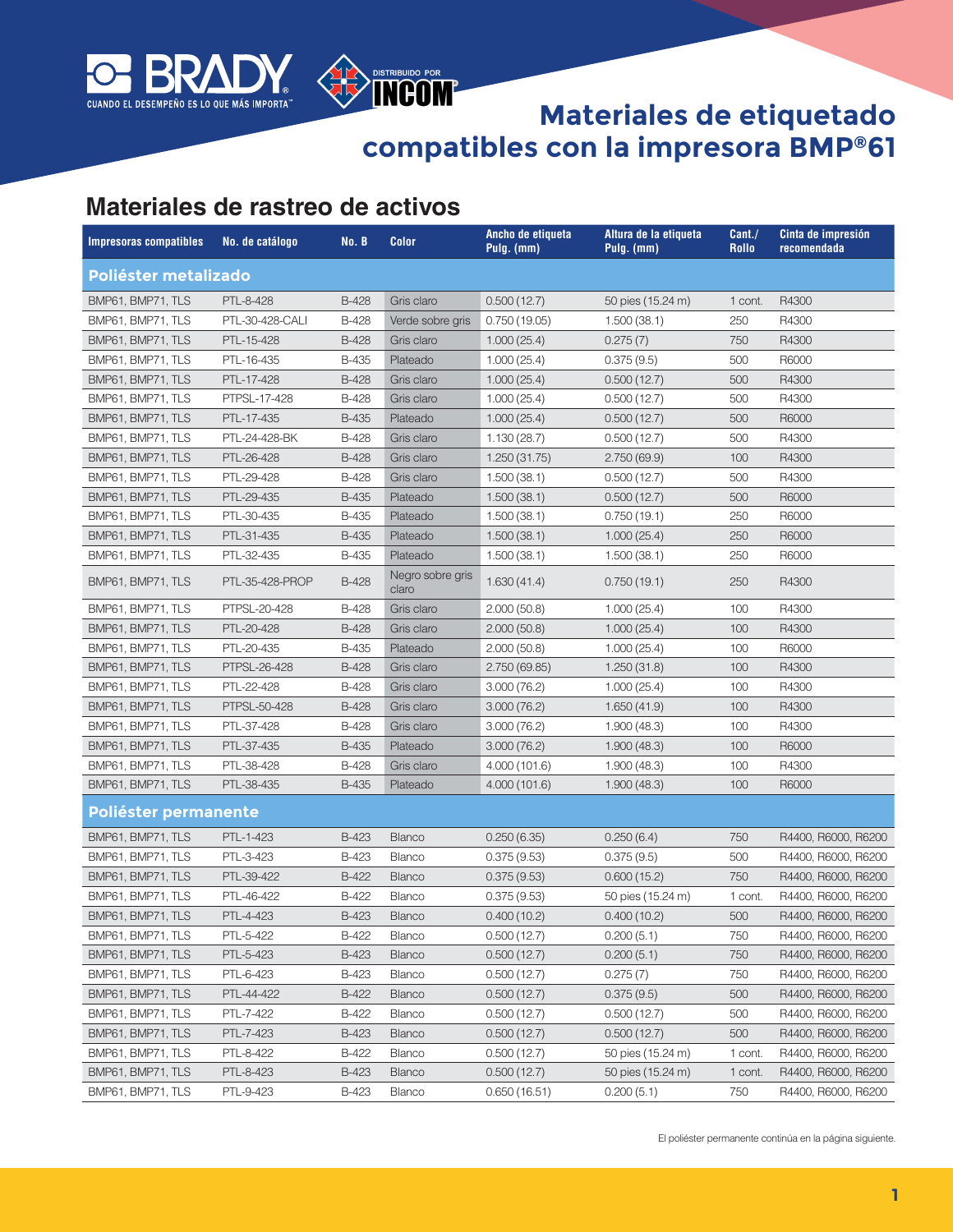### **Materiales para rastreo de activos (cont.)**

| <b>Impresoras compatibles</b> | No. de catálogo | No. B        | <b>Color</b>            | Ancho de etiqueta<br>Pulg. (mm) | Altura de la etiqueta<br>Pulg. (mm) | Cant./<br><b>Rollo</b> | Cinta de impresión<br>recomendada |
|-------------------------------|-----------------|--------------|-------------------------|---------------------------------|-------------------------------------|------------------------|-----------------------------------|
| Poliéster permanente (cont.)  |                 |              |                         |                                 |                                     |                        |                                   |
| BMP61, BMP71, TLS             | PTL-10-423      | B-423        | <b>Blanco</b>           | 0.750(19.05)                    | 0.250(6.4)                          | 750                    | R4400, R6000, R6200               |
| BMP61, BMP71, TLS             | PTL-30-423-INSP | <b>B-423</b> | Negro sobre<br>blanco   | 0.750(19.05)                    | 1.500(38.1)                         | 250                    | R4400, R6000, R6200               |
| BMP61, BMP71, TLS             | PTL-30-423-CALI | B-423        | Verde sobre<br>blanco   | 0.750(19.05)                    | 1.500(38.1)                         | 250                    | R4400, R6000, R6200               |
| BMP61, BMP71, TLS             | PTL-30-423-TEST | <b>B-423</b> | Verde sobre<br>blanco   | 0.750(19.05)                    | 1.500(38.1)                         | 250                    | R4400, R6000, R6200               |
| BMP61, BMP71, TLS             | PTL-13-423      | <b>B-423</b> | <b>Blanco</b>           | 0.900(22.86)                    | 0.250(6.4)                          | 750                    | R4400, R6000, R6200               |
| BMP61, BMP71, TLS             | PTL-14-423      | <b>B-423</b> | <b>Blanco</b>           | 1.000(25.4)                     | 0.187(4.7)                          | 750                    | R4400, R6000, R6200               |
| BMP61, BMP71, TLS             | PTL-15-423      | B-423        | Blanco                  | 1.000(25.4)                     | 0.275(7)                            | 750                    | R4400, R6000, R6200               |
| BMP61, BMP71, TLS             | PTL-16-422      | B-422        | <b>Blanco</b>           | 1.000(25.4)                     | 0.375(9.5)                          | 500                    | R4400, R6000, R6200               |
| BMP61, BMP71, TLS             | PTL-16-423      | B-423        | <b>Blanco</b>           | 1.000(25.4)                     | 0.375(9.5)                          | 500                    | R4400, R6000, R6200               |
| BMP61, BMP71, TLS             | PTPSL-17-422    | B-422        | <b>Blanco</b>           | 1.000(25.4)                     | 0.500(12.7)                         | 500                    | R4400, R6000, R6200               |
| BMP61, BMP71, TLS             | PTL-17-422      | B-422        | <b>Blanco</b>           | 1.000(25.4)                     | 0.500(12.7)                         | 500                    | R4400, R6000, R6200               |
| BMP61, BMP71, TLS             | PTL-17-423      | <b>B-423</b> | <b>Blanco</b>           | 1.000(25.4)                     | 0.500(12.7)                         | 500                    | R4400, R6000, R6200               |
| BMP61, BMP71, TLS             | PTL-19-422      | B-422        | <b>Blanco</b>           | 1.000(25.4)                     | 1.000(25.4)                         | 250                    | R4400, R6000, R6200               |
| BMP61, BMP71, TLS             | PTL-19-423      | <b>B-423</b> | <b>Blanco</b>           | 1.000(25.4)                     | 1.000(25.4)                         | 250                    | R4400, R6000, R6200               |
| BMP61, BMP71, TLS             | PTL-42-422      | B-422        | <b>Blanco</b>           | 1.000(25.4)                     | 50 pies (15.24 m)                   | 1 cont.                | R4400, R6000, R6200               |
| BMP61, BMP71, TLS             | PTL-24-423-BK   | <b>B-423</b> | Blanco                  | 1.130(28.7)                     | 0.500(12.7)                         | 500                    | R4400, R6000, R6200               |
| BMP61, BMP71, TLS             | PTL-25-423      | B-423        | Blanco                  | 1.250 (31.75)                   | 0.250(6.4)                          | 750                    | R4400, R6000, R6200               |
| BMP61, BMP71, TLS             | PTL-26-423      | <b>B-423</b> | <b>Blanco</b>           | 1.250 (31.75)                   | 2.750(69.9)                         | 100                    | R4400, R6000, R6200               |
| BMP61, BMP71, TLS             | PTL-27-423      | B-423        | Blanco                  | 1.500(38.1)                     | 0.125(3.2)                          | 750                    | R4400, R6000, R6200               |
| BMP61, BMP71, TLS             | PTL-28-423      | B-423        | <b>Blanco</b>           | 1.500(38.1)                     | 0.250(6.4)                          | 750                    | R4400, R6000, R6200               |
| BMP61, BMP71, TLS             | PTL-45-422      | B-422        | <b>Blanco</b>           | 1.500(38.1)                     | 0.375(9.5)                          | 500                    | R4400, R6000, R6200               |
| BMP61, BMP71, TLS             | PTL-29-422      | B-422        | <b>Blanco</b>           | 1.500(38.1)                     | 0.500(12.7)                         | 500                    | R4400, R6000, R6200               |
| BMP61, BMP71, TLS             | PTL-29-423      | B-423        | <b>Blanco</b>           | 1.500(38.1)                     | 0.500(12.7)                         | 500                    | R4400, R6000, R6200               |
| BMP61, BMP71, TLS             | PTL-30-422      | B-422        | <b>Blanco</b>           | 1.500(38.1)                     | 0.750(19.1)                         | 250                    | R4400, R6000, R6200               |
| BMP61, BMP71, TLS             | PTL-31-423      | B-423        | <b>Blanco</b>           | 1.500(38.1)                     | 1.000(25.4)                         | 250                    | R4400, R6000, R6200               |
| BMP61, BMP71, TLS             | PTL-32-422      | B-422        | <b>Blanco</b>           | 1.500(38.1)                     | 1.500(38.1)                         | 250                    | R4400, R6000, R6200               |
| BMP61, BMP71, TLS             | PTL-32-423      | B-423        | Blanco                  |                                 |                                     | 250                    | R4400, R6000, R6200               |
| BMP61, BMP71, TLS             | PTL-35-422-PROP | <b>B-422</b> | Negro sobre<br>plateado | 1.500(38.1)<br>1.630(41.4)      | 1.500(38.1)<br>0.750(19.1)          | 250                    | R4400, R6000, R6200               |
| BMP61, BMP71, TLS             | PTL-35-423-PROP | <b>B-423</b> | Negro sobre<br>plateado | 1.630(41.4)                     | 0.750(19.1)                         | 250                    | R4400, R6000, R6200               |
| BMP61, BMP71, TLS             | PTL-43-422      | B-422        | <b>Blanco</b>           | 1.900 (48.26)                   | 50 pies (15.24 m)                   | 1 cont.                | R4400, R6000, R6200               |
| BMP61, BMP71, TLS             | PTL-2-423       | B-423        | Blanco                  | 2.000(50.8)                     | 0.250(6.4)                          | 100                    | R4400, R6000, R6200               |
| BMP61, BMP71, TLS             | PTPSL-20-422    | B-422        | <b>Blanco</b>           | 2.000(50.8)                     | 1.000(25.4)                         | 100                    | R4400, R6000, R6200               |
| BMP61, BMP71, TLS             | PTL-20-422      | B-422        | <b>Blanco</b>           | 2.000(50.8)                     | 1.000(25.4)                         | 100                    | R4400, R6000, R6200               |
| BMP61, BMP71, TLS             | PTL-20-423      | B-423        | <b>Blanco</b>           | 2.000(50.8)                     | 1.000(25.4)                         | 100                    | R4400, R6000, R6200               |
| BMP61, BMP71, TLS             | PTPSL-26-422    | B-422        | <b>Blanco</b>           | 2.750 (69.85)                   | 1.250(31.8)                         | 100                    | R4400, R6000, R6200               |
| BMP61, BMP71, TLS             | PTL-22-422      | B-422        | <b>Blanco</b>           | 3.000(76.2)                     | 1.000(25.4)                         | 100                    | R4400, R6000, R6200               |
| BMP61, BMP71, TLS             | PTL-22-423      | B-423        | <b>Blanco</b>           | 3.000(76.2)                     | 1.000(25.4)                         | 100                    | R4400, R6000, R6200               |
| BMP61, BMP71, TLS             | PTPSL-50-422    | B-422        | <b>Blanco</b>           | 3.000(76.2)                     | 1.650(41.9)                         | 100                    | R4400, R6000, R6200               |
| BMP61, BMP71, TLS             | PTL-37-422      | B-422        | Blanco                  | 3.000(76.2)                     | 1.900(48.3)                         | 100                    | R4400, R6000, R6200               |
| BMP61, BMP71, TLS             | PTL-37-423      | B-423        | <b>Blanco</b>           | 3.000(76.2)                     | 1.900(48.3)                         | 100                    | R4400, R6000, R6200               |
| BMP61, BMP71, TLS             | PTL-23-422      | B-422        | <b>Blanco</b>           | 4.000 (101.6)                   | 1.000(25.4)                         | 100                    | R4400, R6000, R6200               |
| BMP61, BMP71, TLS             | PTL-23-423      | B-423        | <b>Blanco</b>           | 4.000 (101.6)                   | 1.000(25.4)                         | 100                    | R4400, R6000, R6200               |
| BMP61, BMP71, TLS             | PTL-38-422      | B-422        | <b>Blanco</b>           | 4.000 (101.6)                   | 1.900(48.3)                         | 100                    | R4400, R6000, R6200               |
| BMP61, BMP71, TLS             | PTL-38-423      | B-423        | <b>Blanco</b>           | 4.000 (101.6)                   | 1.900(48.3)                         | 100                    | R4400, R6000, R6200               |
|                               |                 |              |                         |                                 |                                     |                        |                                   |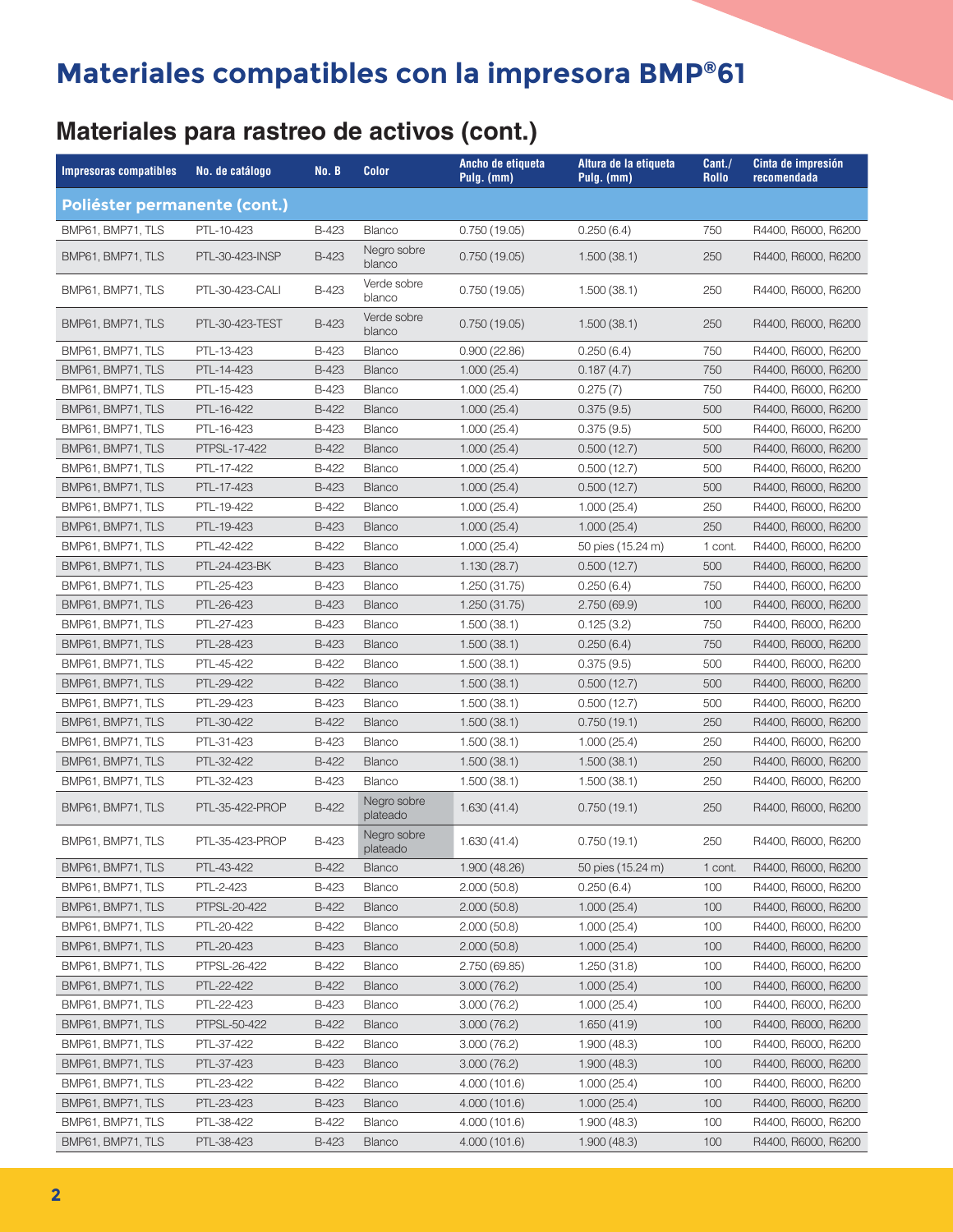### **Materiales para rastreo de activos (cont.)**

| <b>Impresoras compatibles</b>       | No. de catálogo               | No. B        | <b>Color</b>                         | Ancho de etiqueta<br>$Pulg.$ (mm) | Altura de la etiqueta<br>Pulg. (mm) | Cant./<br><b>Rollo</b> | Cinta de impresión<br>recomendada |
|-------------------------------------|-------------------------------|--------------|--------------------------------------|-----------------------------------|-------------------------------------|------------------------|-----------------------------------|
| Poliéster metalizado ultra agresivo |                               |              |                                      |                                   |                                     |                        |                                   |
| BMP61, BMP71, TLS                   | PTL-16-486                    | <b>B-486</b> | Gris claro                           | 1.000(25.4)                       | 0.375(9.5)                          | 500                    | R4300                             |
| BMP61, BMP71, TLS                   | PTL-17-486                    | B-486        | Gris claro                           | 1.000(25.4)                       | 0.500(12.7)                         | 500                    | R4300                             |
| BMP61, BMP71, TLS                   | PTL-19-486                    | B-486        | Gris claro                           | 1.000(25.4)                       | 1.000(25.4)                         | 250                    | R4300                             |
| BMP61, BMP71, TLS                   | PTL-24-486-BK                 | B-486        | Gris claro                           | 1.130(28.7)                       | 0.500(12.7)                         | 500                    | R4300                             |
| BMP61, BMP71, TLS                   | PTL-29-486                    | B-486        | Gris claro                           | 1.500(38.1)                       | 0.500(12.7)                         | 500                    | R4300                             |
| BMP61, BMP71, TLS                   | PTL-30-486                    | B-486        | Gris claro                           | 1.500(38.1)                       | 0.750(19.1)                         | 250                    | R4300                             |
| BMP61, BMP71, TLS                   | PTL-31-486                    | B-486        | Gris claro                           | 1.500(38.1)                       | 1.000(25.4)                         | 250                    | R4300                             |
| BMP61, BMP71, TLS                   | PTL-32-486                    | B-486        | Gris claro                           | 1.500(38.1)                       | 1.500(38.1)                         | 250                    | R4300                             |
| BMP61, BMP71, TLS                   | PTL-20-486                    | <b>B-486</b> | Gris claro                           | 2.000(50.8)                       | 1.000(25.4)                         | 100                    | R4300                             |
| BMP61, BMP71, TLS                   | PTL-37-486                    | B-486        | Gris claro                           | 3.000 (76.2)                      | 1.900(48.3)                         | 100                    | R4300                             |
| BMP61, BMP71, TLS                   | PTL-38-486                    | B-486        | Gris claro                           | 4.000 (101.6)                     | 1.900(48.3)                         | 100                    | R4300                             |
| Poliéster ultra agresivo            |                               |              |                                      |                                   |                                     |                        |                                   |
| BMP61, BMP71, TLS                   | PTL-101-483                   | B-483        | Blanco                               | 0.250(6.35)                       | 50 pies (15.24 m)                   | 1 cont.                | R4400, R6000, R6200               |
| BMP61, BMP71, TLS                   | PTL-61-483                    | B-483        | Blanco                               | 0.500(12.7)                       | 2.000(50.8)                         | 100                    | R4400, R6000, R6200               |
| BMP61, BMP71                        | M61C-500-483                  | <b>B-483</b> | <b>Blanco</b>                        | 0.500(12.7)                       | 50 pies (15.24 m)                   | 1 cont.                | R4400, R6000,<br>R6200, R6900     |
| BMP61, BMP71, TLS                   | PTL-8-483                     | B-483        | Blanco                               | 0.500(12.7)                       | 50 pies (15.24 m)                   | 1 cont.                | R4400, R6000, R6200               |
| BMP61, BMP71, TLS                   | PTL-62-483                    | B-483        | Blanco                               | 0.750(19.05)                      | 4.000 (101.6)                       | 50                     | R4400, R6000, R6200               |
| BMP61, BMP71, TLS                   | PTL-63-483                    | B-483        | Blanco                               | 0.750(19.05)                      | 8.000 (203.2)                       | 50                     | R4400, R6000, R6200               |
| BMP61, BMP71, TLS                   | PTL-16-483                    | B-483        | <b>Blanco</b>                        | 1.000(25.4)                       | 0.375(9.5)                          | 500                    | R4400, R6000, R6200               |
| BMP61, BMP71, TLS                   | PTL-17-483                    | B-483        | Blanco                               | 1.000(25.4)                       | 0.500(12.7)                         | 500                    | R4400, R6000, R6200               |
| BMP61, BMP71, TLS                   | PTL-19-483                    | B-483        | <b>Blanco</b>                        | 1.000(25.4)                       | 1.000(25.4)                         | 250                    | R4400, R6000, R6200               |
| BMP61, BMP71, TLS                   | PTL-42-483                    | B-483        | Blanco                               | 1.000(25.4)                       | 50 pies (15.24 m)                   | 1 cont.                | R4400, R6000, R6200               |
| BMP61, BMP71, TLS                   | PTL-24-483-BK                 | B-483        | <b>Blanco</b>                        | 1.130(28.7)                       | 0.500(12.7)                         | 500                    | R4400, R6000, R6200               |
| BMP61, BMP71, TLS                   | PTL-100-483                   | B-483        | <b>Blanco</b>                        | 1.300 (33.02)                     | 50 pies (15.24 m)                   | 1 cont.                | R4400, R6000, R6200               |
| BMP61, BMP71, TLS                   | PTL-65-483                    | B-483        | <b>Blanco</b>                        | 1.375 (34.93)                     | 1.000(25.4)                         | 250                    | R4400, R6000, R6200               |
| BMP61, BMP71, TLS                   | PTL-29-483                    | B-483        | Blanco                               | 1.500(38.1)                       | 0.500(12.7)                         | 500                    | R4400, R6000, R6200               |
| BMP61, BMP71, TLS                   | PTL-30-483                    | B-483        | Blanco                               | 1.500(38.1)                       | 0.750(19.1)                         | 250                    | R4400, R6000, R6200               |
| BMP61, BMP71, TLS                   | PTL-31-483                    | B-483        | Blanco                               | 1.500(38.1)                       | 1.000(25.4)                         | 250                    | R4400, R6000, R6200               |
| BMP61, BMP71, TLS                   | PTL-32-483                    | B-483        | <b>Blanco</b>                        | 1.500(38.1)                       | 1.500(38.1)                         | 250                    | R4400, R6000, R6200               |
| BMP61, BMP71, TLS                   | PTL-43-483                    | B-483        | Blanco                               | 1.900 (48.26)                     | 50 pies (15.24 m)                   | 1 cont.                | R4400, R6000, R6200               |
| BMP61, BMP71, TLS                   | PTL-20-483                    | B-483        | Blanco                               | 2.000(50.8)                       | 1.000(25.4)                         | 100                    | R4400, R6000, R6200               |
| BMP61, BMP71, TLS                   | PTL-37-483-<br><b>WARNING</b> | B-483        | Negro/<br>Anaranjado<br>sobre blanco | 3.000(76.2)                       | 1.900(48.3)                         | 100                    | R4400, R6000, R6200               |
| BMP61, BMP71, TLS                   | PTL-37-483                    | B-483        | Blanco                               | 3.000(76.2)                       | 1.900(48.3)                         | 100                    | R4400, R6000, R6200               |
| BMP61, BMP71, TLS                   | PTL-23-483                    | B-483        | Blanco                               | 4.000 (101.6)                     | 1.000(25.4)                         | 100                    | R4400, R6000, R6200               |
| BMP61, BMP71, TLS                   | PTL-38-483-<br><b>WARNING</b> | B-483        | Negro/<br>Anaranjado<br>sobre blanco | 4.000 (101.6)                     | 1.900(48.3)                         | 100                    | R4400, R6000, R6200               |
| BMP61, BMP71, TLS                   | PTL-38-483                    | B-483        | Blanco                               | 4.000 (101.6)                     | 1.900(48.3)                         | 100                    | R4400, R6000, R6200               |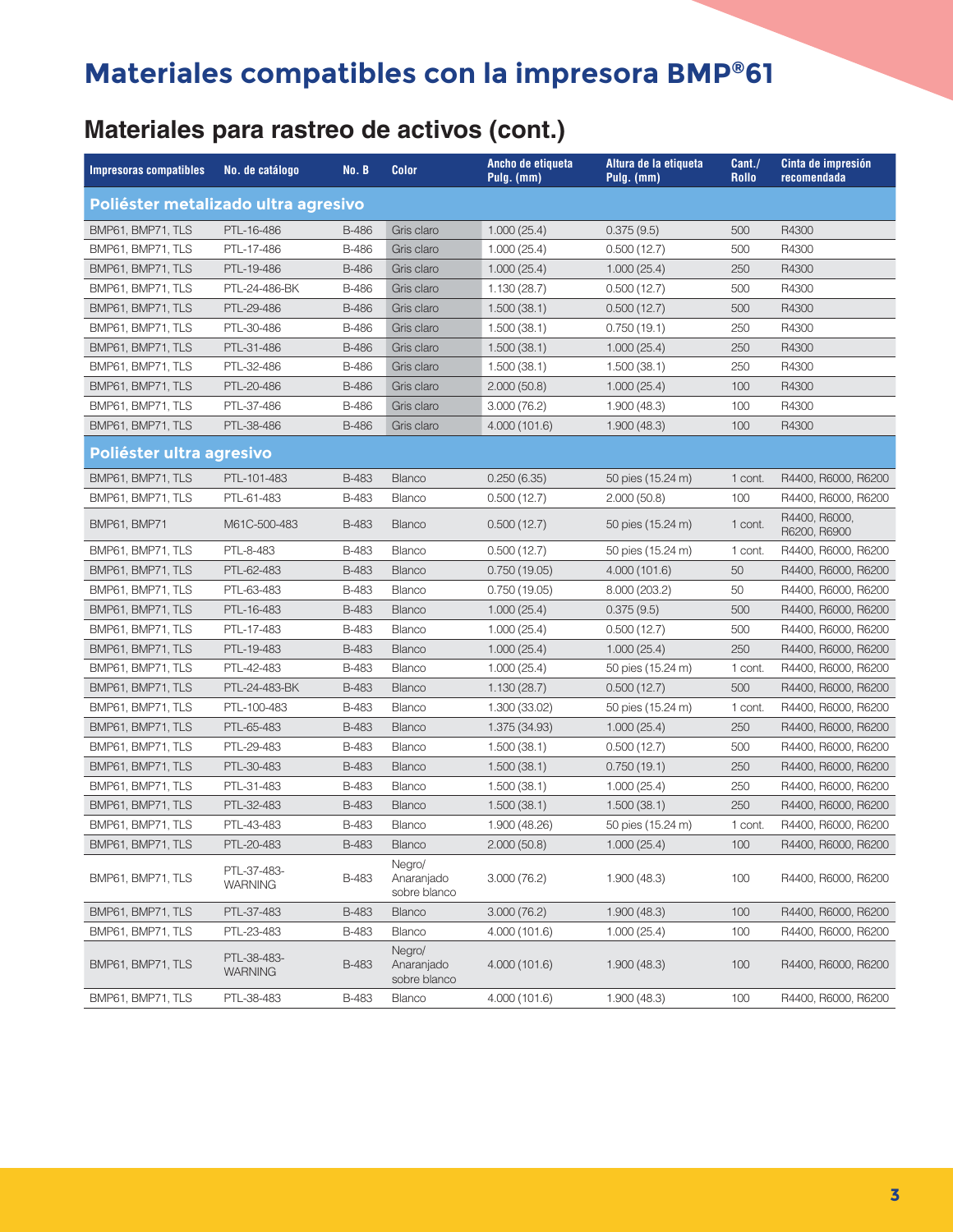### **Materiales para placas de circuitos**

| <b>Impresoras compatibles</b>                      | No. de catálogo | No. B        | <b>Color</b>            | Ancho de etiqueta<br>Pulg. (mm) | Altura de la etiqueta<br>Pulg. (mm) | Cant./<br><b>Rollo</b> | Cinta de impresión<br>recomendada |
|----------------------------------------------------|-----------------|--------------|-------------------------|---------------------------------|-------------------------------------|------------------------|-----------------------------------|
| Poliamida para altas temperaturas                  |                 |              |                         |                                 |                                     |                        |                                   |
| BMP61; BMP71; TLS                                  | PTL-10-727      | B-727        | <b>Blanco</b>           | 0.250(6.35)                     | 0.750(19.1)                         | 750                    | R6000                             |
| BMP61; BMP71; TLS                                  | PTL-3-727       | B-727        | Blanco                  | 0.375(9.53)                     | 0.375(9.53)                         | 500                    | R6000                             |
| BMP61; BMP71; TLS                                  | PTL-1-727       | B-727        | <b>Blanco</b>           | 0.375(9.53)                     | 1.000(25.4)                         | 750                    | R6000                             |
| BMP61; BMP71; TLS                                  | PTL-16-727      | B-727        | Blanco                  | 0.375(9.53)                     | 1.000(25.4)                         | 500                    | R6000                             |
| BMP61; BMP71; TLS                                  | PTL-4-727       | B-727        | <b>Blanco</b>           | 0.400(10.2)                     | 0.400(10.2)                         | 500                    | R6000                             |
| BMP61; BMP71; TLS                                  | PTL-6-727       | B-727        | Blanco                  | 0.500(12.7)                     | 0.275(6.98)                         | 750                    | R6000                             |
| BMP61; BMP71; TLS                                  | PTL-9-727       | B-727        | <b>Blanco</b>           | 0.650(16.51)                    | 0.200(5.1)                          | 750                    | R6000                             |
| BMP61; BMP71; TLS                                  | PTL-13-727      | B-727        | Blanco                  | 0.900(22.86)                    | 0.250(6.4)                          | 750                    | R6000                             |
| BMP61; BMP71; TLS                                  | PTL-28-727      | B-727        | <b>Blanco</b>           | 1.500(38.1)                     | 0.250(6.4)                          | 750                    | R6000                             |
| BMP61; BMP71; TLS                                  | PTL-2-727       | B-727        | Blanco                  | 2.000(50.8)                     | 0.250(6.35)                         | 100                    | R6000                             |
| BMP61; BMP71; TLS                                  | PTL-14-727      | B-727        | <b>Blanco</b>           | 4.000 (101.6)                   | 0.187(4.7)                          | 750                    | R6000                             |
| BMP61; BMP71; TLS                                  | PTL-10-724      | B-724        | Ámbar                   | 0.250(6.35)                     | 0.750(19.1)                         | 750                    | R4300                             |
| BMP61; BMP71; TLS                                  | PTL-3-724       | B-724        | Ámbar                   | 0.375(9.53)                     | 0.375(9.53)                         | 500                    | R4300                             |
| BMP61; BMP71; TLS                                  | PTL-1-724       | B-724        | Ámbar                   | 0.375(9.53)                     | 1.000(25.4)                         | 750                    | R4300                             |
| BMP61; BMP71; TLS                                  | PTL-16-724      | B-724        | Ámbar                   | 0.375(9.53)                     | 1.000(25.4)                         | 500                    | R4300                             |
| BMP61; BMP71; TLS                                  | PTL-4-724       | B-724        | Ámbar                   | 0.400(10.2)                     | 0.400(10.2)                         | 500                    | R4300                             |
| BMP61; BMP71; TLS                                  | PTL-6-724       | B-724        | Ámbar                   | 0.500(12.7)                     | 0.275(6.98)                         | 750                    | R4300                             |
| BMP61; BMP71; TLS                                  | PTL-9-724       | B-724        | Ámbar                   | 0.650(16.51)                    | 0.200(5.1)                          | 750                    | R4300                             |
| BMP61; BMP71; TLS                                  | PTL-13-724      | B-724        | Ámbar                   | 0.900(22.86)                    | 0.250(6.4)                          | 750                    | R4300                             |
| BMP61; BMP71; TLS                                  | PTL-25-724      | B-724        | Ámbar                   | 1.250 (31.75)                   | 0.250(6.4)                          | 750                    | R4300                             |
| BMP61; BMP71; TLS                                  | PTL-27-724      | B-724        | Ámbar                   | 1.500(38.1)                     | 0.125(3.2)                          | 750                    | R4300                             |
| BMP61; BMP71; TLS                                  | PTL-28-724      | B-724        | Ámbar                   | 1.500(38.1)                     | 0.250(6.4)                          | 750                    | R4300                             |
| BMP61; BMP71; TLS                                  | PTL-2-724       | B-724        | Ámbar                   | 2.000(50.8)                     | 0.250(6.35)                         | 100                    | R4300                             |
| BMP61; BMP71; TLS                                  | PTL-17-724      | B-724        | Ámbar                   | 4.000 (101.6)                   | 0.500(12.7)                         | 500                    | R4300                             |
| <b>Material Tedlar<sup>®</sup> autoextinguible</b> |                 |              |                         |                                 |                                     |                        |                                   |
| BMP61; BMP71; TLS                                  | PTL-9-437       | B-437        | Blanco                  | 0.650(16.51)                    | 0.200(5.1)                          | 750                    | R4300                             |
| BMP61; BMP71; TLS                                  | PTL-10-437      | <b>B-437</b> | Blanco                  | 0.750(19.05)                    | 0.250(6.4)                          | 750                    | R4300                             |
| BMP61; BMP71; TLS                                  | PTL-15-437      | B-437        | Blanco                  | 1.000(25.4)                     | 0.275(7)                            | 750                    | R4300                             |
| BMP61; BMP71; TLS                                  | PTL-29-437      | B-437        | <b>Blanco</b>           | 1.500(38.1)                     | 0.500(12.7)                         | 500                    | R4300                             |
| BMP61; BMP71; TLS                                  | PTL-41-437-WT   | B-437        | Blanco                  | 1.500(38.1)                     | 50 pies (15.24 m)                   | 1 cont.                | R4300                             |
| BMP61; BMP71; TLS                                  | PTLCM-41-437-WT | <b>B-437</b> | <b>Blanco</b>           | 1.500(38.1)                     | 50 pies (15.24 m)                   | 1 cont.                | R4300                             |
| BMP61; BMP71; TLS                                  | PTLCM-41-437-YL | <b>B-437</b> | Blanco                  | 1.500(38.1)                     | 50 pies (15.24 m)                   | 1 cont.                | R4300                             |
| BMP61; BMP71; TLS                                  | PTL-41-437-YL   | B-437        | Amarillo                | 1.500(38.1)                     | 50 pies (15.24 m)                   | 1 cont.                | R4300                             |
| Poliéster disipador de estática                    |                 |              |                         |                                 |                                     |                        |                                   |
| BMP61; BMP71; TLS                                  | PTL-1-473       | <b>B-473</b> | <b>Blanco</b>           | 0.250(6.35)                     | 0.250(6.4)                          | 750                    | R6000, R6200                      |
| BMP61; BMP71; TLS                                  | PTL-5-473       | B-473        | Blanco                  | 0.500(12.7)                     | 0.200(5.1)                          | 750                    | R6000, R6200                      |
| BMP61; BMP71; TLS                                  | PTL-6-473       | <b>B-473</b> | <b>Blanco</b>           | 0.500(12.7)                     | 0.275(7)                            | 750                    | R6000, R6200                      |
| BMP61; BMP71; TLS                                  | PTL-9-473       | B-473        | Blanco                  | 0.650(16.51)                    | 0.200(5.1)                          | 750                    | R6000, R6200                      |
| BMP61; BMP71; TLS                                  | PTL-10-473      | B-473        | Blanco                  | 0.750(19.05)                    | 0.250(6.4)                          | 750                    | R6000, R6200                      |
| BMP61; BMP71; TLS                                  | PTL-16-473      | B-473        | Blanco                  | 1.000(25.4)                     | 0.375(9.5)                          | 500                    | R6000, R6200                      |
| BMP61; BMP71; TLS                                  | PTL-17-473      | <b>B-473</b> | Blanco                  | 1.000(25.4)                     | 0.500(12.7)                         | 500                    | R6000, R6200                      |
| BMP61; BMP71; TLS                                  | PTLSL-17-473    | B-473        | Negro sobre<br>amarillo | 1.000(25.4)                     | 0.500(12.7)                         | 500                    | R6000, R6200                      |
| BMP61; BMP71; TLS                                  | PTL-28-473      | <b>B-473</b> | Blanco                  | 1.500(38.1)                     | 0.250(6.4)                          | 750                    | R6000, R6200                      |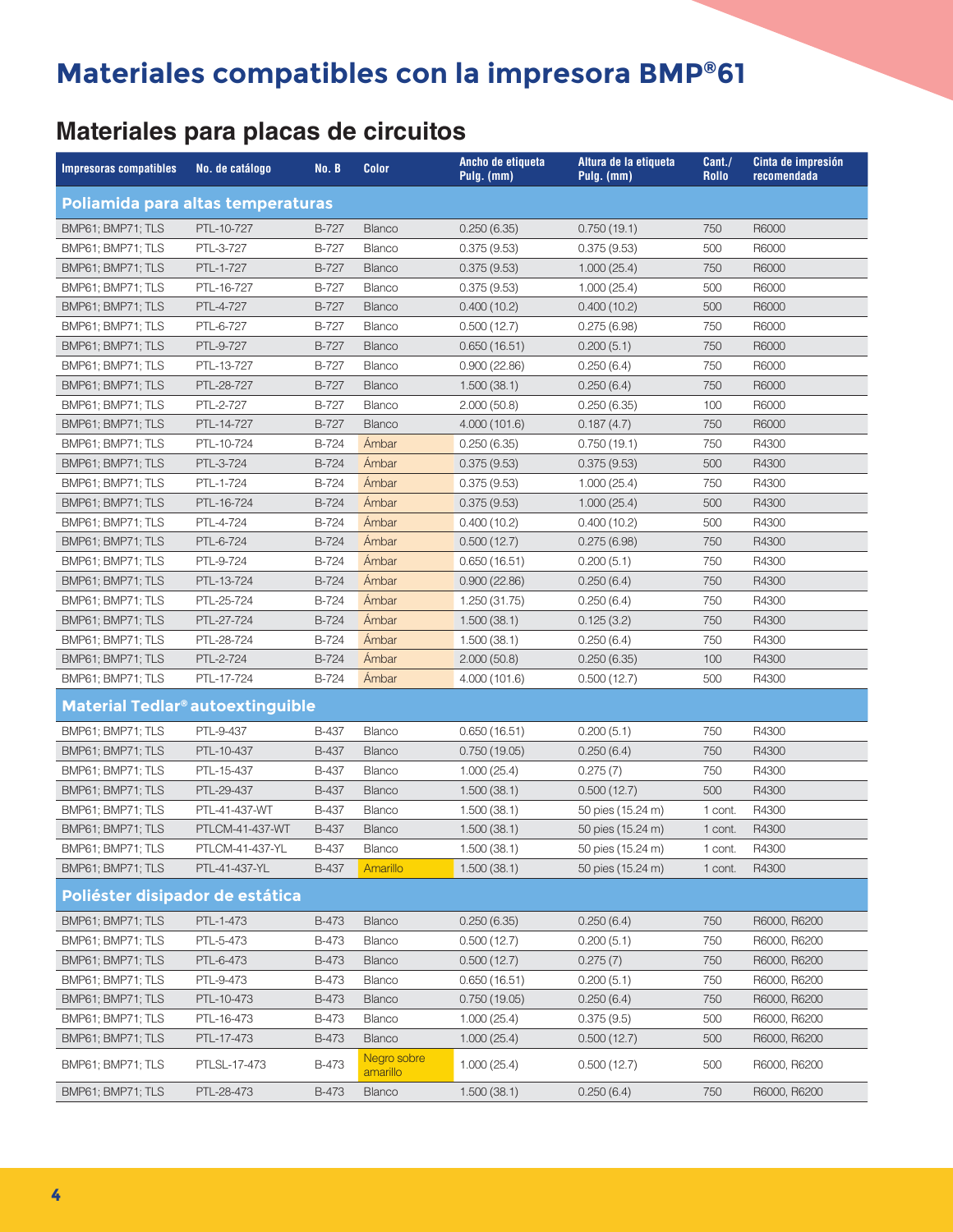### **Materiales para placas de circuitos (cont.)**

| <b>Impresoras compatibles</b>    | No. de catálogo | <b>No. B</b> | <b>Color</b>  | Ancho de etiqueta<br>Pulg. (mm) | Altura de la etiqueta<br>Pulg. (mm) | Cant./<br><b>Rollo</b> | Cinta de impresión<br>recomendada |
|----------------------------------|-----------------|--------------|---------------|---------------------------------|-------------------------------------|------------------------|-----------------------------------|
| Poliamida disipadora de estática |                 |              |               |                                 |                                     |                        |                                   |
| BMP61; BMP71; TLS                | PTL-10-717      | B-717        | Blanco        | 0.250(6.35)                     | 0.750(19.1)                         | 750                    | R6000                             |
| BMP61; BMP71; TLS                | PTL-10-718      | B-718        | Blanco        | 0.250(6.35)                     | 0.750(19.1)                         | 750                    | R6000                             |
| BMP61; BMP71; TLS                | PTL-10-719      | B-719        | Blanco        | 0.250(6.35)                     | 0.750(19.1)                         | 750                    | R6000, R4700                      |
| BMP61; BMP71; TLS                | PTL-3-717       | B-717        | Blanco        | 0.375(9.53)                     | 0.375(9.53)                         | 500                    | R6000                             |
| BMP61; BMP71; TLS                | PTL-3-718       | <b>B-718</b> | <b>Blanco</b> | 0.375(9.53)                     | 0.375(9.53)                         | 500                    | R6000                             |
| BMP61; BMP71; TLS                | PTL-1-717       | B-717        | Blanco        | 0.375(9.53)                     | 1.000(25.4)                         | 750                    | R6000                             |
| BMP61; BMP71; TLS                | PTL-1-718       | B-718        | Blanco        | 0.375(9.53)                     | 1.000(25.4)                         | 750                    | R6000                             |
| BMP61; BMP71; TLS                | PTL-16-718      | B-718        | Blanco        | 0.375(9.53)                     | 1.000(25.4)                         | 500                    | R6000                             |
| BMP61; BMP71; TLS                | PTL-16-719      | B-719        | Blanco        | 0.375(9.53)                     | 1.000(25.4)                         | 500                    | R6000, R4700                      |
| BMP61; BMP71; TLS                | PTL-4-718       | B-718        | Blanco        | 0.400(10.2)                     | 0.400(10.2)                         | 500                    | R6000                             |
| BMP61; BMP71; TLS                | PTL-4-719       | B-719        | Blanco        | 0.400(10.2)                     | 0.400(10.2)                         | 500                    | R6000, R4700                      |
| BMP61; BMP71; TLS                | PTL-6-718       | B-718        | Blanco        | 0.500(12.7)                     | 0.275(6.98)                         | 750                    | R6000                             |
| BMP61; BMP71; TLS                | PTL-6-719       | B-719        | Blanco        | 0.500(12.7)                     | 0.275(6.98)                         | 750                    | R6000, R4700                      |
| BMP61; BMP71; TLS                | PTL-9-717       | B-717        | Blanco        | 0.650(16.51)                    | 0.200(5.1)                          | 750                    | R6000                             |
| BMP61; BMP71; TLS                | PTL-9-718       | <b>B-718</b> | Blanco        | 0.650(16.51)                    | 0.200(5.1)                          | 750                    | R6000                             |
| BMP61; BMP71; TLS                | PTL-9-719       | B-719        | Blanco        | 0.650(16.51)                    | 0.200(5.1)                          | 750                    | R6000, R4700                      |
| BMP61; BMP71; TLS                | PTL-13-718      | <b>B-718</b> | <b>Blanco</b> | 0.900(22.86)                    | 0.250(6.4)                          | 750                    | R6000                             |
| BMP61; BMP71; TLS                | PTL-13-719      | B-719        | Blanco        | 0.900(22.86)                    | 0.250(6.4)                          | 750                    | R6000, R4700                      |
| BMP61; BMP71; TLS                | PTL-25-717      | B-717        | Blanco        | 1.250 (31.75)                   | 0.250(6.4)                          | 750                    | R6000                             |
| BMP61; BMP71; TLS                | PTL-27-717      | B-717        | Blanco        | 1.500(38.1)                     | 0.125(3.2)                          | 750                    | R6000                             |
| BMP61; BMP71; TLS                | PTL-28-717      | B-717        | <b>Blanco</b> | 1.500(38.1)                     | 0.250(6.4)                          | 750                    | R6000                             |
| BMP61; BMP71; TLS                | PTL-28-718      | B-718        | Blanco        | 1.500(38.1)                     | 0.250(6.4)                          | 750                    | R6000                             |
| BMP61; BMP71; TLS                | PTL-28-719      | B-719        | Blanco        | 1.500(38.1)                     | 0.250(6.4)                          | 750                    | R6000, R4700                      |
| BMP61; BMP71; TLS                | PTL-14-717      | B-717        | Blanco        | 2.000(50.8)                     | 0.187(4.7)                          | 750                    | R6000                             |
| BMP61; BMP71; TLS                | PTL-2-717       | B-717        | Blanco        | 2.000(50.8)                     | 0.250(6.35)                         | 100                    | R6000                             |
| BMP61; BMP71; TLS                | PTL-14-718      | B-718        | Blanco        | 3.000(76.2)                     | 0.187(4.7)                          | 750                    | R6000                             |
| BMP61; BMP71; TLS                | PTL-17-719      | B-719        | <b>Blanco</b> | 3.000(76.2)                     | 0.500(12.7)                         | 500                    | R6000, R4700                      |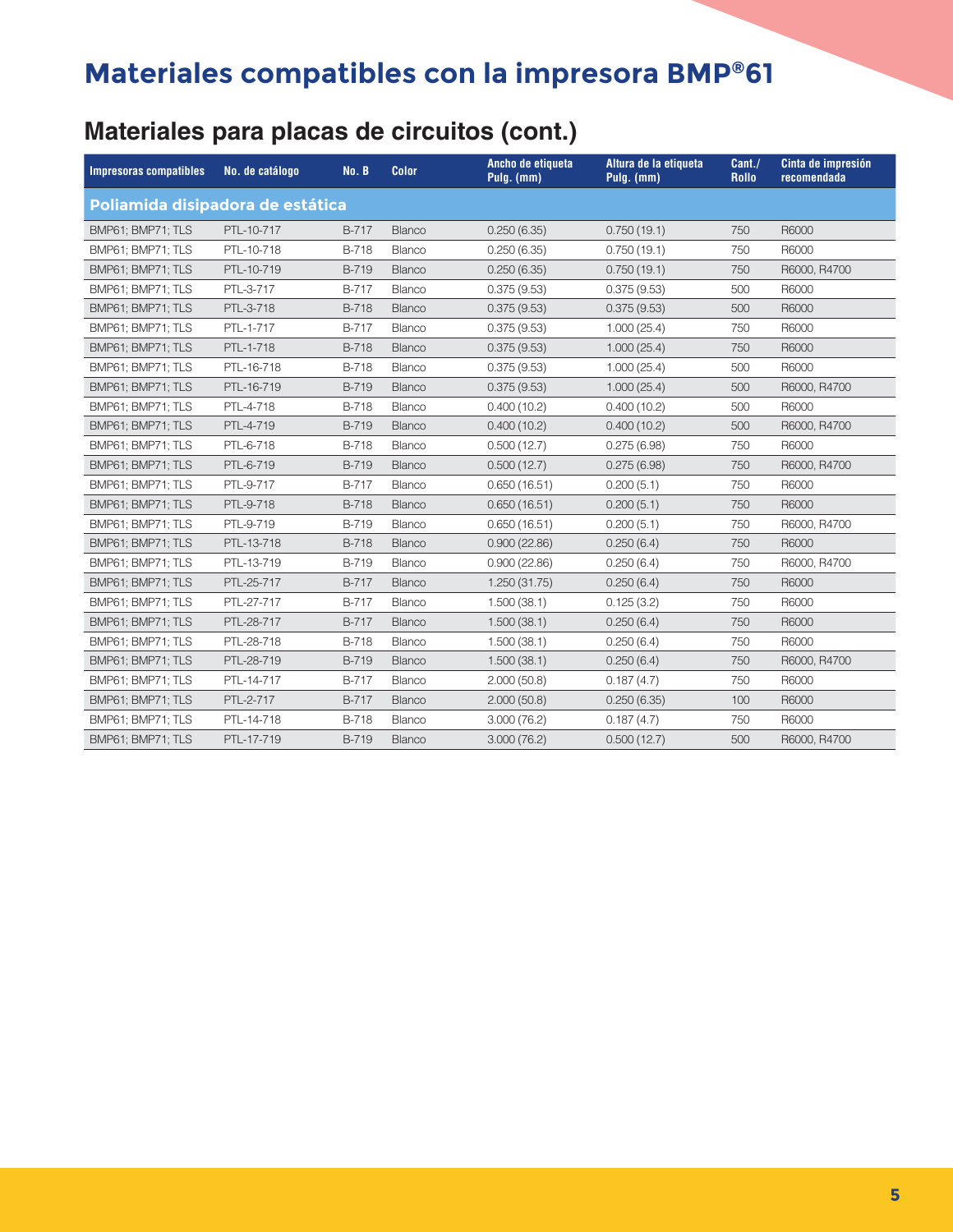#### **Materiales para identificación general**

| <b>Impresoras compatibles</b>    | No. de catálogo | No. B        | <b>Color</b>  | Ancho de etiqueta<br>Pulg. (mm) | Altura de la etiqueta<br>Pulg. (mm) | Cant./<br><b>Rollo</b> | Cinta de impresión<br>recomendada |
|----------------------------------|-----------------|--------------|---------------|---------------------------------|-------------------------------------|------------------------|-----------------------------------|
| <b>Papel para usos generales</b> |                 |              |               |                                 |                                     |                        |                                   |
| BMP61; BMP71; TLS                | PTL-80-424      | B-424        | <b>Blanco</b> | 0.750(19.05)                    | 0.900(22.9)                         | 250                    | R4300                             |
| BMP61: BMP71: TLS                | PTPSL-17-424    | B-424        | Blanco        | 1.000(25.4)                     | 0.500(12.7)                         | 500                    | R4300                             |
| BMP61; BMP71; TLS                | PTL-20-424      | B-424        | <b>Blanco</b> | 2.000(50.8)                     | 1.000(25.4)                         | 100                    | R4300                             |
| BMP61; BMP71; TLS                | PTPSL-20-424    | B-424        | Blanco        | 2.000(50.8)                     | 1.000(25.4)                         | 100                    | R4300                             |
| BMP61; BMP71; TLS                | PTL-22-424      | B-424        | <b>Blanco</b> | 3.000(76.2)                     | 1.000(25.4)                         | 100                    | R4300                             |
| BMP61; BMP71; TLS                | PTL-37-424      | B-424        | Blanco        | 3.000 (76.2)                    | 1.900(48.3)                         | 100                    | R4300                             |
| BMP61; BMP71; TLS                | PTL-38-424      | B-424        | <b>Blanco</b> | 4.000 (101.6)                   | 1.900(48.3)                         | 100                    | R4300                             |
| Poliéster de alto rendimiendo    |                 |              |               |                                 |                                     |                        |                                   |
| BMP61; BMP71; TLS                | PTL-101-489     | <b>B-489</b> | <b>Blanco</b> | 0.250(6.35)                     | 50 pies (15.24 m)                   | 1 cont.                | R4300                             |
| BMP61; BMP71; TLS                | PTL-8-489       | <b>B-489</b> | Blanco        | 0.500(12.7)                     | 50 pies (15.24 m)                   | 1 cont.                | R4300                             |
| BMP61; BMP71; TLS                | PTL-80-488      | <b>B-488</b> | <b>Blanco</b> | 0.750(19.05)                    | 0.900(22.9)                         | 250                    | R4300, R6200                      |
| BMP61; BMP71; TLS                | PTL-97-488      | <b>B-488</b> | <b>Blanco</b> | 0.900(22.86)                    | 0.900(22.9)                         | 250                    | R4300, R6200                      |
| BMP61; BMP71; TLS                | PTL-16-489      | <b>B-489</b> | <b>Blanco</b> | 1.000(25.4)                     | 0.375(9.5)                          | 500                    | R4300                             |
| BMP61; BMP71; TLS                | PTL-17-489      | <b>B-489</b> | Blanco        | 1.000(25.4)                     | 0.500(12.7)                         | 500                    | R4300                             |
| BMP61; BMP71; TLS                | PTL-19-489      | B-489        | <b>Blanco</b> | 1.000(25.4)                     | 1.000(25.4)                         | 250                    | R4300                             |
| BMP61; BMP71; TLS                | PTL-42-489      | B-489        | Blanco        | 1.000(25.4)                     | 50 pies (15.24 m)                   | 1 cont.                | R4300                             |
| BMP61; BMP71; TLS                | PTL-100-489     | B-489        | <b>Blanco</b> | 1.300 (33.02)                   | 50 pies (15.24 m)                   | 1 cont.                | R4300                             |
| BMP61; BMP71; TLS                | PTL-29-489      | B-489        | Blanco        | 1.500(38.1)                     | 0.500(12.7)                         | 500                    | R4300                             |
| BMP61; BMP71; TLS                | PTL-30-489      | <b>B-489</b> | <b>Blanco</b> | 1.500(38.1)                     | 0.750(19.1)                         | 250                    | R4300                             |
| BMP61; BMP71; TLS                | PTL-31-489      | B-489        | Blanco        | 1.500(38.1)                     | 1.000(25.4)                         | 250                    | R4300                             |
| BMP61; BMP71; TLS                | PTL-32-489      | B-489        | <b>Blanco</b> | 1.500(38.1)                     | 1.500(38.1)                         | 250                    | R4300                             |
| BMP61; BMP71; TLS                | PTL-81-488      | <b>B-488</b> | <b>Blanco</b> | 1.900 (48.26)                   | 0.250(6.4)                          | 750                    | R4300, R6200                      |
| BMP61; BMP71; TLS                | PTL-78-488      | <b>B-488</b> | <b>Blanco</b> | 1.900 (48.26)                   | 1.000(25.4)                         | 250                    | R4300, R6200                      |
| BMP61; BMP71; TLS                | PTL-43-489      | B-489        | <b>Blanco</b> | 1.900 (48.26)                   | 50 pies (15.24 m)                   | 1 cont.                | R4300                             |
| BMP61; BMP71; TLS                | PTL-20-489      | B-489        | <b>Blanco</b> | 2.000(50.8)                     | 1.000(25.4)                         | 100                    | R4300                             |
| BMP61; BMP71; TLS                | PTL-37-489      | B-489        | Blanco        | 3.000 (76.2)                    | 1.900(48.3)                         | 100                    | R4300                             |
| BMP61; BMP71; TLS                | PTL-38-489      | <b>B-489</b> | <b>Blanco</b> | 4.000 (101.6)                   | 1.900(48.3)                         | 100                    | R4300                             |
| Poliéster permanente             |                 |              |               |                                 |                                     |                        |                                   |
| BMP61; BMP71; TLS                | PTL-29-459      | <b>B-459</b> | <b>Blanco</b> | 1.500(38.1)                     | 0.500(12.7)                         | 500                    | R4400, R6000                      |
| BMP61; BMP71; TLS                | PTL-30-459      | <b>B-459</b> | Blanco        | 1.500(38.1)                     | 0.750(19.1)                         | 250                    | R4400, R6000                      |
| BMP61; BMP71; TLS                | PTL-20-459      | <b>B-459</b> | <b>Blanco</b> | 2.000(50.8)                     | 1.000(25.4)                         | 100                    | R4400, R6000                      |
| <b>Vinilo permanente</b>         |                 |              |               |                                 |                                     |                        |                                   |
| BMP61; BMP71; TLS                | PTL-8-439       | <b>B-439</b> | Blanco        | 0.500(12.7)                     | 50 pies (15.24 m)                   | 1 cont.                | R4400, R6000, R6200               |
| BMP61; BMP71; TLS                | PTL-42-439      | B-439        | Blanco        | 1.000(25.4)                     | 50 pies (15.24 m)                   | 1 cont.                | R4400, R6000, R6200               |
| BMP61; BMP71; TLS                | PTL-43-439      | <b>B-439</b> | Blanco        | 1.900 (48.26)                   | 50 pies (15.24 m)                   | 1 cont.                | R4400, R6000, R6200               |
| <b>BMP61: BMP71: TLS</b>         | PTL-8-439-YL    | B-439        | Amarillo      | 0.500(12.7)                     | 50 pies (15.24 m)                   | 1 cont.                | R4400, R6000, R6200               |
| BMP61; BMP71; TLS                | PTL-42-439-YL   | <b>B-439</b> | Amarillo      | 1.000(25.4)                     | 50 pies (15.24 m)                   | 1 cont.                | R4400, R6000, R6200               |
| BMP61; BMP71; TLS                | PTL-43-439-YL   | B-439        | Amarillo      | 1.900 (48.26)                   | 50 pies (15.24 m)                   | 1 cont.                | R4400, R6000, R6200               |
| BMP61; BMP71; TLS                | PTL-8-439-BL    | <b>B-439</b> | Azul          | 0.500(12.7)                     | 50 pies (15.24 m)                   | 1 cont.                | R4400, R6000, R6200               |
| BMP61; BMP71; TLS                | PTL-42-439-BL   | B-439        | Azul          | 1.000(25.4)                     | 50 pies (15.24 m)                   | 1 cont.                | R4400, R6000, R6200               |
| BMP61; BMP71; TLS                | PTL-43-439-BL   | B-439        | Azul          | 1.900 (48.26)                   | 50 pies (15.24 m)                   | 1 cont.                | R4400, R6000, R6200               |
| BMP61; BMP71; TLS                | PTL-8-439-GR    | B-439        | Verde         | 0.500(12.7)                     | 50 pies (15.24 m)                   | 1 cont.                | R4400, R6000, R6200               |
| BMP61; BMP71; TLS                | PTL-42-439-GR   | <b>B-439</b> | Verde         | 1.000(25.4)                     | 50 pies (15.24 m)                   | 1 cont.                | R4400, R6000, R6200               |
| BMP61; BMP71; TLS                | PTL-43-439-GR   | B-439        | Verde         | 1.900 (48.26)                   | 50 pies (15.24 m)                   | 1 cont.                | R4400, R6000, R6200               |

El vinilo permanente continúa en la página siguiente.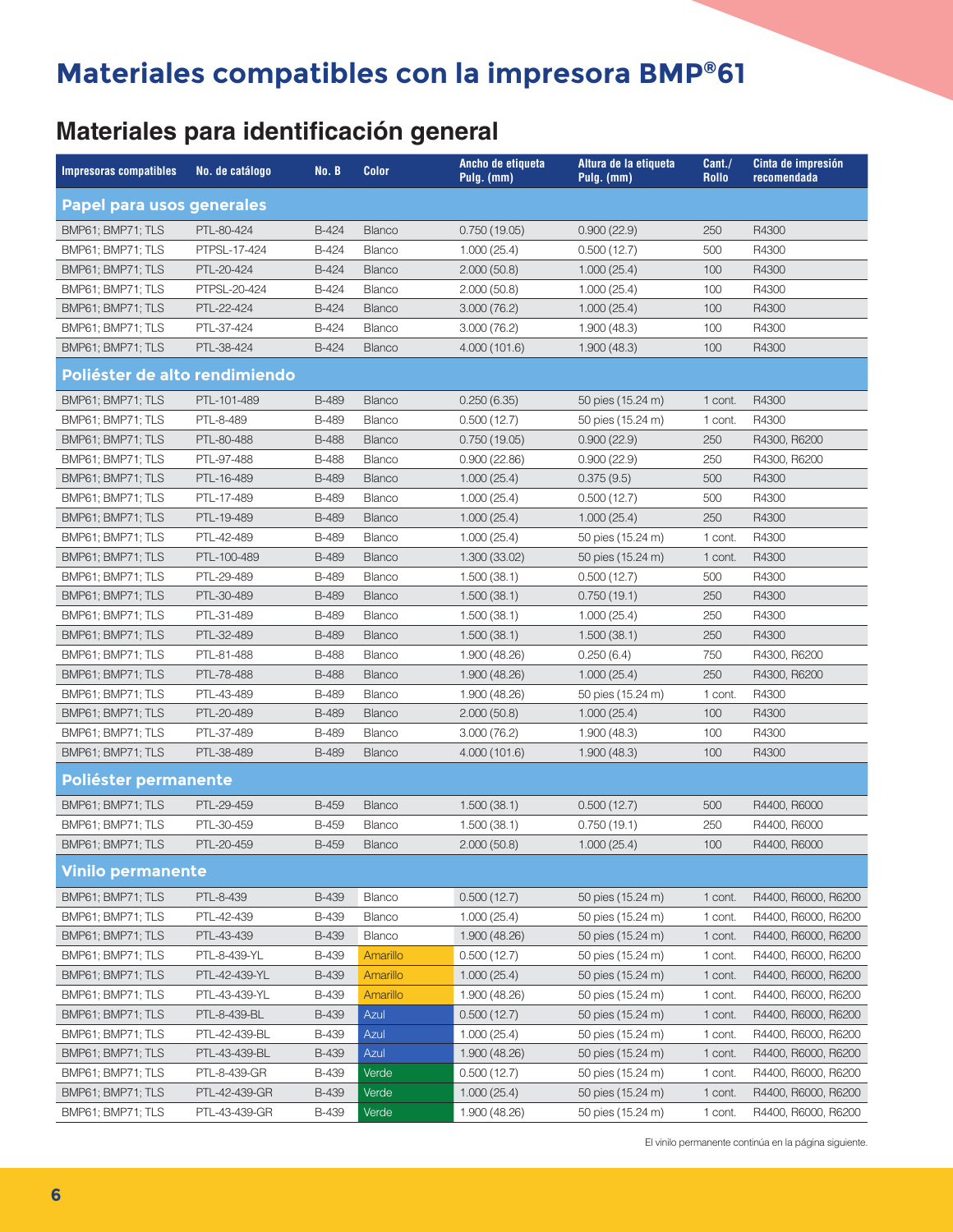### **Materiales para identificación general (cont.)**

| <b>Impresoras compatibles</b>      | No. de catálogo | No. B        | <b>Color</b> | Ancho de etiqueta<br>Pulg. (mm) | Altura de la etiqueta<br>Pulg. (mm) | Cant.<br><b>Rollo</b> | Cinta de impresión<br>recomendada |  |  |  |
|------------------------------------|-----------------|--------------|--------------|---------------------------------|-------------------------------------|-----------------------|-----------------------------------|--|--|--|
| <b>Vinilo permanente (cont.)</b>   |                 |              |              |                                 |                                     |                       |                                   |  |  |  |
| BMP61; BMP71; TLS                  | PTL-8-439-OR    | <b>B-439</b> | Anaranjado   | 0.500(12.7)                     | 50 pies (15.24 m)                   | 1 cont.               | R4400, R6000, R6200               |  |  |  |
| BMP61; BMP71; TLS                  | PTL-42-439-OR   | <b>B-439</b> | Anaranjado   | 1.000(25.4)                     | 50 pies (15.24 m)                   | 1 cont.               | R4400, R6000, R6200               |  |  |  |
| BMP61; BMP71; TLS                  | PTL-43-439-OR   | B-439        | Anaranjado   | 1.900 (48.26)                   | 50 pies (15.24 m)                   | 1 cont.               | R4400, R6000, R6200               |  |  |  |
| BMP61; BMP71; TLS                  | PTL-8-439-RD    | <b>B-439</b> | Rojo         | 0.500(12.7)                     | 50 pies (15.24 m)                   | 1 cont.               | R4400, R6000, R6200               |  |  |  |
| BMP61; BMP71; TLS                  | PTL-42-439-RD   | <b>B-439</b> | Rojo         | 1.000(25.4)                     | 50 pies (15.24 m)                   | 1 cont.               | R4400, R6000, R6200               |  |  |  |
| BMP61; BMP71; TLS                  | PTL-43-439-RD   | B-439        | Rojo         | 1.900 (48.26)                   | 50 pies (15.24 m)                   | 1 cont.               | R4400, R6000, R6200               |  |  |  |
| BMP61; BMP71; TLS                  | PTL-8-439-BK    | B-439        | Negro        | 0.500(12.7)                     | 50 pies (15.24 m)                   | 1 cont.               | R4400, R6000, R6200               |  |  |  |
| BMP61; BMP71; TLS                  | PTL-42-439-BK   | <b>B-439</b> | Negro        | 1.000(25.4)                     | 50 pies (15.24 m)                   | 1 cont.               | R4400, R6000, R6200               |  |  |  |
| BMP61; BMP71; TLS                  | PTL-43-439-BK   | B-439        | Negro        | 1.900 (48.26)                   | 50 pies (15.24 m)                   | 1 cont.               | R4400, R6000, R6200               |  |  |  |
| Poliéster para superficies rugosas |                 |              |              |                                 |                                     |                       |                                   |  |  |  |
| BMP61; BMP71; TLS                  | PTL-101-432     | B-432        | Transparente | 0.250(6.35)                     | 50 pies (15.24 m)                   | 1 cont.               | R6000                             |  |  |  |
| BMP61; BMP71; TLS                  | PTL-11-432      | B-432        | Transparente | 0.500(12.7)                     | 0.750(19.1)                         | 500                   | R6000                             |  |  |  |
| BMP61; BMP71; TLS                  | PTL-8-432       | B-432        | Transparente | 0.500(12.7)                     | 50 pies (15.24 m)                   | 1 cont.               | R6000                             |  |  |  |
| BMP61; BMP71; TLS                  | PTL-10-432      | B-432        | Transparente | 0.750(19.05)                    | 0.250(6.4)                          | 750                   | R6000                             |  |  |  |
| BMP61; BMP71; TLS                  | PTL-17-432      | B-432        | Transparente | 1.000(25.4)                     | 0.500(12.7)                         | 500                   | R6000                             |  |  |  |
| BMP61; BMP71; TLS                  | PTL-42-432      | B-432        | Transparente | 1.000(25.4)                     | 50 pies (15.24 m)                   | 1 cont.               | R6000                             |  |  |  |
| BMP61; BMP71; TLS                  | PTL-43-432      | B-432        | Transparente | 1.900 (48.26)                   | 50 pies (15.24 m)                   | 1 cont.               | R6000                             |  |  |  |

#### **Materiales de laboratorio**

| <b>Impresoras</b><br>compatibles | No. de catálogo | No. B        | <b>Color</b>  | Ancho de<br>etiqueta (mm) | Altura de la<br>etiqueta<br>Pulg. (mm) | Ancho del área<br>de impresión<br>Pulg. (mm) | Altura del área<br>de impresión<br>Pulg. (mm) | Cant./<br><b>Rollo</b> | Cinta de<br>impresión<br>recomendada |
|----------------------------------|-----------------|--------------|---------------|---------------------------|----------------------------------------|----------------------------------------------|-----------------------------------------------|------------------------|--------------------------------------|
| Poliéster Freezerbondz           |                 |              |               |                           |                                        |                                              |                                               |                        |                                      |
| BMP61; BMP71; TLS                | PTL-112-490     | <b>B-490</b> | Blanco        | 1.250(31.75)              | 0.375(9.5)                             |                                              | $\qquad \qquad -$                             | 500                    | R4300                                |
| BMP61: BMP71: TLS                | PTL-76-490      | <b>B-490</b> | Blanco        | 1.625 (41.28)             | 0.600(15.2)                            | $\sim$                                       | ÷,                                            | 250                    | R4300                                |
| BMP61: BMP71: TLS                | PTL-78-490      | <b>B-490</b> | Blanco        | 1.900 (48.26)             | 1.000(25.4)                            |                                              | $\overline{a}$                                | 250                    | R4300                                |
| BMP61; BMP71; TLS                | PTL-113-490     | <b>B-490</b> | Blanco        | 2.200(55.88)              | 1.500(38.1)                            |                                              |                                               | 100                    | R4300                                |
| BMP61; BMP71; TLS                | PTL-114-490     | <b>B-490</b> | Blanco        | 3.875 (98.43)             | 1.500(38.1)                            | $\overline{\phantom{a}}$                     | $\overline{\phantom{a}}$                      | 100                    | R4300                                |
| Poliéster autolaminable          |                 |              |               |                           |                                        |                                              |                                               |                        |                                      |
| BMP61; BMP71; TLS                | PTL-86-461      | B-461        | Blanco        | 0.600(15.24)              | 2.625(66.7)                            | 0.600(15.2)                                  | 2.625(66.7)                                   | 100                    | R4300, R6200                         |
| BMP61: BMP71: TLS                | PTL-75-461-YL   | B-461        | Amarillo      | 1.000(25.4)               | 2.625(66.7)                            | 1.000(25.4)                                  | 2.625(66.7)                                   | 100                    | R4300, R6200                         |
| BMP61: BMP71: TLS                | PTL-108-461     | B-461        | Blanco        | 1.500(38.1)               | 0.700(17.8)                            | 1.500(38.1)                                  | 0.700(17.8)                                   | 750                    | R4300, R6200                         |
| BMP61; BMP71; TLS                | PTL-76-461      | B-461        | Blanco        | 1.625 (41.28)             | 0.600(15.2)                            | 1.000(25.4)                                  | 0.600(15.2)                                   | 250                    | R4300, R6200                         |
| BMP61; BMP71; TLS                | PTL-73-461      | B-461        | Blanco        | 1.800 (45.72)             | 0.375(9.5)                             | 0.750(19.1)                                  | 0.375(9.5)                                    | 500                    | R4300, R6200                         |
| BMP61; BMP71; TLS                | PTL-72-461      | B-461        | Blanco        | 1.800 (45.72)             | 0.500(12.7)                            | 0.750(19.1)                                  | 0.500(12.7)                                   | 500                    | R4300, R6200                         |
| BMP61; BMP71; TLS                | PTL-74-461      | B-461        | <b>Blanco</b> | 2.200 (55.88)             | 0.500(12.7)                            | 0.750(19.1)                                  | 0.500(12.7)                                   | 100                    | R4300, R6200                         |
| BMP61: BMP71: TLS                | PTL-75-461      | B-461        | Blanco        | 2.625 (66.68)             | 1.000(25.4)                            | 1.000(25.4)                                  | 1.000(25.4)                                   | 100                    | R4300, R6200                         |
| BMP61; BMP71; TLS                | PTL-77-461      | B-461        | Blanco        | 3.500(88.9)               | 1.500(38.1)                            | 1.250(31.8)                                  | 1.500(38.1)                                   | 250                    | R4300, R6200                         |
| BMP61: BMP71: TLS                | PTL-79-461      | B-461        | Blanco        | 3.750 (95.25)             | 0.750(19.1)                            | 3.750(95.2)                                  | 0.750(19.1)                                   | 100                    | R4300, R6200                         |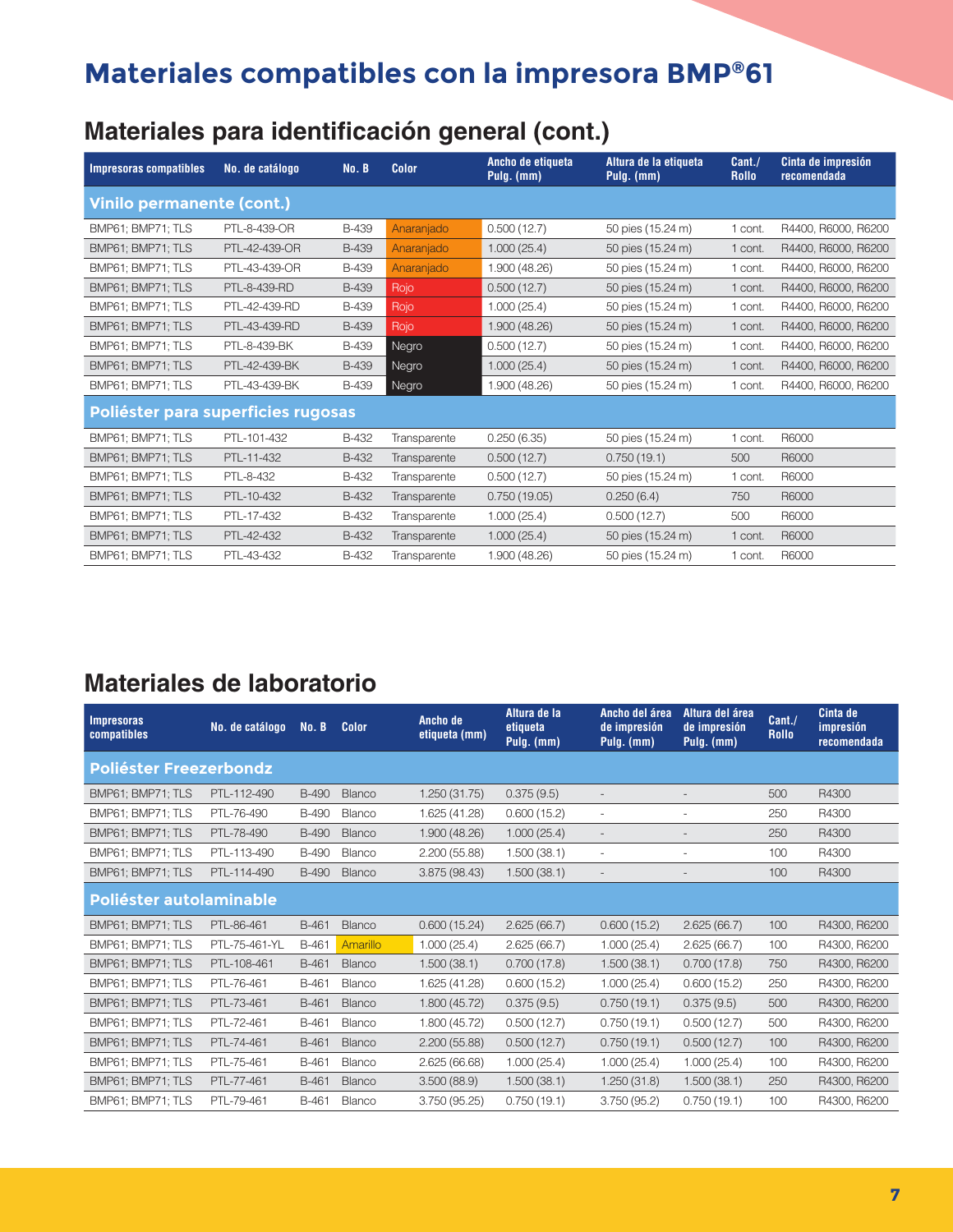### **Materiales de panel realzado**

| <b>Impresoras compatibles</b> | No. de catálogo  | No. B        | <b>Color</b>    | Ancho de etiqueta<br>Pulg. (mm) | Altura de la etiqueta<br>Pulg. (mm) | Cant./<br><b>Rollo</b> | Cinta de impresión<br>recomendada |
|-------------------------------|------------------|--------------|-----------------|---------------------------------|-------------------------------------|------------------------|-----------------------------------|
| Poliéster de panel realzado   |                  |              |                 |                                 |                                     |                        |                                   |
| BMP61; BMP71; TLS             | PTLEP-176-593    | <b>B-593</b> | Blanco          | 1.000(25.4)                     | 3.000(76.2)                         | 50                     | R4400, R6000                      |
| BMP61; BMP71; TLS             | PTLEP-174-593    | <b>B-593</b> | Blanco          | 1.000(25.4)                     | 4.000 (101.6)                       | 50                     | R4400, R6000                      |
| BMP61; BMP71; TLS             | PTLEP-171-593    | <b>B-593</b> | Blanco          | 1.060(26.9)                     | 0.490(12.4)                         | 200                    | R4400, R6000                      |
| BMP61; BMP71; TLS             | PTLEP-167-593    | <b>B-593</b> | Blanco          | 1.200 (30.48)                   | 1.500(38.1)                         | 100                    | R4400, R6000                      |
| BMP61; BMP71; TLS             | PTLEP-168-593    | <b>B-593</b> | Blanco          | 1.200 (30.48)                   | 1.900(48.3)                         | 100                    | R4400, R6000                      |
| BMP61; BMP71; TLS             | PTLEP-169-593    | <b>B-593</b> | Blanco          | 1.800 (45.72)                   | 1.800(45.7)                         | 100                    | R4400, R6000                      |
| BMP61; BMP71; TLS             | PTLEP-173-593-YL | <b>B-593</b> | Amarillo        | 1.000(25.4)                     | 2.000(50.8)                         | 100                    | R4400, R6000                      |
| BMP61; BMP71; TLS             | PTLEP-176-593-YL | <b>B-593</b> | <b>Amarillo</b> | 1.000(25.4)                     | 3.000(76.2)                         | 50                     | R4400, R6000                      |
| BMP61; BMP71; TLS             | PTLEP-174-593-YL | <b>B-593</b> | Amarillo        | 1.000(25.4)                     | 4.000 (101.6)                       | 50                     | R4400, R6000                      |
| BMP61; BMP71; TLS             | PTLEP-167-593-YL | <b>B-593</b> | Amarillo        | 1.200 (30.48)                   | 1.500(38.1)                         | 100                    | R4400, R6000                      |
| BMP61; BMP71; TLS             | PTLEP-168-593-YL | <b>B-593</b> | Amarillo        | 1.200 (30.48)                   | 1.900(48.3)                         | 100                    | R4400, R6000                      |
| BMP61; BMP71; TLS             | PTLEP-171-593-YL | <b>B-593</b> | <b>Amarillo</b> | 1.060(26.9)                     | 0.490(12.4)                         | 200                    | R4400, R6000                      |
| BMP61; BMP71; TLS             | PTLEP-169-593-YL | <b>B-593</b> | Amarillo        | 1.800 (45.72)                   | 1.800(45.7)                         | 100                    | R4400, R6000                      |
| BMP61; BMP71; TLS             | PTLEP-176-593-RD | <b>B-593</b> | Rojo            | 1.000(25.4)                     | 3.000(76.2)                         | 50                     | R4400, R6000                      |
| BMP61; BMP71; TLS             | PTLEP-174-593-RD | <b>B-593</b> | Rojo            | 1.000(25.4)                     | 4.000(101.6)                        | 50                     | R4400, R6000                      |
| BMP61; BMP71; TLS             | PTLEP-167-593-RD | <b>B-593</b> | Rojo            | 1.200 (30.48)                   | 1.500(38.1)                         | 100                    | R4400, R6000                      |
| BMP61; BMP71; TLS             | PTLEP-168-593-RD | <b>B-593</b> | Rojo            | 1.200 (30.48)                   | 1.900(48.3)                         | 100                    | R4400, R6000                      |
| BMP61; BMP71; TLS             | PTLEP-171-593-RD | <b>B-593</b> | Rojo            | 1.060(26.9)                     | 0.490(12.4)                         | 200                    | R4400, R6000                      |
| BMP61; BMP71; TLS             | PTLEP-169-593-RD | <b>B-593</b> | Rojo            | 1.800 (45.72)                   | 1.800(45.7)                         | 100                    | R4400, R6000                      |
| BMP61; BMP71; TLS             | PTLEP-176-593-GN | <b>B-593</b> | Verde           | 1.000(25.4)                     | 3.000(76.2)                         | 50                     | R4400, R6000                      |
| BMP61; BMP71; TLS             | PTLEP-174-593-GN | <b>B-593</b> | Verde           | 1.000(25.4)                     | 4.000 (101.6)                       | 50                     | R4400, R6000                      |
| BMP61; BMP71; TLS             | PTLEP-171-593-GN | <b>B-593</b> | Verde           | 1.060(26.9)                     | 0.490(12.4)                         | 200                    | R4400, R6000                      |
| BMP61; BMP71; TLS             | PTLEP-167-593-GN | <b>B-593</b> | Verde           | 1.200 (30.48)                   | 1.500(38.1)                         | 100                    | R4400, R6000                      |
| BMP61; BMP71; TLS             | PTLEP-168-593-GN | <b>B-593</b> | Verde           | 1.200 (30.48)                   | 1.900(48.3)                         | 100                    | R4400, R6000                      |
| BMP61; BMP71; TLS             | PTLEP-169-593-GN | <b>B-593</b> | Verde           | 1.800 (45.72)                   | 1.800(45.7)                         | 100                    | R4400, R6000                      |
| BMP61; BMP71; TLS             | PTLEP-174-593-SL | <b>B-593</b> | Plateado        | 1.000(25.4)                     | 4.000 (101.6)                       | 50                     | R4400, R6000                      |
| BMP61; BMP71; TLS             | PTLEP-171-593-SL | <b>B-593</b> | Plateado        | 1.060(26.9)                     | 0.490(12.4)                         | 200                    | R4400, R6000                      |
| BMP61; BMP71; TLS             | PTLEP-176-593-BK | B-593        | Negro           | 1.000(25.4)                     | 3.000(76.2)                         | 50                     | R4400, R6000                      |
| BMP61; BMP71; TLS             | PTLEP-174-593-BK | <b>B-593</b> | Negro           | 1.000(25.4)                     | 4.000(101.6)                        | 50                     | R4400, R6000                      |
| BMP61; BMP71; TLS             | PTLEP-171-593-BK | <b>B-593</b> | Negro           | 1.060(26.9)                     | 0.490(12.4)                         | 200                    | R4400, R6000                      |
| BMP61; BMP71; TLS             | PTLEP-167-593-BK | <b>B-593</b> | Negro           | 1.200 (30.48)                   | 1.500(38.1)                         | 100                    | R4400, R6000                      |
| BMP61; BMP71; TLS             | PTLEP-168-593-BK | B-593        | Negro           | 1.200 (30.48)                   | 1.900(48.3)                         | 100                    | R4400, R6000                      |
| BMP61; BMP71; TLS             | PTLEP-169-593-BK | <b>B-593</b> | Negro           | 1.800 (45.72)                   | 1.800(45.7)                         | 100                    | R4400, R6000                      |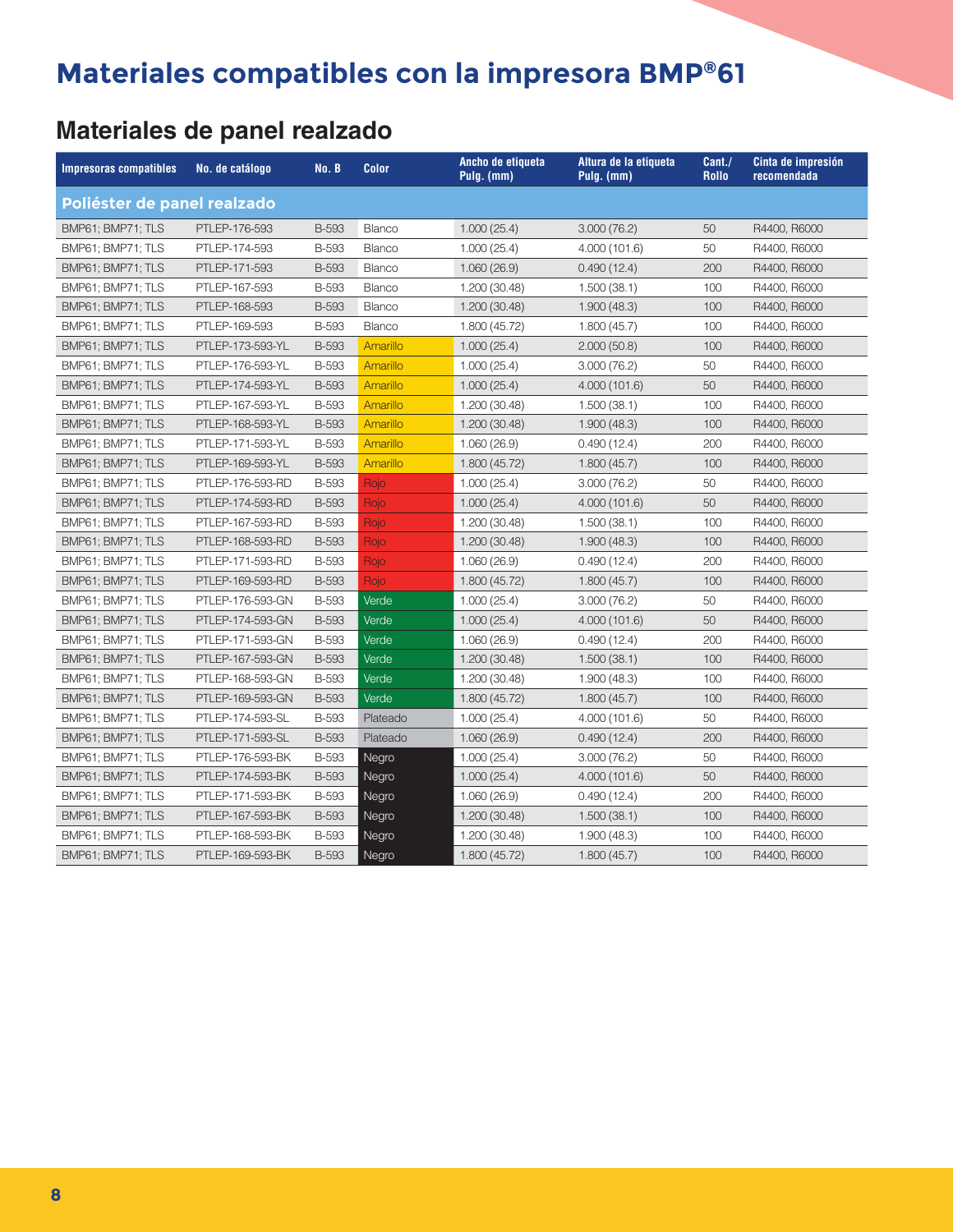#### **Materiales con indicación de alteraciones**

| Impresoras compatibles                             | No. de catálogo | No. B  | <b>Color</b>  | Ancho de etiqueta<br>Pulg. (mm) | Altura de la etiqueta<br>Pulg. (mm) | Cant./<br><b>Rollo</b> | Cinta de impresión<br>recomendada |
|----------------------------------------------------|-----------------|--------|---------------|---------------------------------|-------------------------------------|------------------------|-----------------------------------|
| Poliéster metalizado con evidencia de alteraciones |                 |        |               |                                 |                                     |                        |                                   |
| BMP61; BMP71; TLS                                  | PTL-31-7576     | B-7576 | Plateado      | 1.500(38.1)                     | 1.000(25.4)                         | 250                    | R4400, R6000                      |
| BMP61; BMP71; TLS                                  | PTL-20-7576     | B-7576 | Plateado      | 2.000(50.8)                     | 1.000(25.4)                         | 100                    | R4400, R6000                      |
| BMP61; BMP71; TLS                                  | PTL-37-7576     | B-7576 | Plateado      | 3.000(76.2)                     | 1.900(48.3)                         | 100                    | R4400, R6000                      |
| Poliéster con evidencia de alteraciones            |                 |        |               |                                 |                                     |                        |                                   |
| BMP61; BMP71; TLS                                  | PTL-17-7546     | B-7546 | Blanco        | 1.000(25.4)                     | 0.500(12.7)                         | 500                    | R6000                             |
| BMP61; BMP71; TLS                                  | PTL-31-7546     | B-7546 | Blanco        | 1.500(38.1)                     | 1.000(25.4)                         | 250                    | R6000                             |
| BMP61: BMP71: TLS                                  | PTL-20-7546     | B-7546 | <b>Blanco</b> | 2.000(50.8)                     | 1.000(25.4)                         | 100                    | R6000                             |
| Vinilo resistente a alteraciones                   |                 |        |               |                                 |                                     |                        |                                   |
| BMP61; BMP71; TLS                                  | PTL-17-351      | B-351  | <b>Blanco</b> | 1.000(25.4)                     | 0.500(12.7)                         | 500                    | R6200                             |
| BMP61: BMP71: TLS                                  | PTL-31-351      | B-351  | Blanco        | 1.500(38.1)                     | 1.000(25.4)                         | 250                    | R6200                             |
| BMP61; BMP71; TLS                                  | PTL-20-351      | B-351  | <b>Blanco</b> | 2.000(50.8)                     | 1.000(25.4)                         | 100                    | R6200                             |
| BMP61; BMP71; TLS                                  | PTL-37-351      | B-351  | Blanco        | 3.000(76.2)                     | 1.900(48.3)                         | 100                    | R6200                             |

#### **Materiales para identificación de componentes**

| <b>Impresoras compatibles</b> | No. de catálogo | No. B        | <b>Color</b> | Ancho de etiqueta<br>Pulg. (mm) | Altura de la etiqueta<br>Pulg. (mm) | Cant./<br><b>Rollo</b> | Cinta de impresión<br>recomendada |
|-------------------------------|-----------------|--------------|--------------|---------------------------------|-------------------------------------|------------------------|-----------------------------------|
| Poliéster metalizado          |                 |              |              |                                 |                                     |                        |                                   |
| BMP61; BMP71                  | M61C-500-428    | <b>B-428</b> | Gris claro   | 0.500(12.7)                     | 50 pies (15.24 m)                   | 1 cont.                | R4300                             |
| <b>Poliéster</b>              |                 |              |              |                                 |                                     |                        |                                   |
| BMP61; BMP71; TLS             | PTL-71-430      | <b>B-430</b> | Transparente | 0.350(8.89)                     | 0.200(5.1)                          | 750                    | R4400, R6000, R6200               |
| BMP61; BMP71; TLS             | PTL-39-430      | <b>B-430</b> | Transparente | 0.375(9.53)                     | 0.600(15.2)                         | 750                    | R4400, R6000, R6200               |
| <b>BMP61; BMP71</b>           | M61C-375-422    | B-422        | Blanco       | 0.375(9.53)                     | 50 pies (15.24 m)                   | 1 cont.                | R4400, R6000, R6900               |
| BMP61; BMP71; TLS             | PTL-46-430      | <b>B-430</b> | Transparente | 0.375(9.53)                     | 50 pies (15.24 m)                   | 1 cont.                | R4400, R6000, R6200               |
| BMP61; BMP71                  | M61C-375-430    | <b>B-430</b> | Transparente | 0.375(9.53)                     | 50 pies (15.24 m)                   | 1 cont.                | R4400, R6000,<br>R6200, R6900     |
| BMP61; BMP71                  | M61C-475-422    | B-422        | Blanco       | 0.475(12.07)                    | 50 pies (15.24 m)                   | 1 cont.                | R4400, R6000, R6900               |
| BMP61; BMP71; TLS             | PTL-6-430       | <b>B-430</b> | Transparente | 0.500(12.7)                     | 0.275(7)                            | 750                    | R4400, R6000, R6200               |
| BMP61; BMP71; TLS             | PTL-44-430      | <b>B-430</b> | Transparente | 0.500(12.7)                     | 0.375(9.5)                          | 500                    | R4400, R6000, R6200               |
| BMP61; BMP71; TLS             | PTL-7-430       | <b>B-430</b> | Transparente | 0.500(12.7)                     | 0.500(12.7)                         | 500                    | R4400, R6000, R6200               |
| BMP61; BMP71                  | M61C-500-422    | B-422        | Blanco       | 0.500(12.7)                     | 50 pies (15.24 m)                   | 1 cont.                | R4400, R6000, R6900               |
| BMP61; BMP71                  | M61C-500-423    | <b>B-423</b> | Blanco       | 0.500(12.7)                     | 50 pies (15.24 m)                   | 1 cont.                | R4400, R6000,<br>R6200, R6900     |
| BMP61; BMP71                  | M61C-500-430    | <b>B-430</b> | Transparente | 0.500(12.7)                     | 50 pies (15.24 m)                   | 1 cont.                | R4400, R6000.<br>R6200, R6900     |
| BMP61; BMP71; TLS             | PTL-8-430       | <b>B-430</b> | Transparente | 0.500(12.7)                     | 50 pies (15.24 m)                   | 1 cont.                | R4400, R6000, R6200               |
| BMP61; BMP71                  | M61C-625-422    | B-422        | Blanco       | 0.625(15.88)                    | 50 pies (15.24 m)                   | 1 cont.                | R4400, R6000, R6900               |
| BMP61; BMP71; TLS             | PTL-16-430      | <b>B-430</b> | Transparente | 1.000(25.4)                     | 0.375(9.5)                          | 500                    | R4400, R6000, R6200               |
| BMP61; BMP71; TLS             | PTL-17-430      | <b>B-430</b> | Transparente | 1.000(25.4)                     | 0.500(12.7)                         | 500                    | R4400, R6000, R6200               |
| BMP61: BMP71: TLS             | PTL-42-430      | <b>B-430</b> | Transparente | 1.000(25.4)                     | 50 pies (15.24 m)                   | 1 cont.                | R4400, R6000, R6200               |
| <b>BMP61: BMP71: TLS</b>      | PTL-28-430      | <b>B-430</b> | Transparente | 1.500(38.1)                     | 0.250(6.4)                          | 750                    | R4400, R6000, R6200               |
| BMP61; BMP71; TLS             | PTL-45-430      | <b>B-430</b> | Transparente | 1.500(38.1)                     | 0.375(9.5)                          | 500                    | R4400, R6000, R6200               |
| BMP61; BMP71; TLS             | PTL-29-430      | <b>B-430</b> | Transparente | 1.500(38.1)                     | 0.500(12.7)                         | 500                    | R4400, R6000, R6200               |
| BMP61; BMP71; TLS             | PTL-43-430      | <b>B-430</b> | Transparente | 1.900 (48.26)                   | 50 pies (15.24 m)                   | 1 cont.                | R4400, R6000, R6200               |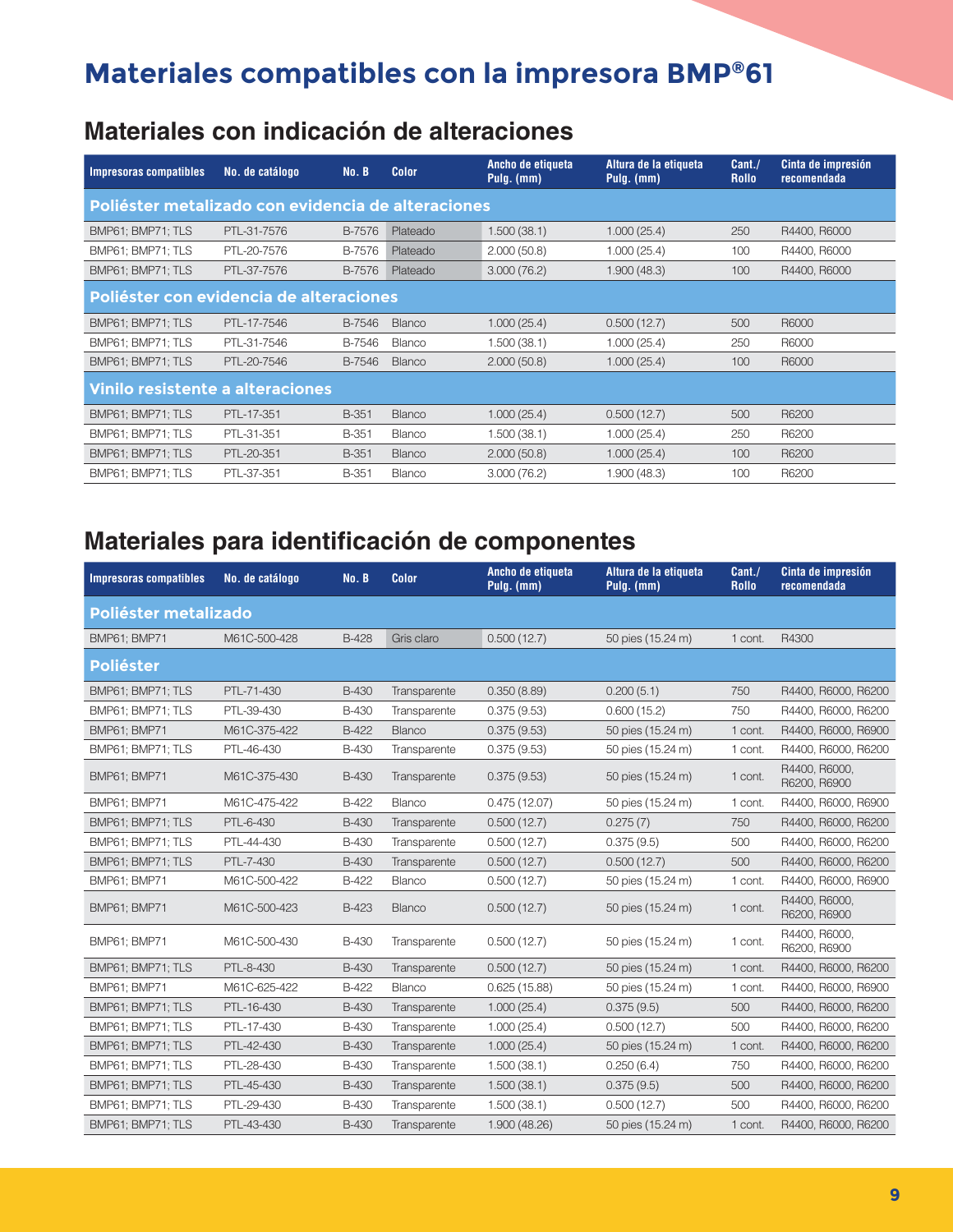### **Materiales para identificación de componentes (cont.)**

| <b>Impresoras compatibles</b> | No. de catálogo       | No. B        | <b>Color</b>  | Ancho de etiqueta<br>Pulg. (mm) | Altura de la etiqueta<br>Pulg. (mm) | Cant./<br><b>Rollo</b> | Cinta de impresión<br>recomendada |
|-------------------------------|-----------------------|--------------|---------------|---------------------------------|-------------------------------------|------------------------|-----------------------------------|
| Tela de vinilo reposicionable |                       |              |               |                                 |                                     |                        |                                   |
| BMP61; BMP71; TLS             | PTLTB-498-240         | <b>B-498</b> | Blanco        | 0.240(6.1)                      | 30 pies (9.14 m)                    | 1 cont.                | R4300, R6200                      |
| BMP61; BMP71; TLS             | PTLTB-498-318         | <b>B-498</b> | Blanco        | 0.240(6.1)                      | 30 pies (9.14 m)                    | 1 cont.                | R4300, R6200                      |
| BMP61; BMP71                  | M61C-240-498          | <b>B-498</b> | Blanco        | 0.240(6.1)                      | 30 pies (9.14 m)                    | 1 cont.                | R6200                             |
| BMP61; BMP71; TLS             | PTLTB-498-375         | <b>B-498</b> | Blanco        | 0.240(6.1)                      | 30 pies (9.14 m)                    | 1 cont.                | R4300, R6200                      |
| BMP61; BMP71; TLS             | <b>BPTLTB-498-375</b> | <b>B-498</b> | Blanco        | 0.240(6.1)                      | 300 pies (91.44 m)                  | 1 cont.                | R6200, R4300, R6000               |
| BMP61; BMP71; TLS             | BPTLTB-498-240        | <b>B-498</b> | Blanco        | 0.240(6.1)                      | 300 pies (91.44 m)                  | 1 cont.                | R6200, R4300, R6000               |
| BMP61; BMP71; TLS             | BPTLTB-498-318        | <b>B-498</b> | Blanco        | 0.240(6.1)                      | 300 pies (91.44 m)                  | 1 cont.                | R6200, R4300, R6000               |
| BMP61; BMP71; TLS             | PTL-10-498            | <b>B-498</b> | Blanco        | 0.250(6.35)                     | 0.750(19.1)                         | 750                    | R4300, R6200                      |
| <b>BMP61; BMP71</b>           | M61C-318-498          | <b>B-498</b> | Blanco        | 0.318(8.08)                     | 30 pies (9.14 m)                    | 1 cont.                | R6200                             |
| BMP61; BMP71; TLS             | PTL-16-498            | <b>B-498</b> | Blanco        | 0.375(9.53)                     | 1.000(25.4)                         | 500                    | R4300, R6200                      |
| BMP61; BMP71                  | M61C-375-498          | <b>B-498</b> | <b>Blanco</b> | 0.375(9.53)                     | 30 pies (9.14 m)                    | 1 cont.                | R6200                             |
| BMP61; BMP71; TLS             | PTL-7-498             | <b>B-498</b> | Blanco        | 0.500(12.7)                     | 0.500(12.7)                         | 500                    | R4300, R6200                      |
| BMP61; BMP71; TLS             | PTL-11-498            | <b>B-498</b> | Blanco        | 0.500(12.7)                     | 0.750(19.1)                         | 500                    | R4300, R6200                      |
| BMP61; BMP71; TLS             | PTL-8-498             | <b>B-498</b> | Blanco        | 0.500(12.7)                     | 30 pies (9.14 m)                    | 1 cont.                | R4300, R6200                      |
| BMP61; BMP71; TLS             | PTL-18-498            | <b>B-498</b> | <b>Blanco</b> | 0.750(19.05)                    | 1.000(25.4)                         | 250                    | R4300, R6200                      |
| BMP61; BMP71; TLS             | PTL-30-498            | <b>B-498</b> | Blanco        | 0.750(19.05)                    | 1.500(38.1)                         | 250                    | R4300, R6200                      |
| BMP61; BMP71; TLS             | PTL-15-498            | <b>B-498</b> | <b>Blanco</b> | 1.000(25.4)                     | 0.275(7)                            | 750                    | R4300, R6200                      |
| BMP61; BMP71; TLS             | PTL-17-498            | <b>B-498</b> | Blanco        | 1.000(25.4)                     | 0.500(12.7)                         | 500                    | R4300, R6200                      |
| BMP61; BMP71; TLS             | PTL-19-498            | <b>B-498</b> | Blanco        | 1.000(25.4)                     | 1.000(25.4)                         | 250                    | R4300, R6200                      |
| BMP61; BMP71; TLS             | PTL-31-498            | <b>B-498</b> | Blanco        | 1.000(25.4)                     | 1.500(38.1)                         | 250                    | R4300, R6200                      |
| BMP61; BMP71; TLS             | PTL-21-498            | <b>B-498</b> | Blanco        | 1.000(25.4)                     | 2.500(63.5)                         | 100                    | R4300, R6200                      |
| BMP61; BMP71; TLS             | PTL-23-498            | <b>B-498</b> | Blanco        | 1.000(25.4)                     | 4.000(101.6)                        | 100                    | R4300, R6200                      |
| BMP61; BMP71; TLS             | PTL-28-498            | <b>B-498</b> | <b>Blanco</b> | 1.500(38.1)                     | 0.250(6.4)                          | 750                    | R4300, R6200                      |
| BMP61; BMP71; TLS             | PTL-29-498            | <b>B-498</b> | Blanco        | 1.500(38.1)                     | 0.500(12.7)                         | 500                    | R4300, R6200                      |
| BMP61; BMP71; TLS             | PTL-32-498            | <b>B-498</b> | <b>Blanco</b> | 1.500(38.1)                     | 1.500(38.1)                         | 250                    | R4300, R6200                      |
| BMP61; BMP71; TLS             | PTL-33-498            | <b>B-498</b> | Blanco        | 1.500(38.1)                     | 4.000 (101.6)                       | 100                    | R4300, R6200                      |
| BMP61; BMP71; TLS             | PTL-34-498            | <b>B-498</b> | Blanco        | 1.500(38.1)                     | 6.000(152.4)                        | 50                     | R4300, R6200                      |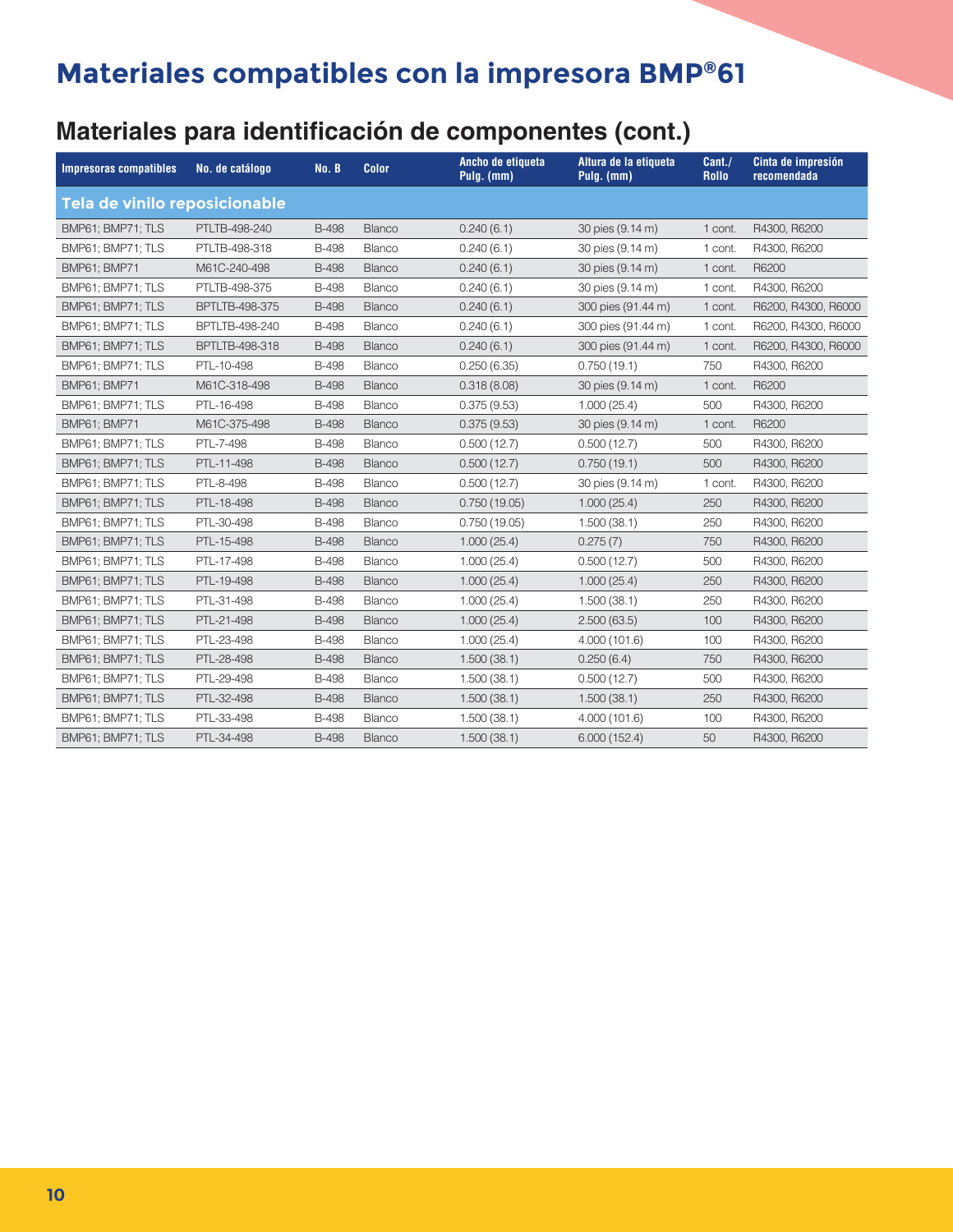### **Tarjetas para cables y alambre**

| Impresoras compatibles    | No. de catálogo | No. B | <b>Color</b>  | Ancho de etiqueta<br>Altura de la etiqueta<br>Pulg. (mm)<br>Pulg. (mm) |                   | Cant.<br><b>Rollo</b> | Cinta de impresión<br>recomendada |
|---------------------------|-----------------|-------|---------------|------------------------------------------------------------------------|-------------------|-----------------------|-----------------------------------|
| Tarjeta de polietileno    |                 |       |               |                                                                        |                   |                       |                                   |
| BMP61: BMP71: TLS         | PTL-12-109      | B-109 | <b>Blanco</b> | 0.750(19.05)                                                           | 3.000(101.6)      | 100                   | R2000, R4300, R6200               |
| BMP61; BMP71; TLS         | PTL-36-109      | B-109 | <b>Blanco</b> | 1.750 (44.45)                                                          | 1.125(28.6)       | 250                   | R2000, R4300, R6200               |
| Tarjeta de poplipropileno |                 |       |               |                                                                        |                   |                       |                                   |
| BMP61: BMP71: TLS         | PTL-55-412      | B-412 | Blanco        | 0.230(5.84)                                                            | 50 pies (15.24 m) | cont.                 | R4300, R6200                      |
| BMP61; BMP71; TLS         | PTL-56-412      | B-412 | <b>Blanco</b> | 0.375(9.53)                                                            | 50 pies (15.24 m) | 1 cont.               | R4300, R6200                      |
| BMP61: BMP71: TLS         | PTL-57-412      | B-412 | <b>Blanco</b> | 0.500(12.7)                                                            | 50 pies (15.24 m) | cont.                 | R4300, R6200                      |
| BMP61; BMP71; TLS         | PTL-58-412      | B-412 | <b>Blanco</b> | 0.535(13.59)                                                           | 50 pies (15.24 m) | 1 cont.               | R4300, R6200                      |
| BMP61; BMP71; TLS         | PTL-59-412      | B-412 | Blanco        | 0.785(19.94)                                                           | 50 pies (15.24 m) | cont.                 | R4300, R6200                      |
| BMP61: BMP71: TLS         | PTL-40-412      | B-412 | <b>Blanco</b> | 1.938 (49.23)                                                          | 0.375(9.5)        | 750                   | R4300, R6200                      |

### **Materiales para cables y alambre**

| <b>Impresoras compatibles</b>                | No. de catálogo | No. B        | Color         | Ancho de etiqueta<br>Pulg. (mm) | Altura de la etiqueta<br>Pulg. (mm) | Cant./<br><b>Rollo</b> | Cinta de impresión<br>recomendada |
|----------------------------------------------|-----------------|--------------|---------------|---------------------------------|-------------------------------------|------------------------|-----------------------------------|
| Polipropileno permanente                     |                 |              |               |                                 |                                     |                        |                                   |
| BMP61; BMP71; TLS                            | PTL-10-425      | B-425        | <b>Blanco</b> | 0.750(19.05)                    | 0.250(6.4)                          | 750                    | R6200                             |
| BMP61; BMP71; TLS                            | PTL-10-8425     | B-8425       | Blanco        | 0.750(19.05)                    | 0.250(6.4)                          | 750                    | R4400, R6000                      |
| BMP61; BMP71; TLS                            | PTLFT-01-425    | <b>B-425</b> | Blanco        | 1.180 (29.97)                   | 0.788(20)                           | 250                    | R6200                             |
| BMP61; BMP71; TLS                            | PTLFP-01-425    | B-425        | Blanco        | 1.180 (29.97)                   | 0.788(20)                           | 250                    | R6200                             |
| BMP61; BMP71; TLS                            | PTLFP-01-8425   | B-8425       | <b>Blanco</b> | 1.180 (29.97)                   | 0.788(20)                           | 250                    | R4400, R6000                      |
| BMP61; BMP71; TLS                            | PTLFT-01-8425   | B-8425       | Blanco        | 1.180 (29.97)                   | 0.788(20)                           | 250                    | R4400, R6000                      |
| BMP61; BMP71; TLS                            | PTLFT-54-425    | B-425        | <b>Blanco</b> | 1.490 (37.85)                   | 1.575(40)                           | 100                    | R4300, R6200,<br>R6400, R4500     |
| BMP61; BMP71; TLS                            | PTLFP-02-425    | B-425        | Blanco        | 1.750 (44.45)                   | 1.000(25.4)                         | 100                    | R6200                             |
| Tela de nylon con revestimiento de poliamida |                 |              |               |                                 |                                     |                        |                                   |
| BMP61; BMP71; TLS                            | PTL-82-499      | <b>B-499</b> | Blanco        | 0.375 (9.53) diá.               | $\overline{\phantom{a}}$            | 500                    | R4300, R6200                      |
| BMP61; BMP71; TLS                            | PTL-82-499-YL   | <b>B-499</b> | Amarillo      | 0.375 (9.53) diá.               |                                     | 500                    | R4300, R6200                      |
| BMP61; BMP71; TLS                            | PTL-16-499      | <b>B-499</b> | Blanco        | 0.375(9.53)                     | 1.000(25.4)                         | 500                    | R4300, R6200                      |
| BMP61; BMP71; TLS                            | PTL-83-499      | <b>B-499</b> | Blanco        | 0.500 (12.7) diá.               |                                     | 500                    | R4300, R6200                      |
| BMP61; BMP71; TLS                            | PTL-83-499-YL   | <b>B-499</b> | Amarillo      | 0.500 (12.7) diá.               | $\overline{\phantom{a}}$            | 500                    | R4300, R6200                      |
| BMP61; BMP71; TLS                            | PTL-117-499     | <b>B-499</b> | <b>Blanco</b> | 0.500(12.7)                     | 0.500(12.7)                         | 500                    | R4300, R6200                      |
| BMP61; BMP71; TLS                            | PTL-7-499       | <b>B-499</b> | Blanco        | 0.500(12.7)                     | 0.500(12.7)                         | 500                    | R4300, R6200                      |
| BMP61; BMP71; TLS                            | PTL-11-499      | <b>B-499</b> | <b>Blanco</b> | 0.500(12.7)                     | 0.750(19.1)                         | 500                    | R4300, R6200                      |
| BMP61; BMP71; TLS                            | PTL-29-499      | <b>B-499</b> | Blanco        | 0.500(12.7)                     | 1.500(38.1)                         | 500                    | R4300, R6200                      |
| BMP61; BMP71; TLS                            | PTL-18-499      | <b>B-499</b> | Blanco        | 0.750(19.05)                    | 1.000(25.4)                         | 250                    | R4300, R6200                      |
| BMP61; BMP71; TLS                            | PTL-30-499      | <b>B-499</b> | Blanco        | 0.750(19.05)                    | 1.500(38.1)                         | 250                    | R4300, R6200                      |
| BMP61; BMP71; TLS                            | PTL-84-499      | <b>B-499</b> | <b>Blanco</b> | 0.900(22.86)                    | 0.500(12.7)                         | 500                    | R4300, R6200                      |
| BMP61; BMP71; TLS                            | PTL-98-499      | <b>B-499</b> | Blanco        | 1.000(25.4)                     | 0.375(9.5)                          | 500                    | R4300, R6200                      |
| BMP61; BMP71; TLS                            | PTL-19-499      | <b>B-499</b> | Blanco        | 1.000(25.4)                     | 1.000(25.4)                         | 250                    | R4300, R6200                      |
| BMP61; BMP71; TLS                            | PTL-31-499      | <b>B-499</b> | Blanco        | 1.000(25.4)                     | 1.500(38.1)                         | 250                    | R4300, R6200                      |
| BMP61; BMP71; TLS                            | PTL-21-499      | <b>B-499</b> | Blanco        | 1.000(25.4)                     | 2.500(63.5)                         | 100                    | R4300, R6200                      |
| BMP61; BMP71; TLS                            | PTL-28-499      | <b>B-499</b> | Blanco        | 1.500(38.1)                     | 0.250(6.4)                          | 750                    | R4300, R6200                      |
| BMP61; BMP71; TLS                            | PTL-81-499      | <b>B-499</b> | <b>Blanco</b> | 1.900 (48.26)                   | 0.250(6.4)                          | 750                    | R4300, R6200                      |
| BMP61; BMP71; TLS                            | PTL-78-499      | <b>B-499</b> | Blanco        | 1.900 (48.26)                   | 1.000(25.4)                         | 250                    | R4300, R6200                      |
| BMP61; BMP71; TLS                            | PTL-23-499      | <b>B-499</b> | <b>Blanco</b> | 4.000 (101.6)                   | 1.000(25.4)                         | 100                    | R4300, R6200                      |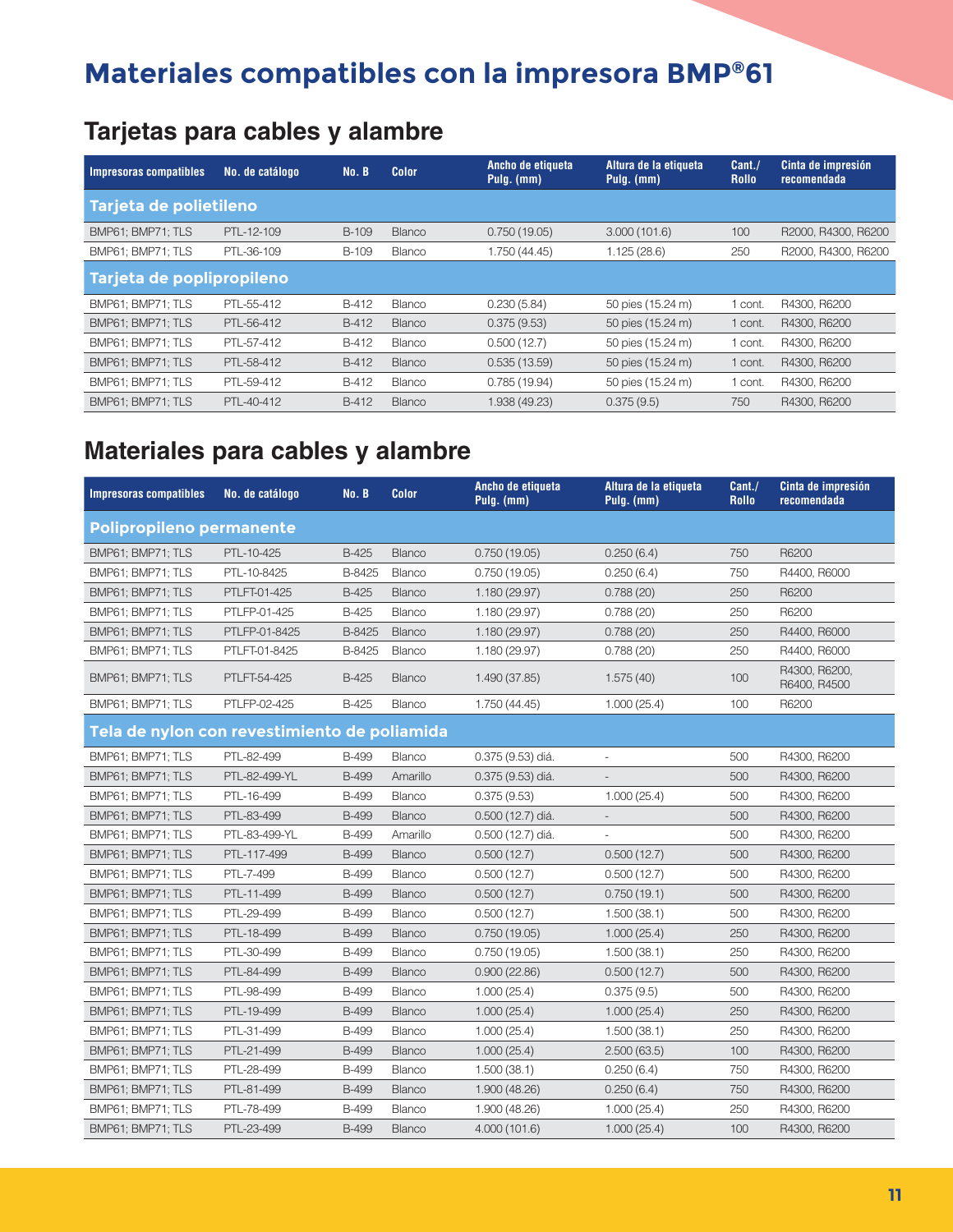### **Materiales autolaminables para alambres y cables**

| <b>Vinilo autolaminable</b><br><b>B-427</b><br>Blanco<br>750<br>BMP61; BMP71; TLS<br>PTL-10-427<br>0.250(6.35)<br>0.750(19.1)<br>0.250(6.35)<br>0.375(9.5)<br>R4300, R6200<br>BMP61; BMP71; TLS<br>PTL-28-427<br>B-427<br>0.250(6.35)<br>1.500(38.1)<br>0.250(6.35)<br>750<br>Blanco<br>0.500(12.7)<br>R4300, R6200<br>B-427<br>Blanco<br>500<br>BMP61; BMP71; TLS<br>PTL-11-427<br>0.500(12.7)<br>0.750(19.1)<br>0.500(12.7)<br>0.375(9.5)<br>R4300, R6200<br>PTL-17-427<br>B-427<br>Blanco<br>BMP61; BMP71; TLS<br>0.500(12.7)<br>1.000(25.4)<br>0.500(12.7)<br>0.375(9.5)<br>500<br>R4300, R6200<br>BMP61; BMP71; TLS<br>PTL-102-427<br>B-427<br>Blanco<br>0.500(12.7)<br>1.250(31.8)<br>0.500(12.7)<br>0.375(9.5)<br>250<br>R4300, R6200<br>BMP61; BMP71; TLS<br>PTL-29-427<br>B-427<br>Blanco<br>500<br>0.500(12.7)<br>1.500(38.1)<br>0.500(12.7)<br>0.500(12.7)<br>R4300, R6200<br>PTL-18-427<br><b>B-427</b><br>Blanco<br>BMP61; BMP71; TLS<br>0.750(19.05)<br>1.000(25.4)<br>0.750(19.1)<br>0.375(9.5)<br>250<br>R4300, R6200<br>B-427<br>BMP61; BMP71; TLS<br>PTL-30-427<br>Blanco<br>0.750(19.05)<br>1.500(38.1)<br>0.750(19.1)<br>0.500(12.7)<br>250<br>R4300, R6200<br>B-427<br>Blanco<br>BMP61; BMP71; TLS<br>PTL-96-427<br>1.000(25.4)<br>0.750(19.1)<br>1.000(25.4)<br>250<br>R4300, R6200<br>0.375(9.5)<br>B-427<br>Blanco<br>250<br>BMP61; BMP71; TLS<br>PTL-19-427<br>1.000(25.4)<br>1.000(25.4)<br>1.000(25.4)<br>0.375(9.5)<br>R4300, R6200<br>Blanco<br>B-427<br>250<br>BMP61; BMP71; TLS<br>PTL-103-427<br>1.000(25.4)<br>1.000(25.4)<br>0.500(12.7)<br>R4300, R6200<br>1.250(31.8)<br>B-427<br>250<br>BMP61; BMP71; TLS<br>PTL-31-427<br>Blanco<br>1.000(25.4)<br>1.500(38.1)<br>1.000(25.4)<br>0.500(12.7)<br>R4300, R6200<br>PTL-21-427<br>B-427<br>Blanco<br>BMP61; BMP71; TLS<br>1.000(25.4)<br>2.500(63.5)<br>1.000(25.4)<br>0.750(19.1)<br>100<br>R4300, R6200<br>B-427<br>BMP61; BMP71; TLS<br>PTL-64-427<br>Blanco<br>1.000(25.4)<br>3.375(85.7)<br>1.000(25.4)<br>100<br>3.375(85.7)<br>R4300, R6200<br>BMP61; BMP71; TLS<br>PTL-23-427<br>B-427<br>Blanco<br>100<br>R4300, R6200<br>1.000(25.4)<br>4.000 (101.6)<br>1.000(25.4)<br>1.000(25.4)<br>B-427<br>BMP61; BMP71; TLS<br>PTL-105-427-AW<br>Blanco<br>0.250(6.4)<br>1.100(27.9)<br>0.250(6.4)<br>750<br>R4300, R6200<br>1.100(27.9)<br>BMP61; BMP71; TLS<br>PTL-30-427-AW<br>B-427<br>250<br>Blanco<br>1.500(38.1)<br>0.750(19.1)<br>1.500(38.1)<br>0.750(19.1)<br>R4300, R6200<br>B-427<br>BMP61; BMP71; TLS<br>PTL-104-427<br>Blanco<br>1.500(38.1)<br>1.000(25.4)<br>1.500(38.1)<br>0.375(9.5)<br>250<br>R4300, R6200<br>B-427<br>BMP61; BMP71; TLS<br>PTL-32-427<br>Blanco<br>250<br>1.500(38.1)<br>1.500(38.1)<br>1.500(38.1)<br>0.500(12.7)<br>R4300, R6200<br>B-427<br>Blanco<br>BMP61; BMP71; TLS<br>PTL-157-427<br>1.500(38.1)<br>2.500(63.5)<br>1.500(38.1)<br>0.750(19.1)<br>100<br>R4300, R6200<br>PTL-33-427<br>B-427<br>Blanco<br>100<br>BMP61; BMP71; TLS<br>1.500(38.1)<br>1.500(38.1)<br>1.000(25.4)<br>R4300, R6200<br>4.000 (101.6)<br>B-427<br>BMP61; BMP71; TLS<br>PTL-109-427<br>Blanco<br>1.500(38.1)<br>4.000 (101.6)<br>1.500(38.1)<br>1.500(38.1)<br>100<br>R4300, R6200<br>50 pies (15.24<br>$\mathbf{1}$<br>PTL-106-427<br>Blanco<br>1.500(38.1)<br>0<br>$\mathbf 0$<br>R4300, R6200<br>BMP61; BMP71; TLS<br>B-427<br>cont.<br>m)<br>PTL-34-427<br>B-427<br>Blanco<br>BMP61; BMP71; TLS<br>1.500(38.1)<br>50<br>R4300, R6200<br>1.500(38.1)<br>6.000 (152.4)<br>1.500(38.1)<br>B-427<br>Blanco<br>250<br>BMP61; BMP71; TLS<br>PTL-87-427<br>1.000(25.4)<br>1.750(44.5)<br>0.375(9.5)<br>R4300<br>1.750 (44.45)<br>PTL-88-427<br>B-427<br>Blanco<br>250<br>BMP61; BMP71; TLS<br>1.750 (44.45)<br>1.500(38.1)<br>1.750 (44.5)<br>0.500(12.7)<br>R4300, R6200<br>B-427<br>Blanco<br>BMP61; BMP71; TLS<br>PTL-78-427-AW<br>1.900 (48.26)<br>1.000(25.4)<br>1.900(48.2)<br>1.000(25.4)<br>250<br>R4300, R6200<br>PTL-66-427<br>B-427<br>1.938 (49.2)<br>100<br>BMP61; BMP71; TLS<br>Blanco<br>1.938 (49.23)<br>3.150(80)<br>1.000(25.4)<br>R4300, R6200<br>BMP61; BMP71; TLS<br>PTL-107-427<br>B-427<br>Blanco<br>2.000(50.8)<br>1.500(38.1)<br>2.000(50.8)<br>0.500(12.7)<br>100<br>R4300, R6200<br>Blanco<br>BMP61; BMP71; TLS<br>PTL-74-427<br>B-427<br>2.200 (55.88)<br>0.500(12.7)<br>0.750(19.1)<br>0.500(12.7)<br>100<br>R4300, R6200<br>BMP61; BMP71; TLS<br>PTL-75-427<br>B-427<br>Blanco<br>2.625 (66.68)<br>1.000(25.4)<br>1.000(25.4)<br>1.000(25.4)<br>100<br>R4300, R6200<br>BMP61; BMP71; TLS<br>PTL-10-427-YL<br>B-427<br>Amarillo<br>0.250(6.35)<br>0.250(6.35)<br>750<br>R4300, R6200<br>0.750(19.1)<br>0.375(9.5)<br>Amarillo<br>BMP61; BMP71; TLS<br>PTL-28-427-YL<br>B-427<br>0.250(6.35)<br>1.500(38.1)<br>0.250(6.35)<br>0.500(12.7)<br>750<br>R4300, R6200<br>Amarillo<br>BMP61; BMP71; TLS<br>PTL-11-427-YL<br>B-427<br>0.500(12.7)<br>0.750(19.1)<br>0.500(12.7)<br>0.375(9.5)<br>500<br>R4300, R6200<br>Amarillo<br>BMP61; BMP71; TLS<br>PTL-17-427-YL<br>B-427<br>0.500(12.7)<br>1.000(25.4)<br>0.500(12.7)<br>0.375(9.5)<br>500<br>R4300, R6200<br>PTL-29-427-YL<br>B-427<br>Amarillo<br>0.500(12.7)<br>500<br>BMP61; BMP71; TLS<br>0.500(12.7)<br>1.500(38.1)<br>0.500(12.7)<br>R4300, R6200<br>Amarillo<br>250<br>BMP61; BMP71; TLS<br>PTL-18-427-YL<br>B-427<br>0.750(19.05)<br>1.000(25.4)<br>0.750(19.1)<br>0.375(9.5)<br>R4300, R6200<br>PTL-30-427-YL<br>B-427<br>Amarillo<br>1.500(38.1)<br>0.500(12.7)<br>250<br>R4300, R6200<br>BMP61; BMP71; TLS<br>0.750(19.05)<br>0.750(19.1)<br>PTL-19-427-YL<br>Amarillo<br>BMP61; BMP71; TLS<br>B-427<br>1.000(25.4)<br>1.000(25.4)<br>1.000(25.4)<br>0.375(9.5)<br>250<br>R4300, R6200<br>250<br>BMP61; BMP71; TLS<br>PTL-31-427-YL<br>B-427<br>Amarillo<br>1.000(25.4)<br>1.500(38.1)<br>1.000(25.4)<br>0.500(12.7)<br>R4300, R6200<br>PTL-21-427-YL<br>Amarillo<br>1.000(25.4)<br>BMP61; BMP71; TLS<br>B-427<br>2.500(63.5)<br>1.000(25.4)<br>0.750(19.1)<br>100<br>R4300, R6200<br>PTL-23-427-YL<br>B-427<br>Amarillo<br>100<br>BMP61; BMP71; TLS<br>1.000(25.4)<br>4.000 (101.6)<br>1.000(25.4)<br>1.000(25.4)<br>R4300, R6200<br>PTL-32-427-YL<br>Amarillo<br>BMP61; BMP71; TLS<br>B-427<br>1.500(38.1)<br>1.500(38.1)<br>1.500(38.1)<br>0.500(12.7)<br>250<br>R4300, R6200<br>BMP61; BMP71; TLS<br>B-427<br>Amarillo<br>1.500(38.1)<br>1.500(38.1)<br>100<br>PTL-33-427-YL<br>4.000 (101.6)<br>1.000(25.4)<br>R4300, R6200 | <b>Impresoras</b><br>compatibles | No. de catálogo | No. B | <b>Color</b> | Ancho de<br>etiqueta<br>Pulg. (mm) | Altura de la<br>etiqueta<br>Pulg. (mm) | <b>Ancho del</b><br>área de<br>impresión<br>Pulg. (mm) | Altura del área<br>de impresión<br>Pulg. (mm) | Cant.<br><b>Rollo</b> | Cinta de<br>impresión<br>recomendada |
|------------------------------------------------------------------------------------------------------------------------------------------------------------------------------------------------------------------------------------------------------------------------------------------------------------------------------------------------------------------------------------------------------------------------------------------------------------------------------------------------------------------------------------------------------------------------------------------------------------------------------------------------------------------------------------------------------------------------------------------------------------------------------------------------------------------------------------------------------------------------------------------------------------------------------------------------------------------------------------------------------------------------------------------------------------------------------------------------------------------------------------------------------------------------------------------------------------------------------------------------------------------------------------------------------------------------------------------------------------------------------------------------------------------------------------------------------------------------------------------------------------------------------------------------------------------------------------------------------------------------------------------------------------------------------------------------------------------------------------------------------------------------------------------------------------------------------------------------------------------------------------------------------------------------------------------------------------------------------------------------------------------------------------------------------------------------------------------------------------------------------------------------------------------------------------------------------------------------------------------------------------------------------------------------------------------------------------------------------------------------------------------------------------------------------------------------------------------------------------------------------------------------------------------------------------------------------------------------------------------------------------------------------------------------------------------------------------------------------------------------------------------------------------------------------------------------------------------------------------------------------------------------------------------------------------------------------------------------------------------------------------------------------------------------------------------------------------------------------------------------------------------------------------------------------------------------------------------------------------------------------------------------------------------------------------------------------------------------------------------------------------------------------------------------------------------------------------------------------------------------------------------------------------------------------------------------------------------------------------------------------------------------------------------------------------------------------------------------------------------------------------------------------------------------------------------------------------------------------------------------------------------------------------------------------------------------------------------------------------------------------------------------------------------------------------------------------------------------------------------------------------------------------------------------------------------------------------------------------------------------------------------------------------------------------------------------------------------------------------------------------------------------------------------------------------------------------------------------------------------------------------------------------------------------------------------------------------------------------------------------------------------------------------------------------------------------------------------------------------------------------------------------------------------------------------------------------------------------------------------------------------------------------------------------------------------------------------------------------------------------------------------------------------------------------------------------------------------------------------------------------------------------------------------------------------------------------------------------------------------------------------------------------------------------------------------------------------------------------------------------------------------------------------------------------------------------------------------------------------------------------------------------------------------------------------------------------------------------------------------------------------------------------------------------------------------------------------------------------------------------------------------------------------------------------------------------------------------------------------------------------------------------------------------------------------------------------------------------------------------------------------------------------------------------------------------------------------------------------------------------------------------------------------------------------------------------------------------------------------------------------------------------------------------------------------------------------------------------------------------------------------------------------------------------------|----------------------------------|-----------------|-------|--------------|------------------------------------|----------------------------------------|--------------------------------------------------------|-----------------------------------------------|-----------------------|--------------------------------------|
|                                                                                                                                                                                                                                                                                                                                                                                                                                                                                                                                                                                                                                                                                                                                                                                                                                                                                                                                                                                                                                                                                                                                                                                                                                                                                                                                                                                                                                                                                                                                                                                                                                                                                                                                                                                                                                                                                                                                                                                                                                                                                                                                                                                                                                                                                                                                                                                                                                                                                                                                                                                                                                                                                                                                                                                                                                                                                                                                                                                                                                                                                                                                                                                                                                                                                                                                                                                                                                                                                                                                                                                                                                                                                                                                                                                                                                                                                                                                                                                                                                                                                                                                                                                                                                                                                                                                                                                                                                                                                                                                                                                                                                                                                                                                                                                                                                                                                                                                                                                                                                                                                                                                                                                                                                                                                                                                                                                                                                                                                                                                                                                                                                                                                                                                                                                                                                                                                                                                                                                                                                                                                                                                                                                                                                                                                                                                                                                                                              |                                  |                 |       |              |                                    |                                        |                                                        |                                               |                       |                                      |
|                                                                                                                                                                                                                                                                                                                                                                                                                                                                                                                                                                                                                                                                                                                                                                                                                                                                                                                                                                                                                                                                                                                                                                                                                                                                                                                                                                                                                                                                                                                                                                                                                                                                                                                                                                                                                                                                                                                                                                                                                                                                                                                                                                                                                                                                                                                                                                                                                                                                                                                                                                                                                                                                                                                                                                                                                                                                                                                                                                                                                                                                                                                                                                                                                                                                                                                                                                                                                                                                                                                                                                                                                                                                                                                                                                                                                                                                                                                                                                                                                                                                                                                                                                                                                                                                                                                                                                                                                                                                                                                                                                                                                                                                                                                                                                                                                                                                                                                                                                                                                                                                                                                                                                                                                                                                                                                                                                                                                                                                                                                                                                                                                                                                                                                                                                                                                                                                                                                                                                                                                                                                                                                                                                                                                                                                                                                                                                                                                              |                                  |                 |       |              |                                    |                                        |                                                        |                                               |                       |                                      |
|                                                                                                                                                                                                                                                                                                                                                                                                                                                                                                                                                                                                                                                                                                                                                                                                                                                                                                                                                                                                                                                                                                                                                                                                                                                                                                                                                                                                                                                                                                                                                                                                                                                                                                                                                                                                                                                                                                                                                                                                                                                                                                                                                                                                                                                                                                                                                                                                                                                                                                                                                                                                                                                                                                                                                                                                                                                                                                                                                                                                                                                                                                                                                                                                                                                                                                                                                                                                                                                                                                                                                                                                                                                                                                                                                                                                                                                                                                                                                                                                                                                                                                                                                                                                                                                                                                                                                                                                                                                                                                                                                                                                                                                                                                                                                                                                                                                                                                                                                                                                                                                                                                                                                                                                                                                                                                                                                                                                                                                                                                                                                                                                                                                                                                                                                                                                                                                                                                                                                                                                                                                                                                                                                                                                                                                                                                                                                                                                                              |                                  |                 |       |              |                                    |                                        |                                                        |                                               |                       |                                      |
|                                                                                                                                                                                                                                                                                                                                                                                                                                                                                                                                                                                                                                                                                                                                                                                                                                                                                                                                                                                                                                                                                                                                                                                                                                                                                                                                                                                                                                                                                                                                                                                                                                                                                                                                                                                                                                                                                                                                                                                                                                                                                                                                                                                                                                                                                                                                                                                                                                                                                                                                                                                                                                                                                                                                                                                                                                                                                                                                                                                                                                                                                                                                                                                                                                                                                                                                                                                                                                                                                                                                                                                                                                                                                                                                                                                                                                                                                                                                                                                                                                                                                                                                                                                                                                                                                                                                                                                                                                                                                                                                                                                                                                                                                                                                                                                                                                                                                                                                                                                                                                                                                                                                                                                                                                                                                                                                                                                                                                                                                                                                                                                                                                                                                                                                                                                                                                                                                                                                                                                                                                                                                                                                                                                                                                                                                                                                                                                                                              |                                  |                 |       |              |                                    |                                        |                                                        |                                               |                       |                                      |
|                                                                                                                                                                                                                                                                                                                                                                                                                                                                                                                                                                                                                                                                                                                                                                                                                                                                                                                                                                                                                                                                                                                                                                                                                                                                                                                                                                                                                                                                                                                                                                                                                                                                                                                                                                                                                                                                                                                                                                                                                                                                                                                                                                                                                                                                                                                                                                                                                                                                                                                                                                                                                                                                                                                                                                                                                                                                                                                                                                                                                                                                                                                                                                                                                                                                                                                                                                                                                                                                                                                                                                                                                                                                                                                                                                                                                                                                                                                                                                                                                                                                                                                                                                                                                                                                                                                                                                                                                                                                                                                                                                                                                                                                                                                                                                                                                                                                                                                                                                                                                                                                                                                                                                                                                                                                                                                                                                                                                                                                                                                                                                                                                                                                                                                                                                                                                                                                                                                                                                                                                                                                                                                                                                                                                                                                                                                                                                                                                              |                                  |                 |       |              |                                    |                                        |                                                        |                                               |                       |                                      |
|                                                                                                                                                                                                                                                                                                                                                                                                                                                                                                                                                                                                                                                                                                                                                                                                                                                                                                                                                                                                                                                                                                                                                                                                                                                                                                                                                                                                                                                                                                                                                                                                                                                                                                                                                                                                                                                                                                                                                                                                                                                                                                                                                                                                                                                                                                                                                                                                                                                                                                                                                                                                                                                                                                                                                                                                                                                                                                                                                                                                                                                                                                                                                                                                                                                                                                                                                                                                                                                                                                                                                                                                                                                                                                                                                                                                                                                                                                                                                                                                                                                                                                                                                                                                                                                                                                                                                                                                                                                                                                                                                                                                                                                                                                                                                                                                                                                                                                                                                                                                                                                                                                                                                                                                                                                                                                                                                                                                                                                                                                                                                                                                                                                                                                                                                                                                                                                                                                                                                                                                                                                                                                                                                                                                                                                                                                                                                                                                                              |                                  |                 |       |              |                                    |                                        |                                                        |                                               |                       |                                      |
|                                                                                                                                                                                                                                                                                                                                                                                                                                                                                                                                                                                                                                                                                                                                                                                                                                                                                                                                                                                                                                                                                                                                                                                                                                                                                                                                                                                                                                                                                                                                                                                                                                                                                                                                                                                                                                                                                                                                                                                                                                                                                                                                                                                                                                                                                                                                                                                                                                                                                                                                                                                                                                                                                                                                                                                                                                                                                                                                                                                                                                                                                                                                                                                                                                                                                                                                                                                                                                                                                                                                                                                                                                                                                                                                                                                                                                                                                                                                                                                                                                                                                                                                                                                                                                                                                                                                                                                                                                                                                                                                                                                                                                                                                                                                                                                                                                                                                                                                                                                                                                                                                                                                                                                                                                                                                                                                                                                                                                                                                                                                                                                                                                                                                                                                                                                                                                                                                                                                                                                                                                                                                                                                                                                                                                                                                                                                                                                                                              |                                  |                 |       |              |                                    |                                        |                                                        |                                               |                       |                                      |
|                                                                                                                                                                                                                                                                                                                                                                                                                                                                                                                                                                                                                                                                                                                                                                                                                                                                                                                                                                                                                                                                                                                                                                                                                                                                                                                                                                                                                                                                                                                                                                                                                                                                                                                                                                                                                                                                                                                                                                                                                                                                                                                                                                                                                                                                                                                                                                                                                                                                                                                                                                                                                                                                                                                                                                                                                                                                                                                                                                                                                                                                                                                                                                                                                                                                                                                                                                                                                                                                                                                                                                                                                                                                                                                                                                                                                                                                                                                                                                                                                                                                                                                                                                                                                                                                                                                                                                                                                                                                                                                                                                                                                                                                                                                                                                                                                                                                                                                                                                                                                                                                                                                                                                                                                                                                                                                                                                                                                                                                                                                                                                                                                                                                                                                                                                                                                                                                                                                                                                                                                                                                                                                                                                                                                                                                                                                                                                                                                              |                                  |                 |       |              |                                    |                                        |                                                        |                                               |                       |                                      |
|                                                                                                                                                                                                                                                                                                                                                                                                                                                                                                                                                                                                                                                                                                                                                                                                                                                                                                                                                                                                                                                                                                                                                                                                                                                                                                                                                                                                                                                                                                                                                                                                                                                                                                                                                                                                                                                                                                                                                                                                                                                                                                                                                                                                                                                                                                                                                                                                                                                                                                                                                                                                                                                                                                                                                                                                                                                                                                                                                                                                                                                                                                                                                                                                                                                                                                                                                                                                                                                                                                                                                                                                                                                                                                                                                                                                                                                                                                                                                                                                                                                                                                                                                                                                                                                                                                                                                                                                                                                                                                                                                                                                                                                                                                                                                                                                                                                                                                                                                                                                                                                                                                                                                                                                                                                                                                                                                                                                                                                                                                                                                                                                                                                                                                                                                                                                                                                                                                                                                                                                                                                                                                                                                                                                                                                                                                                                                                                                                              |                                  |                 |       |              |                                    |                                        |                                                        |                                               |                       |                                      |
|                                                                                                                                                                                                                                                                                                                                                                                                                                                                                                                                                                                                                                                                                                                                                                                                                                                                                                                                                                                                                                                                                                                                                                                                                                                                                                                                                                                                                                                                                                                                                                                                                                                                                                                                                                                                                                                                                                                                                                                                                                                                                                                                                                                                                                                                                                                                                                                                                                                                                                                                                                                                                                                                                                                                                                                                                                                                                                                                                                                                                                                                                                                                                                                                                                                                                                                                                                                                                                                                                                                                                                                                                                                                                                                                                                                                                                                                                                                                                                                                                                                                                                                                                                                                                                                                                                                                                                                                                                                                                                                                                                                                                                                                                                                                                                                                                                                                                                                                                                                                                                                                                                                                                                                                                                                                                                                                                                                                                                                                                                                                                                                                                                                                                                                                                                                                                                                                                                                                                                                                                                                                                                                                                                                                                                                                                                                                                                                                                              |                                  |                 |       |              |                                    |                                        |                                                        |                                               |                       |                                      |
|                                                                                                                                                                                                                                                                                                                                                                                                                                                                                                                                                                                                                                                                                                                                                                                                                                                                                                                                                                                                                                                                                                                                                                                                                                                                                                                                                                                                                                                                                                                                                                                                                                                                                                                                                                                                                                                                                                                                                                                                                                                                                                                                                                                                                                                                                                                                                                                                                                                                                                                                                                                                                                                                                                                                                                                                                                                                                                                                                                                                                                                                                                                                                                                                                                                                                                                                                                                                                                                                                                                                                                                                                                                                                                                                                                                                                                                                                                                                                                                                                                                                                                                                                                                                                                                                                                                                                                                                                                                                                                                                                                                                                                                                                                                                                                                                                                                                                                                                                                                                                                                                                                                                                                                                                                                                                                                                                                                                                                                                                                                                                                                                                                                                                                                                                                                                                                                                                                                                                                                                                                                                                                                                                                                                                                                                                                                                                                                                                              |                                  |                 |       |              |                                    |                                        |                                                        |                                               |                       |                                      |
|                                                                                                                                                                                                                                                                                                                                                                                                                                                                                                                                                                                                                                                                                                                                                                                                                                                                                                                                                                                                                                                                                                                                                                                                                                                                                                                                                                                                                                                                                                                                                                                                                                                                                                                                                                                                                                                                                                                                                                                                                                                                                                                                                                                                                                                                                                                                                                                                                                                                                                                                                                                                                                                                                                                                                                                                                                                                                                                                                                                                                                                                                                                                                                                                                                                                                                                                                                                                                                                                                                                                                                                                                                                                                                                                                                                                                                                                                                                                                                                                                                                                                                                                                                                                                                                                                                                                                                                                                                                                                                                                                                                                                                                                                                                                                                                                                                                                                                                                                                                                                                                                                                                                                                                                                                                                                                                                                                                                                                                                                                                                                                                                                                                                                                                                                                                                                                                                                                                                                                                                                                                                                                                                                                                                                                                                                                                                                                                                                              |                                  |                 |       |              |                                    |                                        |                                                        |                                               |                       |                                      |
|                                                                                                                                                                                                                                                                                                                                                                                                                                                                                                                                                                                                                                                                                                                                                                                                                                                                                                                                                                                                                                                                                                                                                                                                                                                                                                                                                                                                                                                                                                                                                                                                                                                                                                                                                                                                                                                                                                                                                                                                                                                                                                                                                                                                                                                                                                                                                                                                                                                                                                                                                                                                                                                                                                                                                                                                                                                                                                                                                                                                                                                                                                                                                                                                                                                                                                                                                                                                                                                                                                                                                                                                                                                                                                                                                                                                                                                                                                                                                                                                                                                                                                                                                                                                                                                                                                                                                                                                                                                                                                                                                                                                                                                                                                                                                                                                                                                                                                                                                                                                                                                                                                                                                                                                                                                                                                                                                                                                                                                                                                                                                                                                                                                                                                                                                                                                                                                                                                                                                                                                                                                                                                                                                                                                                                                                                                                                                                                                                              |                                  |                 |       |              |                                    |                                        |                                                        |                                               |                       |                                      |
|                                                                                                                                                                                                                                                                                                                                                                                                                                                                                                                                                                                                                                                                                                                                                                                                                                                                                                                                                                                                                                                                                                                                                                                                                                                                                                                                                                                                                                                                                                                                                                                                                                                                                                                                                                                                                                                                                                                                                                                                                                                                                                                                                                                                                                                                                                                                                                                                                                                                                                                                                                                                                                                                                                                                                                                                                                                                                                                                                                                                                                                                                                                                                                                                                                                                                                                                                                                                                                                                                                                                                                                                                                                                                                                                                                                                                                                                                                                                                                                                                                                                                                                                                                                                                                                                                                                                                                                                                                                                                                                                                                                                                                                                                                                                                                                                                                                                                                                                                                                                                                                                                                                                                                                                                                                                                                                                                                                                                                                                                                                                                                                                                                                                                                                                                                                                                                                                                                                                                                                                                                                                                                                                                                                                                                                                                                                                                                                                                              |                                  |                 |       |              |                                    |                                        |                                                        |                                               |                       |                                      |
|                                                                                                                                                                                                                                                                                                                                                                                                                                                                                                                                                                                                                                                                                                                                                                                                                                                                                                                                                                                                                                                                                                                                                                                                                                                                                                                                                                                                                                                                                                                                                                                                                                                                                                                                                                                                                                                                                                                                                                                                                                                                                                                                                                                                                                                                                                                                                                                                                                                                                                                                                                                                                                                                                                                                                                                                                                                                                                                                                                                                                                                                                                                                                                                                                                                                                                                                                                                                                                                                                                                                                                                                                                                                                                                                                                                                                                                                                                                                                                                                                                                                                                                                                                                                                                                                                                                                                                                                                                                                                                                                                                                                                                                                                                                                                                                                                                                                                                                                                                                                                                                                                                                                                                                                                                                                                                                                                                                                                                                                                                                                                                                                                                                                                                                                                                                                                                                                                                                                                                                                                                                                                                                                                                                                                                                                                                                                                                                                                              |                                  |                 |       |              |                                    |                                        |                                                        |                                               |                       |                                      |
|                                                                                                                                                                                                                                                                                                                                                                                                                                                                                                                                                                                                                                                                                                                                                                                                                                                                                                                                                                                                                                                                                                                                                                                                                                                                                                                                                                                                                                                                                                                                                                                                                                                                                                                                                                                                                                                                                                                                                                                                                                                                                                                                                                                                                                                                                                                                                                                                                                                                                                                                                                                                                                                                                                                                                                                                                                                                                                                                                                                                                                                                                                                                                                                                                                                                                                                                                                                                                                                                                                                                                                                                                                                                                                                                                                                                                                                                                                                                                                                                                                                                                                                                                                                                                                                                                                                                                                                                                                                                                                                                                                                                                                                                                                                                                                                                                                                                                                                                                                                                                                                                                                                                                                                                                                                                                                                                                                                                                                                                                                                                                                                                                                                                                                                                                                                                                                                                                                                                                                                                                                                                                                                                                                                                                                                                                                                                                                                                                              |                                  |                 |       |              |                                    |                                        |                                                        |                                               |                       |                                      |
|                                                                                                                                                                                                                                                                                                                                                                                                                                                                                                                                                                                                                                                                                                                                                                                                                                                                                                                                                                                                                                                                                                                                                                                                                                                                                                                                                                                                                                                                                                                                                                                                                                                                                                                                                                                                                                                                                                                                                                                                                                                                                                                                                                                                                                                                                                                                                                                                                                                                                                                                                                                                                                                                                                                                                                                                                                                                                                                                                                                                                                                                                                                                                                                                                                                                                                                                                                                                                                                                                                                                                                                                                                                                                                                                                                                                                                                                                                                                                                                                                                                                                                                                                                                                                                                                                                                                                                                                                                                                                                                                                                                                                                                                                                                                                                                                                                                                                                                                                                                                                                                                                                                                                                                                                                                                                                                                                                                                                                                                                                                                                                                                                                                                                                                                                                                                                                                                                                                                                                                                                                                                                                                                                                                                                                                                                                                                                                                                                              |                                  |                 |       |              |                                    |                                        |                                                        |                                               |                       |                                      |
|                                                                                                                                                                                                                                                                                                                                                                                                                                                                                                                                                                                                                                                                                                                                                                                                                                                                                                                                                                                                                                                                                                                                                                                                                                                                                                                                                                                                                                                                                                                                                                                                                                                                                                                                                                                                                                                                                                                                                                                                                                                                                                                                                                                                                                                                                                                                                                                                                                                                                                                                                                                                                                                                                                                                                                                                                                                                                                                                                                                                                                                                                                                                                                                                                                                                                                                                                                                                                                                                                                                                                                                                                                                                                                                                                                                                                                                                                                                                                                                                                                                                                                                                                                                                                                                                                                                                                                                                                                                                                                                                                                                                                                                                                                                                                                                                                                                                                                                                                                                                                                                                                                                                                                                                                                                                                                                                                                                                                                                                                                                                                                                                                                                                                                                                                                                                                                                                                                                                                                                                                                                                                                                                                                                                                                                                                                                                                                                                                              |                                  |                 |       |              |                                    |                                        |                                                        |                                               |                       |                                      |
|                                                                                                                                                                                                                                                                                                                                                                                                                                                                                                                                                                                                                                                                                                                                                                                                                                                                                                                                                                                                                                                                                                                                                                                                                                                                                                                                                                                                                                                                                                                                                                                                                                                                                                                                                                                                                                                                                                                                                                                                                                                                                                                                                                                                                                                                                                                                                                                                                                                                                                                                                                                                                                                                                                                                                                                                                                                                                                                                                                                                                                                                                                                                                                                                                                                                                                                                                                                                                                                                                                                                                                                                                                                                                                                                                                                                                                                                                                                                                                                                                                                                                                                                                                                                                                                                                                                                                                                                                                                                                                                                                                                                                                                                                                                                                                                                                                                                                                                                                                                                                                                                                                                                                                                                                                                                                                                                                                                                                                                                                                                                                                                                                                                                                                                                                                                                                                                                                                                                                                                                                                                                                                                                                                                                                                                                                                                                                                                                                              |                                  |                 |       |              |                                    |                                        |                                                        |                                               |                       |                                      |
|                                                                                                                                                                                                                                                                                                                                                                                                                                                                                                                                                                                                                                                                                                                                                                                                                                                                                                                                                                                                                                                                                                                                                                                                                                                                                                                                                                                                                                                                                                                                                                                                                                                                                                                                                                                                                                                                                                                                                                                                                                                                                                                                                                                                                                                                                                                                                                                                                                                                                                                                                                                                                                                                                                                                                                                                                                                                                                                                                                                                                                                                                                                                                                                                                                                                                                                                                                                                                                                                                                                                                                                                                                                                                                                                                                                                                                                                                                                                                                                                                                                                                                                                                                                                                                                                                                                                                                                                                                                                                                                                                                                                                                                                                                                                                                                                                                                                                                                                                                                                                                                                                                                                                                                                                                                                                                                                                                                                                                                                                                                                                                                                                                                                                                                                                                                                                                                                                                                                                                                                                                                                                                                                                                                                                                                                                                                                                                                                                              |                                  |                 |       |              |                                    |                                        |                                                        |                                               |                       |                                      |
|                                                                                                                                                                                                                                                                                                                                                                                                                                                                                                                                                                                                                                                                                                                                                                                                                                                                                                                                                                                                                                                                                                                                                                                                                                                                                                                                                                                                                                                                                                                                                                                                                                                                                                                                                                                                                                                                                                                                                                                                                                                                                                                                                                                                                                                                                                                                                                                                                                                                                                                                                                                                                                                                                                                                                                                                                                                                                                                                                                                                                                                                                                                                                                                                                                                                                                                                                                                                                                                                                                                                                                                                                                                                                                                                                                                                                                                                                                                                                                                                                                                                                                                                                                                                                                                                                                                                                                                                                                                                                                                                                                                                                                                                                                                                                                                                                                                                                                                                                                                                                                                                                                                                                                                                                                                                                                                                                                                                                                                                                                                                                                                                                                                                                                                                                                                                                                                                                                                                                                                                                                                                                                                                                                                                                                                                                                                                                                                                                              |                                  |                 |       |              |                                    |                                        |                                                        |                                               |                       |                                      |
|                                                                                                                                                                                                                                                                                                                                                                                                                                                                                                                                                                                                                                                                                                                                                                                                                                                                                                                                                                                                                                                                                                                                                                                                                                                                                                                                                                                                                                                                                                                                                                                                                                                                                                                                                                                                                                                                                                                                                                                                                                                                                                                                                                                                                                                                                                                                                                                                                                                                                                                                                                                                                                                                                                                                                                                                                                                                                                                                                                                                                                                                                                                                                                                                                                                                                                                                                                                                                                                                                                                                                                                                                                                                                                                                                                                                                                                                                                                                                                                                                                                                                                                                                                                                                                                                                                                                                                                                                                                                                                                                                                                                                                                                                                                                                                                                                                                                                                                                                                                                                                                                                                                                                                                                                                                                                                                                                                                                                                                                                                                                                                                                                                                                                                                                                                                                                                                                                                                                                                                                                                                                                                                                                                                                                                                                                                                                                                                                                              |                                  |                 |       |              |                                    |                                        |                                                        |                                               |                       |                                      |
|                                                                                                                                                                                                                                                                                                                                                                                                                                                                                                                                                                                                                                                                                                                                                                                                                                                                                                                                                                                                                                                                                                                                                                                                                                                                                                                                                                                                                                                                                                                                                                                                                                                                                                                                                                                                                                                                                                                                                                                                                                                                                                                                                                                                                                                                                                                                                                                                                                                                                                                                                                                                                                                                                                                                                                                                                                                                                                                                                                                                                                                                                                                                                                                                                                                                                                                                                                                                                                                                                                                                                                                                                                                                                                                                                                                                                                                                                                                                                                                                                                                                                                                                                                                                                                                                                                                                                                                                                                                                                                                                                                                                                                                                                                                                                                                                                                                                                                                                                                                                                                                                                                                                                                                                                                                                                                                                                                                                                                                                                                                                                                                                                                                                                                                                                                                                                                                                                                                                                                                                                                                                                                                                                                                                                                                                                                                                                                                                                              |                                  |                 |       |              |                                    |                                        |                                                        |                                               |                       |                                      |
|                                                                                                                                                                                                                                                                                                                                                                                                                                                                                                                                                                                                                                                                                                                                                                                                                                                                                                                                                                                                                                                                                                                                                                                                                                                                                                                                                                                                                                                                                                                                                                                                                                                                                                                                                                                                                                                                                                                                                                                                                                                                                                                                                                                                                                                                                                                                                                                                                                                                                                                                                                                                                                                                                                                                                                                                                                                                                                                                                                                                                                                                                                                                                                                                                                                                                                                                                                                                                                                                                                                                                                                                                                                                                                                                                                                                                                                                                                                                                                                                                                                                                                                                                                                                                                                                                                                                                                                                                                                                                                                                                                                                                                                                                                                                                                                                                                                                                                                                                                                                                                                                                                                                                                                                                                                                                                                                                                                                                                                                                                                                                                                                                                                                                                                                                                                                                                                                                                                                                                                                                                                                                                                                                                                                                                                                                                                                                                                                                              |                                  |                 |       |              |                                    |                                        |                                                        |                                               |                       |                                      |
|                                                                                                                                                                                                                                                                                                                                                                                                                                                                                                                                                                                                                                                                                                                                                                                                                                                                                                                                                                                                                                                                                                                                                                                                                                                                                                                                                                                                                                                                                                                                                                                                                                                                                                                                                                                                                                                                                                                                                                                                                                                                                                                                                                                                                                                                                                                                                                                                                                                                                                                                                                                                                                                                                                                                                                                                                                                                                                                                                                                                                                                                                                                                                                                                                                                                                                                                                                                                                                                                                                                                                                                                                                                                                                                                                                                                                                                                                                                                                                                                                                                                                                                                                                                                                                                                                                                                                                                                                                                                                                                                                                                                                                                                                                                                                                                                                                                                                                                                                                                                                                                                                                                                                                                                                                                                                                                                                                                                                                                                                                                                                                                                                                                                                                                                                                                                                                                                                                                                                                                                                                                                                                                                                                                                                                                                                                                                                                                                                              |                                  |                 |       |              |                                    |                                        |                                                        |                                               |                       |                                      |
|                                                                                                                                                                                                                                                                                                                                                                                                                                                                                                                                                                                                                                                                                                                                                                                                                                                                                                                                                                                                                                                                                                                                                                                                                                                                                                                                                                                                                                                                                                                                                                                                                                                                                                                                                                                                                                                                                                                                                                                                                                                                                                                                                                                                                                                                                                                                                                                                                                                                                                                                                                                                                                                                                                                                                                                                                                                                                                                                                                                                                                                                                                                                                                                                                                                                                                                                                                                                                                                                                                                                                                                                                                                                                                                                                                                                                                                                                                                                                                                                                                                                                                                                                                                                                                                                                                                                                                                                                                                                                                                                                                                                                                                                                                                                                                                                                                                                                                                                                                                                                                                                                                                                                                                                                                                                                                                                                                                                                                                                                                                                                                                                                                                                                                                                                                                                                                                                                                                                                                                                                                                                                                                                                                                                                                                                                                                                                                                                                              |                                  |                 |       |              |                                    |                                        |                                                        |                                               |                       |                                      |
|                                                                                                                                                                                                                                                                                                                                                                                                                                                                                                                                                                                                                                                                                                                                                                                                                                                                                                                                                                                                                                                                                                                                                                                                                                                                                                                                                                                                                                                                                                                                                                                                                                                                                                                                                                                                                                                                                                                                                                                                                                                                                                                                                                                                                                                                                                                                                                                                                                                                                                                                                                                                                                                                                                                                                                                                                                                                                                                                                                                                                                                                                                                                                                                                                                                                                                                                                                                                                                                                                                                                                                                                                                                                                                                                                                                                                                                                                                                                                                                                                                                                                                                                                                                                                                                                                                                                                                                                                                                                                                                                                                                                                                                                                                                                                                                                                                                                                                                                                                                                                                                                                                                                                                                                                                                                                                                                                                                                                                                                                                                                                                                                                                                                                                                                                                                                                                                                                                                                                                                                                                                                                                                                                                                                                                                                                                                                                                                                                              |                                  |                 |       |              |                                    |                                        |                                                        |                                               |                       |                                      |
|                                                                                                                                                                                                                                                                                                                                                                                                                                                                                                                                                                                                                                                                                                                                                                                                                                                                                                                                                                                                                                                                                                                                                                                                                                                                                                                                                                                                                                                                                                                                                                                                                                                                                                                                                                                                                                                                                                                                                                                                                                                                                                                                                                                                                                                                                                                                                                                                                                                                                                                                                                                                                                                                                                                                                                                                                                                                                                                                                                                                                                                                                                                                                                                                                                                                                                                                                                                                                                                                                                                                                                                                                                                                                                                                                                                                                                                                                                                                                                                                                                                                                                                                                                                                                                                                                                                                                                                                                                                                                                                                                                                                                                                                                                                                                                                                                                                                                                                                                                                                                                                                                                                                                                                                                                                                                                                                                                                                                                                                                                                                                                                                                                                                                                                                                                                                                                                                                                                                                                                                                                                                                                                                                                                                                                                                                                                                                                                                                              |                                  |                 |       |              |                                    |                                        |                                                        |                                               |                       |                                      |
|                                                                                                                                                                                                                                                                                                                                                                                                                                                                                                                                                                                                                                                                                                                                                                                                                                                                                                                                                                                                                                                                                                                                                                                                                                                                                                                                                                                                                                                                                                                                                                                                                                                                                                                                                                                                                                                                                                                                                                                                                                                                                                                                                                                                                                                                                                                                                                                                                                                                                                                                                                                                                                                                                                                                                                                                                                                                                                                                                                                                                                                                                                                                                                                                                                                                                                                                                                                                                                                                                                                                                                                                                                                                                                                                                                                                                                                                                                                                                                                                                                                                                                                                                                                                                                                                                                                                                                                                                                                                                                                                                                                                                                                                                                                                                                                                                                                                                                                                                                                                                                                                                                                                                                                                                                                                                                                                                                                                                                                                                                                                                                                                                                                                                                                                                                                                                                                                                                                                                                                                                                                                                                                                                                                                                                                                                                                                                                                                                              |                                  |                 |       |              |                                    |                                        |                                                        |                                               |                       |                                      |
|                                                                                                                                                                                                                                                                                                                                                                                                                                                                                                                                                                                                                                                                                                                                                                                                                                                                                                                                                                                                                                                                                                                                                                                                                                                                                                                                                                                                                                                                                                                                                                                                                                                                                                                                                                                                                                                                                                                                                                                                                                                                                                                                                                                                                                                                                                                                                                                                                                                                                                                                                                                                                                                                                                                                                                                                                                                                                                                                                                                                                                                                                                                                                                                                                                                                                                                                                                                                                                                                                                                                                                                                                                                                                                                                                                                                                                                                                                                                                                                                                                                                                                                                                                                                                                                                                                                                                                                                                                                                                                                                                                                                                                                                                                                                                                                                                                                                                                                                                                                                                                                                                                                                                                                                                                                                                                                                                                                                                                                                                                                                                                                                                                                                                                                                                                                                                                                                                                                                                                                                                                                                                                                                                                                                                                                                                                                                                                                                                              |                                  |                 |       |              |                                    |                                        |                                                        |                                               |                       |                                      |
|                                                                                                                                                                                                                                                                                                                                                                                                                                                                                                                                                                                                                                                                                                                                                                                                                                                                                                                                                                                                                                                                                                                                                                                                                                                                                                                                                                                                                                                                                                                                                                                                                                                                                                                                                                                                                                                                                                                                                                                                                                                                                                                                                                                                                                                                                                                                                                                                                                                                                                                                                                                                                                                                                                                                                                                                                                                                                                                                                                                                                                                                                                                                                                                                                                                                                                                                                                                                                                                                                                                                                                                                                                                                                                                                                                                                                                                                                                                                                                                                                                                                                                                                                                                                                                                                                                                                                                                                                                                                                                                                                                                                                                                                                                                                                                                                                                                                                                                                                                                                                                                                                                                                                                                                                                                                                                                                                                                                                                                                                                                                                                                                                                                                                                                                                                                                                                                                                                                                                                                                                                                                                                                                                                                                                                                                                                                                                                                                                              |                                  |                 |       |              |                                    |                                        |                                                        |                                               |                       |                                      |
|                                                                                                                                                                                                                                                                                                                                                                                                                                                                                                                                                                                                                                                                                                                                                                                                                                                                                                                                                                                                                                                                                                                                                                                                                                                                                                                                                                                                                                                                                                                                                                                                                                                                                                                                                                                                                                                                                                                                                                                                                                                                                                                                                                                                                                                                                                                                                                                                                                                                                                                                                                                                                                                                                                                                                                                                                                                                                                                                                                                                                                                                                                                                                                                                                                                                                                                                                                                                                                                                                                                                                                                                                                                                                                                                                                                                                                                                                                                                                                                                                                                                                                                                                                                                                                                                                                                                                                                                                                                                                                                                                                                                                                                                                                                                                                                                                                                                                                                                                                                                                                                                                                                                                                                                                                                                                                                                                                                                                                                                                                                                                                                                                                                                                                                                                                                                                                                                                                                                                                                                                                                                                                                                                                                                                                                                                                                                                                                                                              |                                  |                 |       |              |                                    |                                        |                                                        |                                               |                       |                                      |
|                                                                                                                                                                                                                                                                                                                                                                                                                                                                                                                                                                                                                                                                                                                                                                                                                                                                                                                                                                                                                                                                                                                                                                                                                                                                                                                                                                                                                                                                                                                                                                                                                                                                                                                                                                                                                                                                                                                                                                                                                                                                                                                                                                                                                                                                                                                                                                                                                                                                                                                                                                                                                                                                                                                                                                                                                                                                                                                                                                                                                                                                                                                                                                                                                                                                                                                                                                                                                                                                                                                                                                                                                                                                                                                                                                                                                                                                                                                                                                                                                                                                                                                                                                                                                                                                                                                                                                                                                                                                                                                                                                                                                                                                                                                                                                                                                                                                                                                                                                                                                                                                                                                                                                                                                                                                                                                                                                                                                                                                                                                                                                                                                                                                                                                                                                                                                                                                                                                                                                                                                                                                                                                                                                                                                                                                                                                                                                                                                              |                                  |                 |       |              |                                    |                                        |                                                        |                                               |                       |                                      |
|                                                                                                                                                                                                                                                                                                                                                                                                                                                                                                                                                                                                                                                                                                                                                                                                                                                                                                                                                                                                                                                                                                                                                                                                                                                                                                                                                                                                                                                                                                                                                                                                                                                                                                                                                                                                                                                                                                                                                                                                                                                                                                                                                                                                                                                                                                                                                                                                                                                                                                                                                                                                                                                                                                                                                                                                                                                                                                                                                                                                                                                                                                                                                                                                                                                                                                                                                                                                                                                                                                                                                                                                                                                                                                                                                                                                                                                                                                                                                                                                                                                                                                                                                                                                                                                                                                                                                                                                                                                                                                                                                                                                                                                                                                                                                                                                                                                                                                                                                                                                                                                                                                                                                                                                                                                                                                                                                                                                                                                                                                                                                                                                                                                                                                                                                                                                                                                                                                                                                                                                                                                                                                                                                                                                                                                                                                                                                                                                                              |                                  |                 |       |              |                                    |                                        |                                                        |                                               |                       |                                      |
|                                                                                                                                                                                                                                                                                                                                                                                                                                                                                                                                                                                                                                                                                                                                                                                                                                                                                                                                                                                                                                                                                                                                                                                                                                                                                                                                                                                                                                                                                                                                                                                                                                                                                                                                                                                                                                                                                                                                                                                                                                                                                                                                                                                                                                                                                                                                                                                                                                                                                                                                                                                                                                                                                                                                                                                                                                                                                                                                                                                                                                                                                                                                                                                                                                                                                                                                                                                                                                                                                                                                                                                                                                                                                                                                                                                                                                                                                                                                                                                                                                                                                                                                                                                                                                                                                                                                                                                                                                                                                                                                                                                                                                                                                                                                                                                                                                                                                                                                                                                                                                                                                                                                                                                                                                                                                                                                                                                                                                                                                                                                                                                                                                                                                                                                                                                                                                                                                                                                                                                                                                                                                                                                                                                                                                                                                                                                                                                                                              |                                  |                 |       |              |                                    |                                        |                                                        |                                               |                       |                                      |
|                                                                                                                                                                                                                                                                                                                                                                                                                                                                                                                                                                                                                                                                                                                                                                                                                                                                                                                                                                                                                                                                                                                                                                                                                                                                                                                                                                                                                                                                                                                                                                                                                                                                                                                                                                                                                                                                                                                                                                                                                                                                                                                                                                                                                                                                                                                                                                                                                                                                                                                                                                                                                                                                                                                                                                                                                                                                                                                                                                                                                                                                                                                                                                                                                                                                                                                                                                                                                                                                                                                                                                                                                                                                                                                                                                                                                                                                                                                                                                                                                                                                                                                                                                                                                                                                                                                                                                                                                                                                                                                                                                                                                                                                                                                                                                                                                                                                                                                                                                                                                                                                                                                                                                                                                                                                                                                                                                                                                                                                                                                                                                                                                                                                                                                                                                                                                                                                                                                                                                                                                                                                                                                                                                                                                                                                                                                                                                                                                              |                                  |                 |       |              |                                    |                                        |                                                        |                                               |                       |                                      |
|                                                                                                                                                                                                                                                                                                                                                                                                                                                                                                                                                                                                                                                                                                                                                                                                                                                                                                                                                                                                                                                                                                                                                                                                                                                                                                                                                                                                                                                                                                                                                                                                                                                                                                                                                                                                                                                                                                                                                                                                                                                                                                                                                                                                                                                                                                                                                                                                                                                                                                                                                                                                                                                                                                                                                                                                                                                                                                                                                                                                                                                                                                                                                                                                                                                                                                                                                                                                                                                                                                                                                                                                                                                                                                                                                                                                                                                                                                                                                                                                                                                                                                                                                                                                                                                                                                                                                                                                                                                                                                                                                                                                                                                                                                                                                                                                                                                                                                                                                                                                                                                                                                                                                                                                                                                                                                                                                                                                                                                                                                                                                                                                                                                                                                                                                                                                                                                                                                                                                                                                                                                                                                                                                                                                                                                                                                                                                                                                                              |                                  |                 |       |              |                                    |                                        |                                                        |                                               |                       |                                      |
|                                                                                                                                                                                                                                                                                                                                                                                                                                                                                                                                                                                                                                                                                                                                                                                                                                                                                                                                                                                                                                                                                                                                                                                                                                                                                                                                                                                                                                                                                                                                                                                                                                                                                                                                                                                                                                                                                                                                                                                                                                                                                                                                                                                                                                                                                                                                                                                                                                                                                                                                                                                                                                                                                                                                                                                                                                                                                                                                                                                                                                                                                                                                                                                                                                                                                                                                                                                                                                                                                                                                                                                                                                                                                                                                                                                                                                                                                                                                                                                                                                                                                                                                                                                                                                                                                                                                                                                                                                                                                                                                                                                                                                                                                                                                                                                                                                                                                                                                                                                                                                                                                                                                                                                                                                                                                                                                                                                                                                                                                                                                                                                                                                                                                                                                                                                                                                                                                                                                                                                                                                                                                                                                                                                                                                                                                                                                                                                                                              |                                  |                 |       |              |                                    |                                        |                                                        |                                               |                       |                                      |
|                                                                                                                                                                                                                                                                                                                                                                                                                                                                                                                                                                                                                                                                                                                                                                                                                                                                                                                                                                                                                                                                                                                                                                                                                                                                                                                                                                                                                                                                                                                                                                                                                                                                                                                                                                                                                                                                                                                                                                                                                                                                                                                                                                                                                                                                                                                                                                                                                                                                                                                                                                                                                                                                                                                                                                                                                                                                                                                                                                                                                                                                                                                                                                                                                                                                                                                                                                                                                                                                                                                                                                                                                                                                                                                                                                                                                                                                                                                                                                                                                                                                                                                                                                                                                                                                                                                                                                                                                                                                                                                                                                                                                                                                                                                                                                                                                                                                                                                                                                                                                                                                                                                                                                                                                                                                                                                                                                                                                                                                                                                                                                                                                                                                                                                                                                                                                                                                                                                                                                                                                                                                                                                                                                                                                                                                                                                                                                                                                              |                                  |                 |       |              |                                    |                                        |                                                        |                                               |                       |                                      |
|                                                                                                                                                                                                                                                                                                                                                                                                                                                                                                                                                                                                                                                                                                                                                                                                                                                                                                                                                                                                                                                                                                                                                                                                                                                                                                                                                                                                                                                                                                                                                                                                                                                                                                                                                                                                                                                                                                                                                                                                                                                                                                                                                                                                                                                                                                                                                                                                                                                                                                                                                                                                                                                                                                                                                                                                                                                                                                                                                                                                                                                                                                                                                                                                                                                                                                                                                                                                                                                                                                                                                                                                                                                                                                                                                                                                                                                                                                                                                                                                                                                                                                                                                                                                                                                                                                                                                                                                                                                                                                                                                                                                                                                                                                                                                                                                                                                                                                                                                                                                                                                                                                                                                                                                                                                                                                                                                                                                                                                                                                                                                                                                                                                                                                                                                                                                                                                                                                                                                                                                                                                                                                                                                                                                                                                                                                                                                                                                                              |                                  |                 |       |              |                                    |                                        |                                                        |                                               |                       |                                      |
|                                                                                                                                                                                                                                                                                                                                                                                                                                                                                                                                                                                                                                                                                                                                                                                                                                                                                                                                                                                                                                                                                                                                                                                                                                                                                                                                                                                                                                                                                                                                                                                                                                                                                                                                                                                                                                                                                                                                                                                                                                                                                                                                                                                                                                                                                                                                                                                                                                                                                                                                                                                                                                                                                                                                                                                                                                                                                                                                                                                                                                                                                                                                                                                                                                                                                                                                                                                                                                                                                                                                                                                                                                                                                                                                                                                                                                                                                                                                                                                                                                                                                                                                                                                                                                                                                                                                                                                                                                                                                                                                                                                                                                                                                                                                                                                                                                                                                                                                                                                                                                                                                                                                                                                                                                                                                                                                                                                                                                                                                                                                                                                                                                                                                                                                                                                                                                                                                                                                                                                                                                                                                                                                                                                                                                                                                                                                                                                                                              |                                  |                 |       |              |                                    |                                        |                                                        |                                               |                       |                                      |
|                                                                                                                                                                                                                                                                                                                                                                                                                                                                                                                                                                                                                                                                                                                                                                                                                                                                                                                                                                                                                                                                                                                                                                                                                                                                                                                                                                                                                                                                                                                                                                                                                                                                                                                                                                                                                                                                                                                                                                                                                                                                                                                                                                                                                                                                                                                                                                                                                                                                                                                                                                                                                                                                                                                                                                                                                                                                                                                                                                                                                                                                                                                                                                                                                                                                                                                                                                                                                                                                                                                                                                                                                                                                                                                                                                                                                                                                                                                                                                                                                                                                                                                                                                                                                                                                                                                                                                                                                                                                                                                                                                                                                                                                                                                                                                                                                                                                                                                                                                                                                                                                                                                                                                                                                                                                                                                                                                                                                                                                                                                                                                                                                                                                                                                                                                                                                                                                                                                                                                                                                                                                                                                                                                                                                                                                                                                                                                                                                              |                                  |                 |       |              |                                    |                                        |                                                        |                                               |                       |                                      |
|                                                                                                                                                                                                                                                                                                                                                                                                                                                                                                                                                                                                                                                                                                                                                                                                                                                                                                                                                                                                                                                                                                                                                                                                                                                                                                                                                                                                                                                                                                                                                                                                                                                                                                                                                                                                                                                                                                                                                                                                                                                                                                                                                                                                                                                                                                                                                                                                                                                                                                                                                                                                                                                                                                                                                                                                                                                                                                                                                                                                                                                                                                                                                                                                                                                                                                                                                                                                                                                                                                                                                                                                                                                                                                                                                                                                                                                                                                                                                                                                                                                                                                                                                                                                                                                                                                                                                                                                                                                                                                                                                                                                                                                                                                                                                                                                                                                                                                                                                                                                                                                                                                                                                                                                                                                                                                                                                                                                                                                                                                                                                                                                                                                                                                                                                                                                                                                                                                                                                                                                                                                                                                                                                                                                                                                                                                                                                                                                                              |                                  |                 |       |              |                                    |                                        |                                                        |                                               |                       |                                      |
|                                                                                                                                                                                                                                                                                                                                                                                                                                                                                                                                                                                                                                                                                                                                                                                                                                                                                                                                                                                                                                                                                                                                                                                                                                                                                                                                                                                                                                                                                                                                                                                                                                                                                                                                                                                                                                                                                                                                                                                                                                                                                                                                                                                                                                                                                                                                                                                                                                                                                                                                                                                                                                                                                                                                                                                                                                                                                                                                                                                                                                                                                                                                                                                                                                                                                                                                                                                                                                                                                                                                                                                                                                                                                                                                                                                                                                                                                                                                                                                                                                                                                                                                                                                                                                                                                                                                                                                                                                                                                                                                                                                                                                                                                                                                                                                                                                                                                                                                                                                                                                                                                                                                                                                                                                                                                                                                                                                                                                                                                                                                                                                                                                                                                                                                                                                                                                                                                                                                                                                                                                                                                                                                                                                                                                                                                                                                                                                                                              |                                  |                 |       |              |                                    |                                        |                                                        |                                               |                       |                                      |
|                                                                                                                                                                                                                                                                                                                                                                                                                                                                                                                                                                                                                                                                                                                                                                                                                                                                                                                                                                                                                                                                                                                                                                                                                                                                                                                                                                                                                                                                                                                                                                                                                                                                                                                                                                                                                                                                                                                                                                                                                                                                                                                                                                                                                                                                                                                                                                                                                                                                                                                                                                                                                                                                                                                                                                                                                                                                                                                                                                                                                                                                                                                                                                                                                                                                                                                                                                                                                                                                                                                                                                                                                                                                                                                                                                                                                                                                                                                                                                                                                                                                                                                                                                                                                                                                                                                                                                                                                                                                                                                                                                                                                                                                                                                                                                                                                                                                                                                                                                                                                                                                                                                                                                                                                                                                                                                                                                                                                                                                                                                                                                                                                                                                                                                                                                                                                                                                                                                                                                                                                                                                                                                                                                                                                                                                                                                                                                                                                              |                                  |                 |       |              |                                    |                                        |                                                        |                                               |                       |                                      |
|                                                                                                                                                                                                                                                                                                                                                                                                                                                                                                                                                                                                                                                                                                                                                                                                                                                                                                                                                                                                                                                                                                                                                                                                                                                                                                                                                                                                                                                                                                                                                                                                                                                                                                                                                                                                                                                                                                                                                                                                                                                                                                                                                                                                                                                                                                                                                                                                                                                                                                                                                                                                                                                                                                                                                                                                                                                                                                                                                                                                                                                                                                                                                                                                                                                                                                                                                                                                                                                                                                                                                                                                                                                                                                                                                                                                                                                                                                                                                                                                                                                                                                                                                                                                                                                                                                                                                                                                                                                                                                                                                                                                                                                                                                                                                                                                                                                                                                                                                                                                                                                                                                                                                                                                                                                                                                                                                                                                                                                                                                                                                                                                                                                                                                                                                                                                                                                                                                                                                                                                                                                                                                                                                                                                                                                                                                                                                                                                                              | BMP61; BMP71; TLS                | PTL-34-427-YL   | B-427 | Amarillo     | 1.500(38.1)                        | 6.000(152.4)                           | 1.500(38.1)                                            | 1.500(38.1)                                   | 50                    | R4300, R6200                         |

El vinilo autolaminable continúa en la siguiente página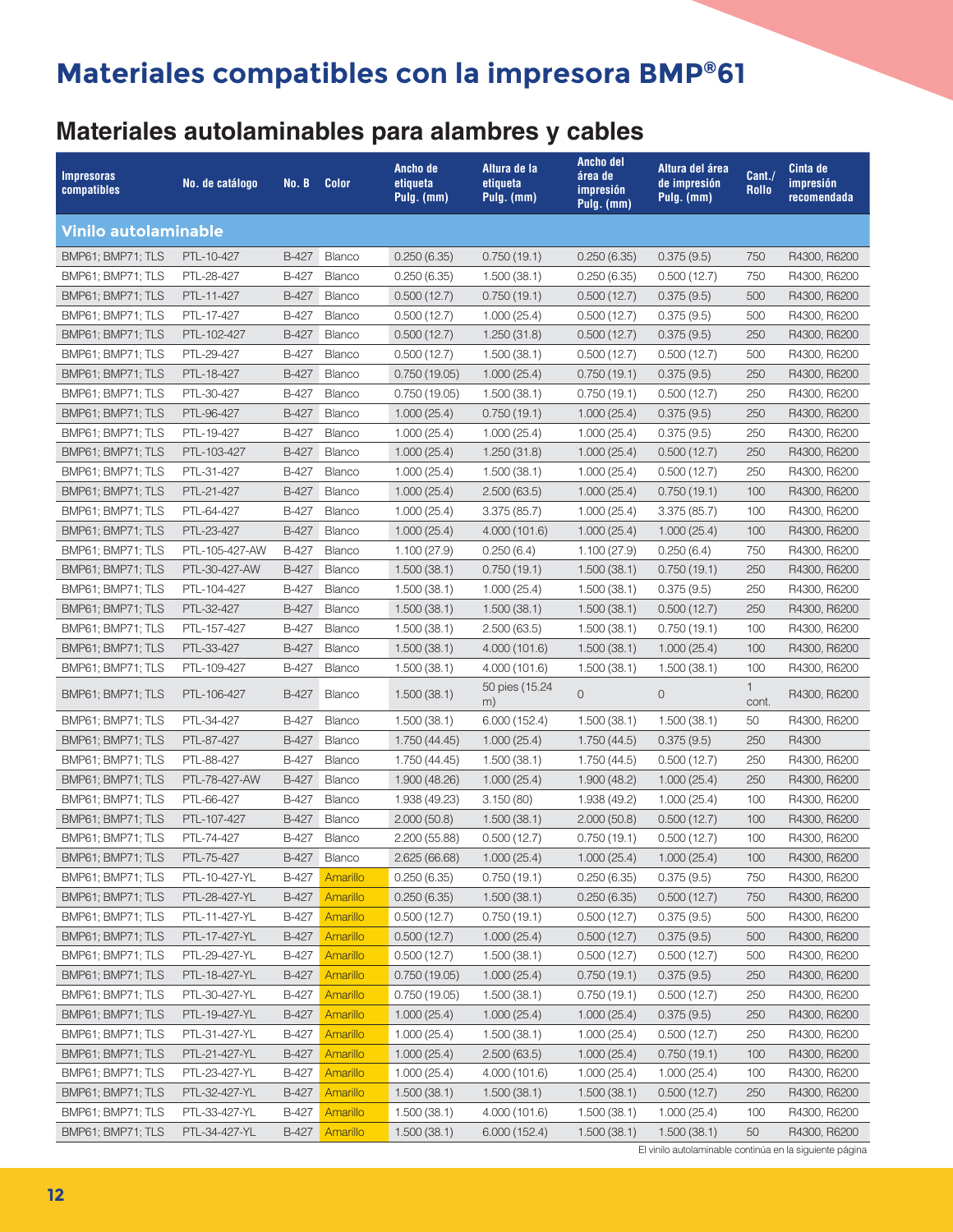### **Materiales autolaminables para alambres y cables (cont.)**

| <b>Impresoras</b><br>compatibles    | No. de catálogo | No. B        | <b>Color</b> | Ancho de<br>etiqueta<br>Pulg. (mm) | Altura de la<br>etiqueta<br>Pulg. (mm) | <b>Ancho del</b><br>área de<br>impresión<br>Pulg. (mm) | Altura del área<br>de impresión<br>Pulg. (mm) | Cant./<br><b>Rollo</b> | Cinta de<br>impresión<br>recomendada |
|-------------------------------------|-----------------|--------------|--------------|------------------------------------|----------------------------------------|--------------------------------------------------------|-----------------------------------------------|------------------------|--------------------------------------|
| <b>Vinilo autolaminable (cont.)</b> |                 |              |              |                                    |                                        |                                                        |                                               |                        |                                      |
| BMP61; BMP71; TLS                   | PTL-28-427-BL   | <b>B-427</b> | Azul         | 0.250(6.35)                        | 1.500(38.1)                            | 0.250(6.35)                                            | 0.500(12.7)                                   | 750                    | R4300, R6200                         |
| BMP61; BMP71; TLS                   | PTL-29-427-BL   | B-427        | Azul         | 0.500(12.7)                        | 1.500(38.1)                            | 0.500(12.7)                                            | 0.500(12.7)                                   | 500                    | R4300, R6200                         |
| BMP61; BMP71; TLS                   | PTL-30-427-BL   | B-427        | Azul         | 0.750(19.05)                       | 1.500(38.1)                            | 0.750(19.1)                                            | 0.500(12.7)                                   | 250                    | R4300, R6200                         |
| BMP61; BMP71; TLS                   | PTL-19-427-BL   | B-427        | Azul         | 1.000(25.4)                        | 1.000(25.4)                            | 1.000(25.4)                                            | 0.375(9.5)                                    | 250                    | R4300, R6200                         |
| BMP61; BMP71; TLS                   | PTL-31-427-BL   | B-427        | Azul         | 1.000(25.4)                        | 1.500(38.1)                            | 1.000(25.4)                                            | 0.500(12.7)                                   | 250                    | R4300, R6200                         |
| BMP61; BMP71; TLS                   | PTL-21-427-BL   | B-427        | Azul         | 1.000(25.4)                        | 2.500(63.5)                            | 1.000(25.4)                                            | 0.750(19.1)                                   | 100                    | R4300, R6200                         |
| BMP61; BMP71; TLS                   | PTL-23-427-BL   | B-427        | Azul         | 1.000(25.4)                        | 4.000 (101.6)                          | 1.000(25.4)                                            | 1.000(25.4)                                   | 100                    | R4300, R6200                         |
| BMP61; BMP71; TLS                   | PTL-32-427-BL   | <b>B-427</b> | Azul         | 1.500(38.1)                        | 1.500(38.1)                            | 1.500(38.1)                                            | 0.500(12.7)                                   | 250                    | R4300, R6200                         |
| BMP61; BMP71; TLS                   | PTL-33-427-BL   | B-427        | Azul         | 1.500(38.1)                        | 4.000 (101.6)                          | 1.500(38.1)                                            | 1.000(25.4)                                   | 100                    | R4300, R6200                         |
| BMP61; BMP71; TLS                   | PTL-34-427-BL   | B-427        | Azul         | 1.500(38.1)                        | 6.000(152.4)                           | 1.500(38.1)                                            | 1.500(38.1)                                   | 50                     | R4300, R6200                         |
| BMP61; BMP71; TLS                   | PTL-28-427-BR   | B-427        | Café         | 0.250(6.35)                        | 1.500(38.1)                            | 0.250(6.35)                                            | 0.500(12.7)                                   | 750                    | R4300, R6200                         |
| BMP61; BMP71; TLS                   | PTL-29-427-BR   | B-427        | Café         | 0.500(12.7)                        | 1.500(38.1)                            | 0.500(12.7)                                            | 0.500(12.7)                                   | 500                    | R4300, R6200                         |
| BMP61; BMP71; TLS                   | PTL-30-427-BR   | B-427        | Café         | 0.750(19.05)                       | 1.500(38.1)                            | 0.750(19.1)                                            | 0.500(12.7)                                   | 250                    | R4300, R6200                         |
| BMP61; BMP71; TLS                   | PTL-19-427-BR   | <b>B-427</b> | Café         | 1.000(25.4)                        | 1.000(25.4)                            | 1.000(25.4)                                            | 0.375(9.5)                                    | 250                    | R4300, R6200                         |
| BMP61; BMP71; TLS                   | PTL-31-427-BR   | B-427        | Café         | 1.000(25.4)                        | 1.500(38.1)                            | 1.000(25.4)                                            | 0.500(12.7)                                   | 250                    | R4300, R6200                         |
| BMP61; BMP71; TLS                   | PTL-21-427-BR   | <b>B-427</b> | Café         | 1.000(25.4)                        | 2.500(63.5)                            | 1.000(25.4)                                            | 0.750 (19.1)                                  | 100                    | R4300, R6200                         |
| BMP61; BMP71; TLS                   | PTL-23-427-BR   | B-427        | Café         | 1.000(25.4)                        | 4.000 (101.6)                          | 1.000(25.4)                                            | 1.000(25.4)                                   | 100                    | R4300, R6200                         |
| BMP61; BMP71; TLS                   | PTL-32-427-BR   | <b>B-427</b> | Café         | 1.500(38.1)                        | 1.500(38.1)                            | 1.500(38.1)                                            | 0.500(12.7)                                   | 250                    | R4300, R6200                         |
| BMP61; BMP71; TLS                   | PTL-33-427-BR   | <b>B-427</b> | Café         | 1.500(38.1)                        | 4.000 (101.6)                          | 1.500(38.1)                                            | 1.000(25.4)                                   | 100                    | R4300, R6200                         |
| BMP61; BMP71; TLS                   | PTL-34-427-BR   | B-427        | Café         | 1.500(38.1)                        | 6.000 (152.4)                          | 1.500(38.1)                                            | 1.500(38.1)                                   | 50                     | R4300, R6200                         |
| BMP61; BMP71; TLS                   | PTL-28-427-GY   | B-427        | Gris         | 0.250(6.35)                        | 1.500(38.1)                            | 0.250(6.35)                                            | 0.500(12.7)                                   | 750                    | R4300, R6200                         |
| BMP61; BMP71; TLS                   | PTL-29-427-GY   | B-427        | Gris         | 0.500(12.7)                        | 1.500(38.1)                            | 0.500(12.7)                                            | 0.500(12.7)                                   | 500                    | R4300, R6200                         |
| BMP61; BMP71; TLS                   | PTL-30-427-GY   | B-427        | Gris         | 0.750(19.05)                       | 1.500(38.1)                            | 0.750(19.1)                                            | 0.500(12.7)                                   | 250                    | R4300, R6200                         |
| BMP61; BMP71; TLS                   | PTL-19-427-GY   | <b>B-427</b> | Gris         | 1.000(25.4)                        | 1.000(25.4)                            | 1.000(25.4)                                            | 0.375(9.5)                                    | 250                    | R4300, R6200                         |
| BMP61; BMP71; TLS                   | PTL-31-427-GY   | B-427        | Gris         | 1.000(25.4)                        | 1.500(38.1)                            | 1.000(25.4)                                            | 0.500(12.7)                                   | 250                    | R4300, R6200                         |
| BMP61; BMP71; TLS                   | PTL-21-427-GY   | B-427        | Gris         | 1.000(25.4)                        | 2.500(63.5)                            | 1.000(25.4)                                            | 0.750(19.1)                                   | 100                    | R4300, R6200                         |
| BMP61; BMP71; TLS                   | PTL-23-427-GY   | B-427        | Gris         | 1.000(25.4)                        | 4.000 (101.6)                          | 1.000(25.4)                                            | 1.000(25.4)                                   | 100                    | R4300, R6200                         |
| BMP61; BMP71; TLS                   | PTL-32-427-GY   | B-427        | Gris         | 1.500(38.1)                        | 1.500(38.1)                            | 1.500(38.1)                                            | 0.500(12.7)                                   | 250                    | R4300, R6200                         |
| BMP61; BMP71; TLS                   | PTL-33-427-GY   | B-427        | Gris         | 1.500(38.1)                        | 4.000 (101.6)                          | 1.500(38.1)                                            | 1.000(25.4)                                   | 100                    | R4300, R6200                         |
| BMP61; BMP71; TLS                   | PTL-34-427-GY   | B-427        | Gris         | 1.500(38.1)                        | 6.000(152.4)                           | 1.500(38.1)                                            | 1.500(38.1)                                   | 50                     | R4300, R6200                         |
| BMP61; BMP71; TLS                   | PTL-28-427-GR   | B-427        | Verde        | 0.250(6.35)                        | 1.500(38.1)                            | 0.250(6.35)                                            | 0.500(12.7)                                   | 750                    | R4300, R6200                         |
| BMP61; BMP71; TLS                   | PTL-29-427-GR   | B-427        | Verde        | 0.500(12.7)                        | 1.500(38.1)                            | 0.500(12.7)                                            | 0.500(12.7)                                   | 500                    | R4300, R6200                         |
| BMP61; BMP71; TLS                   | PTL-30-427-GR   | B-427        | Verde        | 0.750(19.05)                       | 1.500(38.1)                            | 0.750(19.1)                                            | 0.500(12.7)                                   | 250                    | R4300, R6200                         |
| BMP61; BMP71; TLS                   | PTL-19-427-GR   | B-427        | Verde        | 1.000(25.4)                        | 1.000(25.4)                            | 1.000(25.4)                                            | 0.375(9.5)                                    | 250                    | R4300, R6200                         |
| BMP61; BMP71; TLS                   | PTL-31-427-GR   | B-427        | Verde        | 1.000(25.4)                        | 1.500(38.1)                            | 1.000(25.4)                                            | 0.500(12.7)                                   | 250                    | R4300, R6200                         |
| BMP61; BMP71; TLS                   | PTL-21-427-GR   | B-427        | Verde        | 1.000(25.4)                        | 2.500(63.5)                            | 1.000(25.4)                                            | 0.750(19.1)                                   | 100                    | R4300, R6200                         |
| BMP61; BMP71; TLS                   | PTL-23-427-GR   | B-427        | Verde        | 1.000(25.4)                        | 4.000 (101.6)                          | 1.000(25.4)                                            | 1.000(25.4)                                   | 100                    | R4300, R6200                         |
| BMP61; BMP71; TLS                   | PTL-32-427-GR   | B-427        | Verde        | 1.500(38.1)                        | 1.500(38.1)                            | 1.500(38.1)                                            | 0.500(12.7)                                   | 250                    | R4300, R6200                         |
| BMP61; BMP71; TLS                   | PTL-33-427-GR   | B-427        | Verde        | 1.500(38.1)                        | 4.000 (101.6)                          | 1.500(38.1)                                            | 1.000(25.4)                                   | 100                    | R4300, R6200                         |
| BMP61; BMP71; TLS                   | PTL-34-427-GR   | B-427        | Verde        | 1.500(38.1)                        | 6.000(152.4)                           | 1.500(38.1)                                            | 1.500(38.1)                                   | 50                     | R4300, R6200                         |

El vinilo autolaminable continúa en la siguiente página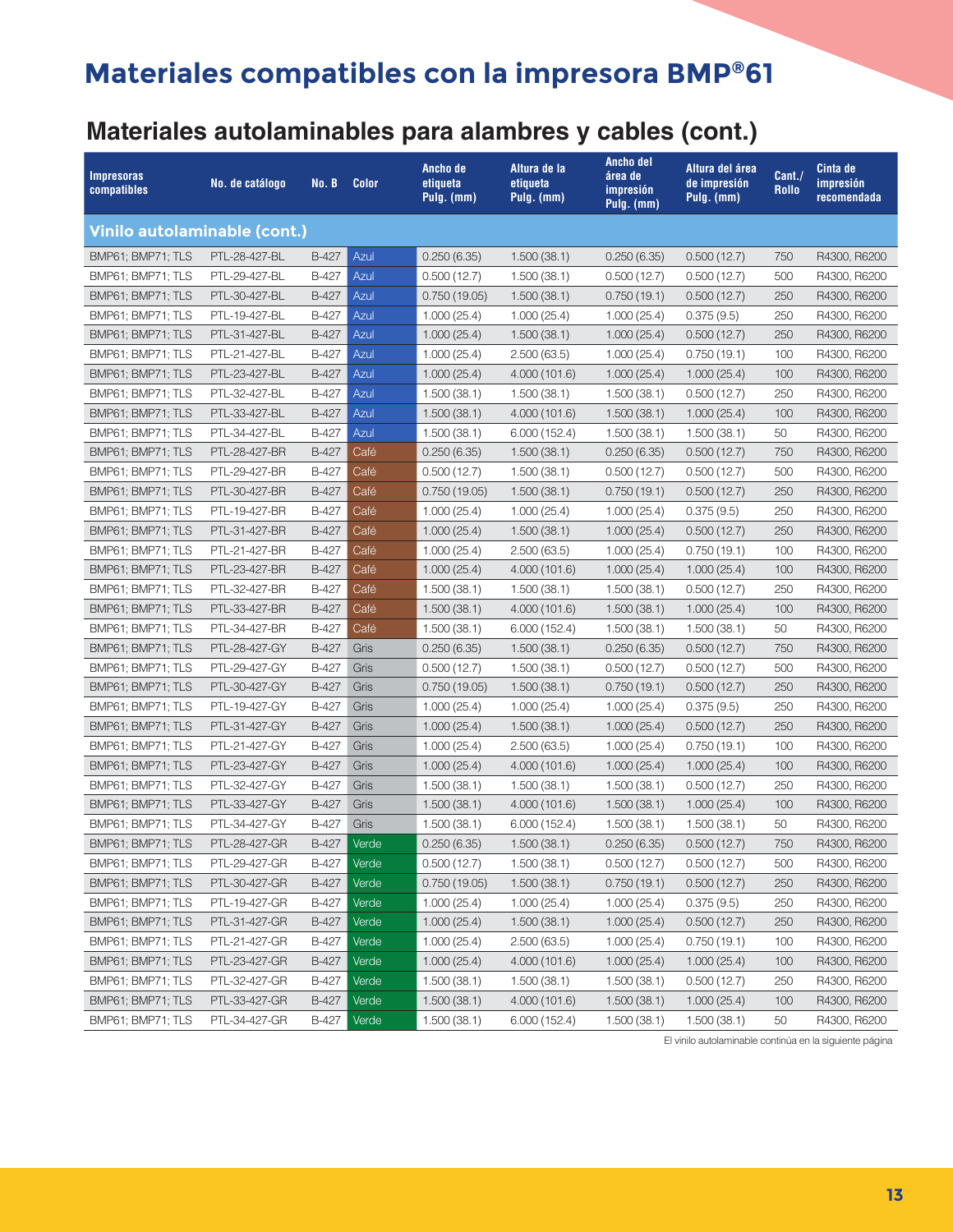# **Materiales autolaminables para alambres y cables (cont.)**

| <b>Impresoras</b><br>compatibles | No. de catálogo | No. B        | <b>Color</b> | Ancho de<br>etiqueta<br>Pulg. (mm) | Altura de la<br>etiqueta<br>Pulg. (mm) | Ancho del<br>área de<br>impresión<br>Pulg. (mm) | Altura del área<br>de impresión<br>Pulg. (mm) | Cant./<br><b>Rollo</b> | Cinta de<br>impresión<br>recomendada |
|----------------------------------|-----------------|--------------|--------------|------------------------------------|----------------------------------------|-------------------------------------------------|-----------------------------------------------|------------------------|--------------------------------------|
| Vinilo autolaminable (cont.)     |                 |              |              |                                    |                                        |                                                 |                                               |                        |                                      |
| BMP61; BMP71; TLS                | PTL-28-427-OR   | B-427        | Anaranjado   | 0.250(6.35)                        | 1.500(38.1)                            | 0.250(6.35)                                     | 0.500(12.7)                                   | 750                    | R4300, R6200                         |
| BMP61; BMP71; TLS                | PTL-29-427-OR   | B-427        | Anaranjado   | 0.500(12.7)                        | 1.500(38.1)                            | 0.500(12.7)                                     | 0.500(12.7)                                   | 500                    | R4300, R6200                         |
| BMP61; BMP71; TLS                | PTL-19-427-OR   | B-427        | Anaranjado   | 1.000(25.4)                        | 1.000(25.4)                            | 1.000(25.4)                                     | 0.375(9.5)                                    | 250                    | R4300, R6200                         |
| BMP61; BMP71; TLS                | PTL-31-427-OR   | B-427        | Anaranjado   | 1.000(25.4)                        | 1.500(38.1)                            | 1.000(25.4)                                     | 0.500(12.7)                                   | 250                    | R4300, R6200                         |
| BMP61; BMP71; TLS                | PTL-21-427-OR   | B-427        | Anaranjado   | 1.000(25.4)                        | 2.500(63.5)                            | 1.000(25.4)                                     | 0.750(19.1)                                   | 100                    | R4300, R6200                         |
| BMP61; BMP71; TLS                | PTL-23-427-OR   | B-427        | Anaranjado   | 1.000(25.4)                        | 4.000 (101.6)                          | 1.000(25.4)                                     | 1.000(25.4)                                   | 100                    | R4300, R6200                         |
| BMP61; BMP71; TLS                | PTL-30-427-OR   | B-427        | Anaranjado   | 1.500(38.1)                        | 0.750(19.1)                            | 0.750(19.1)                                     | 0.500(12.7)                                   | 250                    | R4300, R6200                         |
| BMP61; BMP71; TLS                | PTL-32-427-OR   | B-427        | Anaranjado   | 1.500(38.1)                        | 1.500(38.1)                            | 1.500(38.1)                                     | 0.500(12.7)                                   | 250                    | R4300, R6200                         |
| BMP61; BMP71; TLS                | PTL-33-427-OR   | B-427        | Anaranjado   | 1.500(38.1)                        | 4.000 (101.6)                          | 1.500(38.1)                                     | 1.000(25.4)                                   | 100                    | R4300, R6200                         |
| BMP61; BMP71; TLS                | PTL-34-427-OR   | B-427        | Anaranjado   | 1.500(38.1)                        | 6.000(152.4)                           | 1.500(38.1)                                     | 1.500(38.1)                                   | 50                     | R4300, R6200                         |
| BMP61; BMP71; TLS                | PTL-28-427-PL   | B-427        | Morado       | 0.250(6.35)                        | 1.500(38.1)                            | 0.250(6.35)                                     | 0.500(12.7)                                   | 750                    | R4300, R6200                         |
| BMP61; BMP71; TLS                | PTL-29-427-PL   | B-427        | Morado       | 0.500(12.7)                        | 1.500(38.1)                            | 0.500(12.7)                                     | 0.500(12.7)                                   | 500                    | R4300, R6200                         |
| BMP61; BMP71; TLS                | PTL-30-427-PL   | B-427        | Morado       | 0.750(19.05)                       | 1.500(38.1)                            | 0.750(19.1)                                     | 0.500(12.7)                                   | 250                    | R4300, R6200                         |
| BMP61; BMP71; TLS                | PTL-19-427-PL   | <b>B-427</b> | Morado       | 1.000(25.4)                        | 1.000(25.4)                            | 1.000(25.4)                                     | 0.375(9.5)                                    | 250                    | R4300, R6200                         |
| BMP61; BMP71; TLS                | PTL-31-427-PL   | B-427        | Morado       | 1.000(25.4)                        | 1.500(38.1)                            | 1.000(25.4)                                     | 0.500(12.7)                                   | 250                    | R4300, R6200                         |
| BMP61; BMP71; TLS                | PTL-21-427-PL   | B-427        | Morado       | 1.000(25.4)                        | 2.500(63.5)                            | 1.000(25.4)                                     | 0.750(19.1)                                   | 100                    | R4300, R6200                         |
| BMP61; BMP71; TLS                | PTL-23-427-PL   | B-427        | Morado       | 1.000(25.4)                        | 4.000 (101.6)                          | 1.000(25.4)                                     | 1.000(25.4)                                   | 100                    | R4300, R6200                         |
| BMP61; BMP71; TLS                | PTL-32-427-PL   | B-427        | Morado       | 1.500(38.1)                        | 1.500(38.1)                            | 1.500(38.1)                                     | 0.500(12.7)                                   | 250                    | R4300, R6200                         |
| BMP61; BMP71; TLS                | PTL-33-427-PL   | B-427        | Morado       | 1.500(38.1)                        | 4.000 (101.6)                          | 1.500(38.1)                                     | 1.000(25.4)                                   | 100                    | R4300, R6200                         |
| BMP61; BMP71; TLS                | PTL-34-427-PL   | B-427        | Morado       | 1.500(38.1)                        | 6.000(152.4)                           | 1.500(38.1)                                     | 1.500(38.1)                                   | 50                     | R4300, R6200                         |
| BMP61; BMP71; TLS                | PTL-28-427-RD   | B-427        | Rojo         | 0.250(6.35)                        | 1.500(38.1)                            | 0.250(6.35)                                     | 0.500(12.7)                                   | 750                    | R4300, R6200                         |
| BMP61; BMP71; TLS                | PTL-29-427-RD   | B-427        | Rojo         | 0.500(12.7)                        | 1.500(38.1)                            | 0.500(12.7)                                     | 0.500(12.7)                                   | 500                    | R4300, R6200                         |
| BMP61; BMP71; TLS                | PTL-30-427-RD   | B-427        | Rojo         | 0.750(19.05)                       | 1.500(38.1)                            | 0.750(19.1)                                     | 0.500(12.7)                                   | 250                    | R4300, R6200                         |
| BMP61; BMP71; TLS                | PTL-19-427-RD   | B-427        | Rojo         | 1.000(25.4)                        | 1.000(25.4)                            | 1.000(25.4)                                     | 0.375(9.5)                                    | 250                    | R4300, R6200                         |
| BMP61; BMP71; TLS                | PTL-31-427-RD   | B-427        | Rojo         | 1.000(25.4)                        | 1.500(38.1)                            | 1.000(25.4)                                     | 0.500(12.7)                                   | 250                    | R4300, R6200                         |
| BMP61; BMP71; TLS                | PTL-21-427-RD   | B-427        | Rojo         | 1.000(25.4)                        | 2.500(63.5)                            | 1.000(25.4)                                     | 0.750(19.1)                                   | 100                    | R4300, R6200                         |
| BMP61; BMP71; TLS                | PTL-23-427-RD   | B-427        | Rojo         | 1.000(25.4)                        | 4.000 (101.6)                          | 1.000(25.4)                                     | 1.000(25.4)                                   | 100                    | R4300, R6200                         |
| BMP61; BMP71; TLS                | PTL-32-427-RD   | B-427        | Rojo         | 1.500(38.1)                        | 1.500(38.1)                            | 1.500(38.1)                                     | 0.500(12.7)                                   | 250                    | R4300, R6200                         |
| BMP61; BMP71; TLS                | PTL-33-427-RD   | B-427        | Rojo         | 1.500(38.1)                        | 4.000 (101.6)                          | 1.500(38.1)                                     | 1.000(25.4)                                   | 100                    | R4300, R6200                         |
| BMP61; BMP71; TLS                | PTL-34-427-RD   | B-427        | Rojo         | 1.500(38.1)                        | 6.000(152.4)                           | 1.500(38.1)                                     | 1.500(38.1)                                   | 50                     | R4300, R6200                         |

#### **Insertos DuraSleeve®**

| Impresoras compatibles                | No. de catálogo     | No. B        | <b>Color</b>  | Ancho de etiqueta<br>Pulg. (mm) | Altura de la etiqueta<br>Pulg. (mm) | Cant./Rollo | Cinta de<br>impresión<br>recomendada |
|---------------------------------------|---------------------|--------------|---------------|---------------------------------|-------------------------------------|-------------|--------------------------------------|
| Insertos DuraSleeve® de polipropileno |                     |              |               |                                 |                                     |             |                                      |
| BMP61; BMP71; TLS                     | PTDS-15-390         | B-390        | <b>Blanco</b> | 0.590(15)                       | 0.163(4.14)                         | 300         | <b>B6000</b>                         |
| BMP61; BMP71; TLS                     | BPTDS-15-390        | B-390        | Blanco        | 0.590(15)                       | 0.163(4.14)                         | 3000        | <b>R6000</b>                         |
| BMP61: BMP71: TLS                     | PTDS-30-390         | <b>B-390</b> | <b>Blanco</b> | 1.181(30)                       | 0.163(4.14)                         | 300         | R6000                                |
| BMP61; BMP71; TLS                     | <b>BPTDS-30-390</b> | <b>B-390</b> | Blanco        | 1.181(30)                       | 0.163(4.14)                         | 3000        | R6000                                |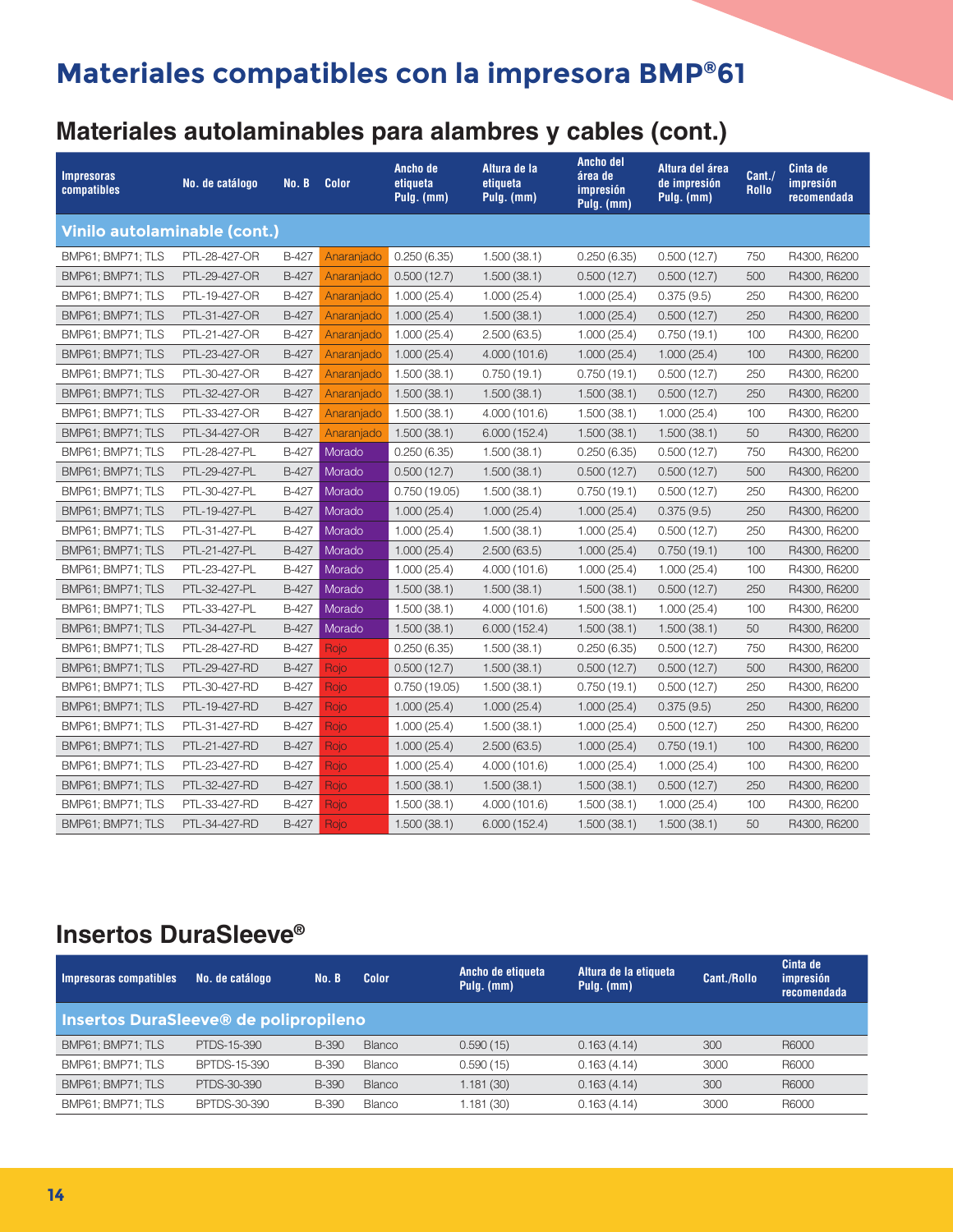#### **Poliolefina termocontráctil BradySleeve™**

| <b>Impresoras</b><br>compatibles | No. de catálogo                          | <b>Color</b>  | <b>Calibre</b><br>aprox. de<br>alambre | Diámetro mínimo de<br>alambre<br>Pulg. (mm) | Diámetro máximo<br>de alambre<br>Pulg. (mm) | <b>Diámetro</b><br>tal como se suministra<br>Pulg. (mm) | Cant.<br><b>Rollo</b> | Cinta de<br>impresión<br>recomendada |
|----------------------------------|------------------------------------------|---------------|----------------------------------------|---------------------------------------------|---------------------------------------------|---------------------------------------------------------|-----------------------|--------------------------------------|
|                                  | Poliolefina termocontráctil BradySleeve™ |               |                                        |                                             |                                             |                                                         |                       |                                      |
| BMP61; TLS                       | PTS-0.45-500-321                         | Blanco        | $10 - 8$                               | 0.160(4.06)                                 | 0.235(5.97)                                 | 0.450(11.43)                                            | 500                   | R2000, R5000                         |
| BMP61; TLS                       | PTS-0.95-500-321                         | <b>Blanco</b> | $10 - 8$                               | 0.160(4.06)                                 | 0.235(5.97)                                 | 0.950(24.13)                                            | 500                   | R2000, R5000                         |
| BMP61; TLS                       | PTS-1.90-500-321                         | Blanco        | $10 - 8$                               | 0.160(4.06)                                 | 0.235(5.97)                                 | 1.900(48.26)                                            | 250                   | R2000, R5000                         |
| BMP61; TLS                       | PTS-0.45-350-321                         | <b>Blanco</b> | $16 - 10$                              | 0.075(1.91)                                 | 0.160(4.06)                                 | 0.450(11.43)                                            | 500                   | R2000, R5000                         |
| BMP61; TLS                       | PTS-0.95-350-321                         | Blanco        | $16 - 10$                              | 0.075(1.91)                                 | 0.160(4.06)                                 | 0.950(24.13)                                            | 500                   | R2000, R5000                         |
| BMP61; TLS                       | PTS-1.90-350-321                         | <b>Blanco</b> | $16 - 10$                              | 0.075(1.91)                                 | 0.160(4.06)                                 | 1.900 (48.26)                                           | 500                   | R2000, R5000                         |
| BMP61: TLS                       | PTS-0.95-750-321                         | Blanco        | $4 - 2$                                | 0.335(8.51)                                 | 0.390(9.91)                                 | 0.950(24.13)                                            | 250                   | R2000, R5000                         |
| BMP61; TLS                       | PTS-1.90-750-321                         | Blanco        | $4 - 2$                                | 0.335(8.51)                                 | 0.390(9.91)                                 | 1.900 (48.26)                                           | 250                   | R2000, R5000                         |
| BMP61; TLS                       | PTS-0.95-1000-321                        | Blanco        | $1 - 0$                                | 0.375(9.53)                                 | 0.540(13.72)                                | 0.950(24.13)                                            | 250                   | R2000, R5000                         |
| BMP61; TLS                       | PTS-1.90-1000-321                        | Blanco        | $1 - 0$                                | 0.375(9.5)                                  | 0.540(13.72)                                | 1.900 (48.26)                                           | 250                   | R2000, R5000                         |

#### **Mangas PermaSleeve® PSFR retardantes de fuego para marcaje de alambre**

| <b>Impresoras</b><br><b>compatibles</b>          | No. de catálogo      | <b>Color</b>    | <b>Calibre de</b><br>alambre<br>aprox. |            | Diámetro del alambre<br>Pulg. (mm)<br>Mín. Máx. | <b>Diámetro</b><br>tal como se<br>suministra<br>Pulg. (mm) | Ancho de<br>manga<br>Pulg. (mm) | <b>Diámetro</b><br>recuperado<br>Pulg. (mm) | Cant.<br><b>Rollo</b> | Cinta de<br>impresión<br>recomendada |
|--------------------------------------------------|----------------------|-----------------|----------------------------------------|------------|-------------------------------------------------|------------------------------------------------------------|---------------------------------|---------------------------------------------|-----------------------|--------------------------------------|
| Mangas PermaSleeve® PSFR para marcaje de alambre |                      |                 |                                        |            |                                                 |                                                            |                                 |                                             |                       |                                      |
| BMP61: BMP71: TLS                                | <b>PSFR-250-1-WT</b> | Blanco          | $20 - 10$                              | 0.083(2.1) | 0.215(5.5)                                      | 0.250(6.4)                                                 | 1.000 (25.4)                    | 0.083(2.1)                                  | 100                   | R6600, R6700                         |
| BMP61: BMP71: TLS                                | <b>PSFR-250-1-YL</b> | Amarillo        | $20 - 10$                              | 0.083(2.1) | 0.215(5.5)                                      | 0.250(6.4)                                                 | 1.000 (25.4)                    | 0.083(2.1)                                  | 100                   | R6600, R6700                         |
| BMP61: BMP71: TLS                                | PSFR-250-175-YL      | <b>Amarillo</b> | $20 - 10$                              | 0.083(2.1) | 0.215(5.5)                                      | 0.250(6.4)                                                 | 1.750 (44.5)                    | 0.083(2.1)                                  | 100                   | R6600, R6700                         |
| BMP61: BMP71: TLS                                | PSFR-187-175-WT      | Blanco          | $18 - 12$                              | 0.062(1.6) | 0.150(3.8)                                      | 0.187(4.8)                                                 | 1.750 (44.5)                    | 0.062(1.6)                                  | 100                   | R6600, R6700                         |
| BMP61: BMP71: TLS                                | <b>PSFR-500-1-WT</b> | Blanco          | $8-1$                                  | 0.166(4.2) | 0.450(11.4)                                     | 0.500(12.7)                                                | 1.000(25.4)                     | 0.166(4.2)                                  | 100                   | R6600, R6700                         |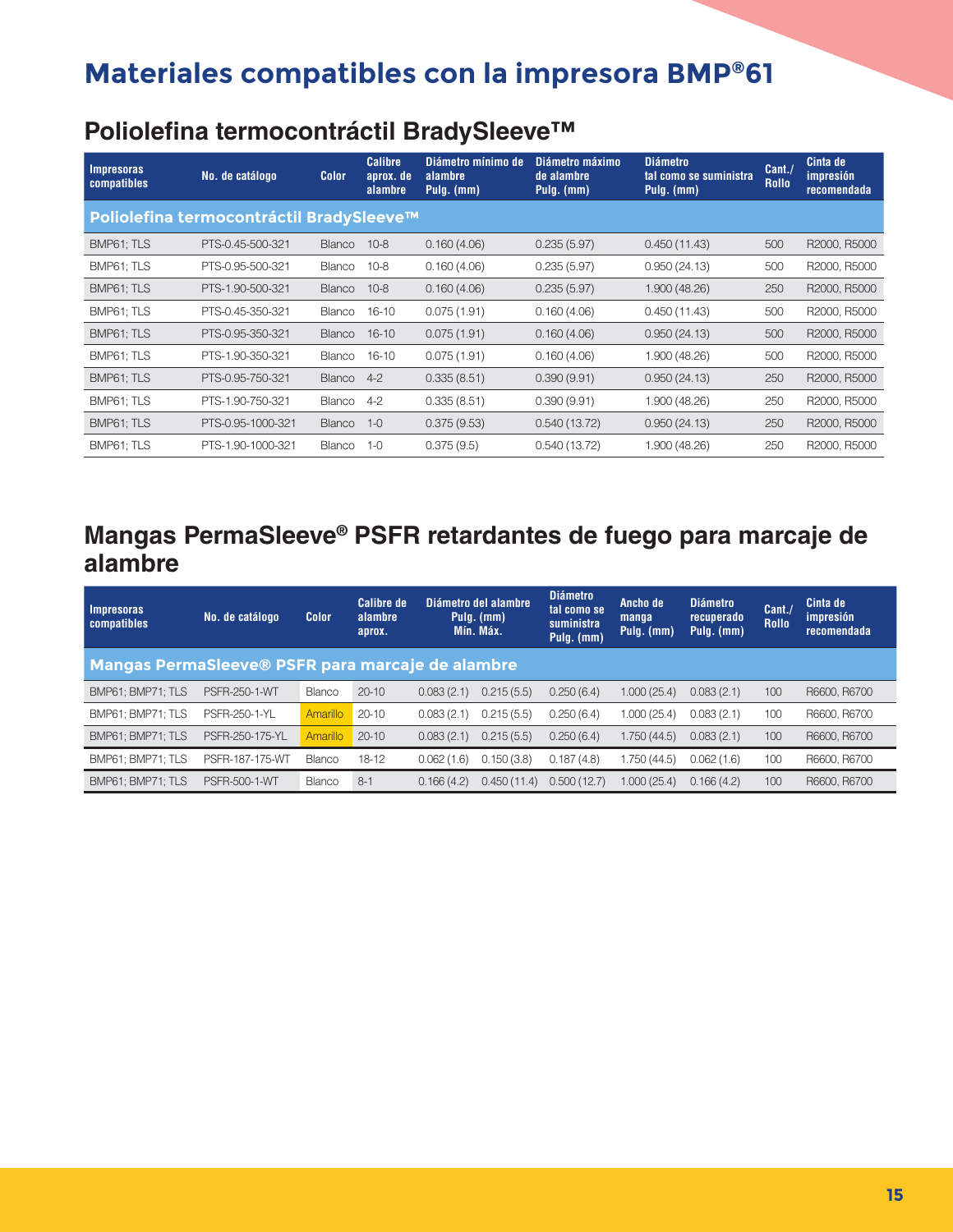#### **Materiales compatibles con la impresora BMP®61 Mangas PermaSleeve® HT para marcaje de alambre, para altas temperaturas**

| Impresoras<br>compatibles | No. de catálogo                                  | Color           | <b>Calibre</b><br>aprox.<br>de<br>alambre |             | Diámetro del alambre<br>Pulg. (mm)<br>Mín. Máx. | <b>Diámetro</b><br>tal como se<br>suministra<br>Pulg. (mm) | Ancho de<br>manga<br>Pulg. (mm) | <b>Diámetro</b><br>recuperado<br>Pulg. (mm) | Cant./<br>Rollo | Cinta de impresión<br>recomendada |
|---------------------------|--------------------------------------------------|-----------------|-------------------------------------------|-------------|-------------------------------------------------|------------------------------------------------------------|---------------------------------|---------------------------------------------|-----------------|-----------------------------------|
|                           | Mangas PermaSleeve® PSHT para marcaje de alambre |                 |                                           |             |                                                 |                                                            |                                 |                                             |                 |                                   |
|                           | BMP61; 71; TLS PSHT-094-1-WT                     | Blanco          | 26-18                                     | 0.031(0.8)  | 0.080(2)                                        | 0.094(2.4)                                                 | 1.000(25.4)                     | 0.031(0.8)                                  | 100             | R4400W, R6000, R6600, R6800       |
| <b>BMP61, 71, TLS</b>     | PSHT-094-175-WT                                  | <b>Blanco</b>   | $26 - 18$                                 | 0.031(0.8)  | 0.080(2)                                        | 0.094(2.4)                                                 | 1.750(44.5)                     | 0.031(0.8)                                  | 100             | R4400W, R6000, R6600, R6800       |
| <b>BMP61, 71, TLS</b>     | PSHT-094-1-YL                                    | Amarillo        | $26 - 18$                                 | 0.031(0.8)  | 0.080(2)                                        | 0.094(2.4)                                                 | 1.000(25.4)                     | 0.031(0.8)                                  | 100             | R4400W, R6000, R6600, R6800       |
| <b>BMP61, 71, TLS</b>     | PSHT-094-175-YL                                  | Amarillo        | $26 - 18$                                 | 0.031(0.8)  | 0.080(2)                                        | 0.094(2.4)                                                 | 1.750(44.5)                     | 0.031(0.8)                                  | 100             | R4400W, R6000, R6600, R6800       |
| <b>BMP61, 71, TLS</b>     | <b>PSHT-125-1-WT</b>                             | <b>Blanco</b>   | 20-16                                     | 0.063(1.6)  | 0.110(2.8)                                      | 0.125(3.2)                                                 | 1.000(25.4)                     | 0.063(1.6)                                  | 100             | R4400W, R6000, R6600, R6800       |
| <b>BMP61, 71, TLS</b>     | PSHT-125-175-WT                                  | <b>Blanco</b>   | $20 - 16$                                 | 0.063(1.6)  | 0.110(2.8)                                      | 0.125(3.2)                                                 | 1.750(44.5)                     | 0.063(1.6)                                  | 100             | R4400W, R6000, R6600, R6800       |
| <b>BMP61, 71, TLS</b>     | <b>PSHT-125-1-YL</b>                             | Amarillo        | $20 - 16$                                 | 0.063(1.6)  | 0.110(2.8)                                      | 0.125(3.2)                                                 | 1.000(25.4)                     | 0.063(1.6)                                  | 100             | R4400W, R6000, R6600, R6800       |
| <b>BMP61, 71, TLS</b>     | PSHT-125-175-YL                                  | Amarillo        | $20 - 16$                                 | 0.063(1.6)  | 0.110(2.8)                                      | 0.125(3.2)                                                 | 1.750(44.5)                     | 0.063(1.6)                                  | 100             | R4400W, R6000, R6600, R6800       |
| <b>BMP61, 71, TLS</b>     | <b>PSHT-125-1-BK</b>                             | Negro           | 20-16                                     | 0.063(1.6)  | 0.110(2.8)                                      | 0.125(3.2)                                                 | 1.000(25.4)                     | 0.063(1.6)                                  | 100             | R4400W, R6000, R6600, R6800       |
| <b>BMP61, 71, TLS</b>     | PSHT-125-1-PK                                    | Rosa            | $20 - 16$                                 | 0.063(1.6)  | 0.110(2.8)                                      | 0.125(3.2)                                                 | 1.000(25.4)                     | 0.063(1.6)                                  | 100             | R4400W, R6000, R6600, R6800       |
| <b>BMP61, 71, TLS</b>     | <b>PSHT-125-1-BL</b>                             | Azul            | $20 - 16$                                 | 0.063(1.6)  | 0.110(2.8)                                      | 0.125(3.2)                                                 | 1.000(25.4)                     | 0.063(1.6)                                  | 100             | R4400W, R6000, R6600, R6800       |
| <b>BMP61, 71, TLS</b>     | PSHT-125-175-BL                                  | Azul            | $20 - 16$                                 | 0.063(1.6)  | 0.110(2.8)                                      | 0.125(3.2)                                                 | 1.750(44.5)                     | 0.063(1.6)                                  | 100             | R4400W, R6000, R6600, R6800       |
| <b>BMP61, 71, TLS</b>     | <b>PSHT-187-1-WT</b>                             | <b>Blanco</b>   | $16 - 12$                                 | 0.094(2.4)  | 0.150(3.8)                                      | 0.187(4.8)                                                 | 1.000(25.4)                     | 0.094(2.4)                                  | 100             | R4400W, R6000, R6600, R6800       |
| <b>BMP61, 71, TLS</b>     | PSHT-187-175-WT                                  | <b>Blanco</b>   | 16-12                                     | 0.094(2.4)  | 0.150(3.8)                                      | 0.187(4.8)                                                 | 1.750(44.5)                     | 0.094(2.4)                                  | 100             | R4400W, R6000, R6600, R6800       |
| <b>BMP61, 71, TLS</b>     | <b>PSHT-187-1-YL</b>                             | Amarillo        | $16 - 12$                                 | 0.094(2.4)  | 0.150(3.8)                                      | 0.187(4.8)                                                 | 1.000(25.4)                     | 0.094(2.4)                                  | 100             | R4400W, R6000, R6600, R6800       |
| <b>BMP61, 71, TLS</b>     | PSHT-187-175-YL                                  | Amarillo        | 16-12                                     | 0.094(2.4)  | 0.150(3.8)                                      | 0.187(4.8)                                                 | 1.000(25.4)                     | 0.094(2.4)                                  | 100             | R4400W, R6000, R6600, R6800       |
| <b>BMP61, 71, TLS</b>     | PSHT-187-175-BL                                  | Azul            | 16-12                                     | 0.094(2.4)  | 0.150(3.8)                                      | 0.187(4.8)                                                 | 1.750(44.5)                     | 0.094(2.4)                                  | 100             | R4400W, R6000, R6600, R6800       |
| <b>BMP61, 71, TLS</b>     | <b>PSHT-250-1-WT</b>                             | <b>Blanco</b>   | 14-8                                      | 0.125(3.2)  | 0.215(5.5)                                      | 0.250(6.4)                                                 | 1.000(25.4)                     | 0.125(3.2)                                  | 100             | R4400W, R6000, R6600, R6800       |
| <b>BMP61, 71, TLS</b>     | PSHT-250-175-WT                                  | <b>Blanco</b>   | $14-8$                                    | 0.125(3.2)  | 0.215(5.5)                                      | 0.250(6.4)                                                 | 1.750 (44.5)                    | 0.125(3.2)                                  | 100             | R4400W, R6000, R6600, R6800       |
| <b>BMP61, 71, TLS</b>     | PSHT-250-1-YL                                    | Amarillo        | $14-8$                                    | 0.125(3.2)  | 0.215(5.5)                                      | 0.250(6.4)                                                 | 1.000(25.4)                     | 0.125(3.2)                                  | 100             | R4400W, R6000, R6600, R6800       |
| <b>BMP61, 71, TLS</b>     | PSHT-250-175-YL                                  | Amarillo        | $14-8$                                    | 0.125(3.2)  | 0.215(5.5)                                      | 0.250(6.4)                                                 | 1.750 (44.5)                    | 0.125(3.2)                                  | 100             | R4400W, R6000, R6600, R6800       |
| <b>BMP61, 71, TLS</b>     | <b>PSHT-375-1-WT</b>                             | Blanco          | $10-6$                                    | 0.187(4.7)  | 0.320(8.1)                                      | 0.375(9.5)                                                 | 1.000(25.4)                     | 0.187(4.7)                                  | 100             | R4400W, R6000, R6600, R6800       |
| <b>BMP61, 71, TLS</b>     | PSHT-375-175-WT                                  | Blanco          | $10 - 6$                                  | 0.187(4.7)  | 0.320(8.1)                                      | 0.375(9.5)                                                 | 1.750 (44.5)                    | 0.187(4.7)                                  | 100             | R4400W, R6000, R6600, R6800       |
| <b>BMP61, 71, TLS</b>     | PSHT-375-1-YL                                    | Amarillo        | $10 - 6$                                  | 0.187(4.7)  | 0.320(8.1)                                      | 0.375(9.5)                                                 | 1.000(25.4)                     | 0.187(4.7)                                  | 100             | R4400W, R6000, R6600, R6800       |
| <b>BMP61, 71, TLS</b>     | PSHT-375-175-YL                                  | Amarillo        | $10 - 6$                                  | 0.187(4.7)  | 0.320(8.1)                                      | 0.375(9.5)                                                 | 1.750 (44.5)                    | 0.187(4.7)                                  | 100             | R4400W, R6000, R6600, R6800       |
| <b>BMP61, 71, TLS</b>     | <b>PSHT-500-1-WT</b>                             | Blanco          | $8 - 1$                                   | 0.250(6.4)  | 0.450(11.4)                                     | 0.500(12.7)                                                | 1.000(25.4)                     | 0.250(6.4)                                  | 100             | R4400W, R6000, R6600, R6800       |
| <b>BMP61, 71, TLS</b>     | PSHT-500-175-WT                                  | Blanco          | $8 - 1$                                   | 0.250(6.4)  | 0.450(11.4)                                     | 0.500(12.7)                                                | 1.750(44.5)                     | 0.250(6.4)                                  | 100             | R4400W, R6000, R6600, R6800       |
| <b>BMP61, 71, TLS</b>     | PSHT-500-1-YL                                    | Amarillo        | $8 - 1$                                   | 0.250(6.4)  | 0.450(11.4)                                     | 0.500(12.7)                                                | 1.000(25.4)                     | 0.250(6.4)                                  | 100             | R4400W, R6000, R6600, R6800       |
| <b>BMP61, 71, TLS</b>     | PSHT-500-175-YL                                  | <b>Amarillo</b> | $8 - 1$                                   | 0.250(6.4)  | 0.450(11.4)                                     | 0.500(12.7)                                                | 1.750(44.5)                     | 0.250(6.4)                                  | 100             | R4400W, R6000, R6600, R6800       |
| <b>BMP61, 71, TLS</b>     | <b>PSHT-750-1-WT</b>                             | Blanco          | 4                                         | 0.375(9.5)  | 0.700(17.8)                                     | 0.750(19.1)                                                | 1.000(25.4)                     | 0.375(9.5)                                  | 100             | R4400W, R6000, R6600, R6800       |
| <b>BMP61, 71, TLS</b>     | PSHT-750-175-WT                                  | <b>Blanco</b>   | 4                                         | 0.375(9.5)  | 0.700(17.8)                                     | 0.750(19.1)                                                | 1.750(44.5)                     | 0.375(9.5)                                  | 100             | R4400W, R6000, R6600, R6800       |
| <b>BMP61, 71, TLS</b>     | PSHT-750-1-YL                                    | Amarillo        | 4                                         | 0.375(9.5)  | 0.700(17.8)                                     | 0.750(19.1)                                                | 1.000(25.4)                     | 0.375(9.5)                                  | 100             | R4400W, R6000, R6600, R6800       |
| <b>BMP61, 71, TLS</b>     | PSHT-750-175-YL                                  | Amarillo        | 4                                         | 0.375(9.5)  | 0.700(17.8)                                     | 0.750(19.1)                                                | 1.750(44.5)                     | 0.375(9.5)                                  | 100             | R4400W, R6000, R6600, R6800       |
| <b>BMP61, 71, TLS</b>     | PSHT-1000-1-WT                                   | Blanco          | $\overline{\phantom{a}}$                  | 0.450(11.4) | 0.950(24.1)                                     | 1.000(25.4)                                                | 1.000(25.4)                     | 0.450(11.4)                                 | 50              | R4400W, R6000, R6600, R6800       |
| <b>BMP61, 71, TLS</b>     | PSHT-1000-175-WT                                 | Blanco          |                                           | 0.450(11.4) | 0.950(24.1)                                     | 1.000(25.4)                                                | 1.750(44.5)                     | 0.450(11.4)                                 | 50              | R4400W, R6000, R6600, R6800       |
| <b>BMP61, 71, TLS</b>     | PSHT-1000-1-YL                                   | <b>Amarillo</b> | $\overline{a}$                            | 0.450(11.4) | 0.950(24.1)                                     | 1.000(25.4)                                                | 1.000(25.4)                     | 0.450(11.4)                                 | 50              | R4400W, R6000, R6600, R6800       |
| <b>BMP61, 71, TLS</b>     | PSHT-1000-175-YL                                 | Amarillo        | $\overline{\phantom{a}}$                  | 0.450(11.4) | 0.950(24.1)                                     | 1.000(25.4)                                                | 1.750(44.5)                     | 0.450(11.4)                                 | 50              | R4400W, R6000, R6600, R6800       |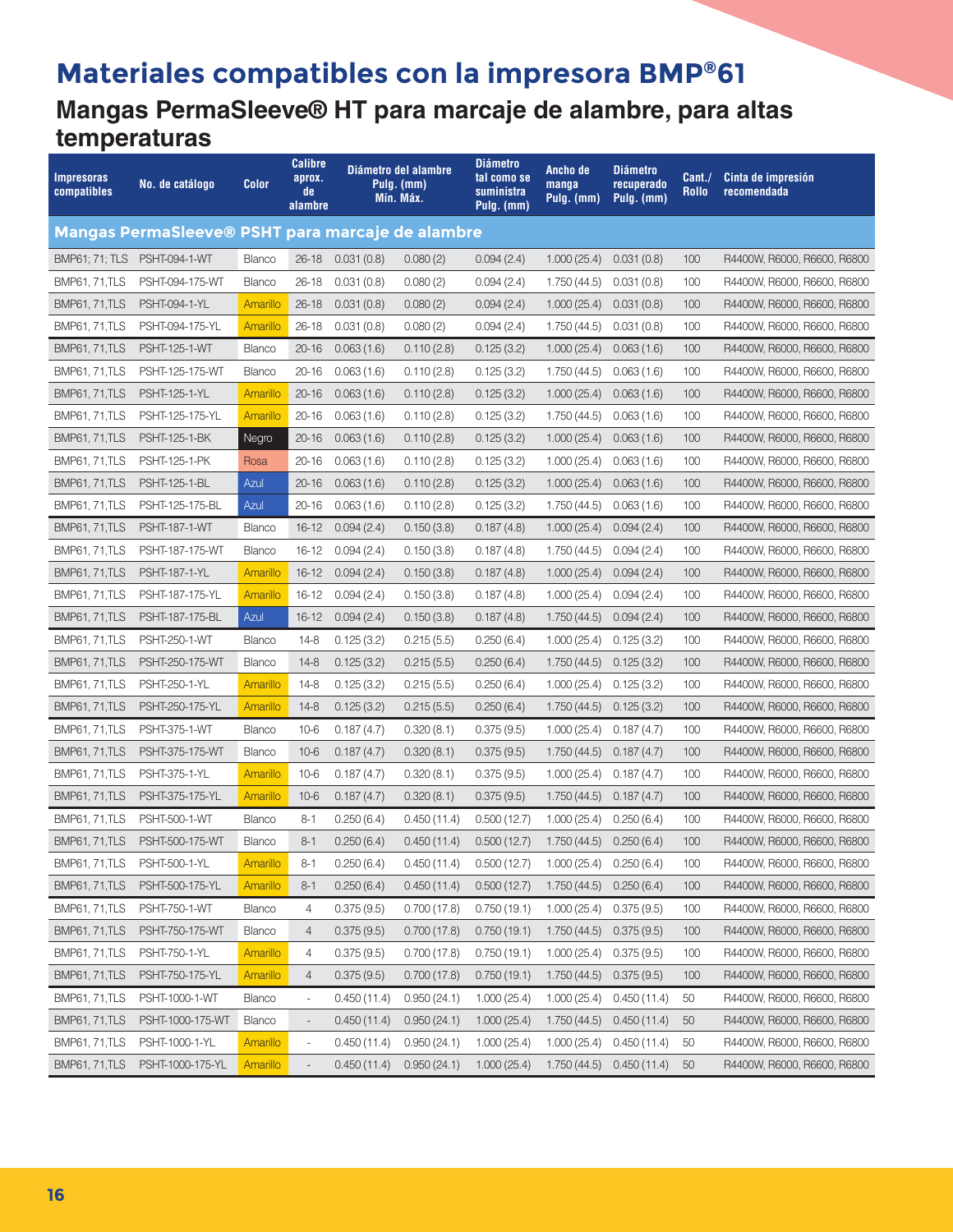#### **Mangas PermaSleeve® PSPT de poliolefina para marcaje de alambre**

| <b>Impresoras</b><br>compatibles | No. de catálogo                                  | <b>Color</b>  | <b>Calibre</b><br>aprox.<br>de<br>alambre |                           | Diámetro del alambre<br>Pulg. (mm)<br>Mín. Máx. | <b>Diámetro</b><br>tal como se<br>suministra<br>Pulg. (mm) | Ancho de<br>manga<br>Pulg. (mm) | <b>Diámetro</b><br>recuperado<br>Pulg. (mm) | Cant./<br><b>Rollo</b> | Cinta de impresión recomendada     |
|----------------------------------|--------------------------------------------------|---------------|-------------------------------------------|---------------------------|-------------------------------------------------|------------------------------------------------------------|---------------------------------|---------------------------------------------|------------------------|------------------------------------|
|                                  | Mangas PermaSleeve® PSPT para marcaje de alambre |               |                                           |                           |                                                 |                                                            |                                 |                                             |                        |                                    |
|                                  | BMP61, 71, TLS PSPT-094-175-WT                   | <b>Blanco</b> | 28-18                                     | $0.023(0.6)$ $0.080(2)$   |                                                 | 0.094(2.4)                                                 | 1.750(44.5)                     | 0.023(0.6)                                  | 100                    | R4300, R4502S, R5000, R6600, R6700 |
| <b>BMP61, 71, TLS</b>            | PSPT-094-2-WT-R                                  | <b>Blanco</b> | 28-20                                     | 0.023(0.6)                | 0.080(2)                                        | 0.094(2.4)                                                 | 2.000(50.8)                     | 0.023(0.6)                                  | 70                     | R4300, R6600                       |
| <b>BMP61, 71, TLS</b>            | PSPT-094-1-YL                                    | Blanco        | $28 - 18$                                 | 0.023(0.6)                | 0.080(2)                                        | 0.094(2.4)                                                 | 1.000(25.4)                     | 0.023(0.6)                                  | 100                    | R4300, R4502S, R5000, R6600, R6700 |
| <b>BMP61, 71, TLS</b>            | PSPT-094-175-YL                                  | Amarillo      | 28-18                                     | 0.023(0.6)                | 0.080(2)                                        | 0.094(2.4)                                                 | 1.750(44.5)                     | 0.023(0.6)                                  | 100                    | R4300, R4502S, R5000, R6600, R6700 |
| <b>BMP61, 71, TLS</b>            | PSPT-094-2-YL-R                                  | Amarillo      | 28-20                                     | 0.023(0.6)                | 0.080(2)                                        | 0.094(2.4)                                                 | 2.000(50.8)                     | 0.023(0.6)                                  | 70                     | R4300, R6600                       |
| <b>BMP61, 71, TLS</b>            | PSPT-094-1-OR                                    | Anaranjado    | 28-18                                     | 0.023(0.6)                | 0.080(2)                                        | 0.094(2.4)                                                 | 1.000(25.4)                     | 0.023(0.6)                                  | 100                    | R4300, R4502S, R5000, R6600, R6700 |
| <b>BMP61, 71, TLS</b>            | PSPT-094-175-OR                                  | Anaranjado    | $28 - 18$                                 | 0.023(0.6)                | 0.080(2)                                        | 0.094(2.4)                                                 | 1.750(44.5)                     | 0.023(0.6)                                  | 100                    | R4300, R4502S, R5000, R6600, R6700 |
| <b>BMP61, 71, TLS</b>            | PSPT-094-1-BL                                    | Azul          | 28-18                                     | 0.023(0.6)                | 0.080(2)                                        | 0.094(2.4)                                                 | 1.000(25.4)                     | 0.023(0.6)                                  | 100                    | R4300, R4502S, R5000, R6600, R6700 |
| <b>BMP61, 71, TLS</b>            | PSPT-094-175-BL                                  | Azul          | 28-18                                     | 0.023(0.6)                | 0.080(2)                                        | 0.094(2.4)                                                 | 1.750(44.5)                     | 0.023(0.6)                                  | 100                    | R4300, R4502S, R5000, R6600, R6700 |
| <b>BMP61, 71, TLS</b>            | <b>PSPT-094-1-GR</b>                             | Verde         | $28 - 18$                                 | 0.023(0.6)                | 0.080(2)                                        | 0.094(2.4)                                                 | 1.000(25.4)                     | 0.023(0.6)                                  | 100                    | R4300, R4502S, R5000, R6600, R6700 |
| <b>BMP61, 71, TLS</b>            | PSPT-094-1-RD                                    | Rojo          | $28 - 18$                                 | 0.023(0.6)                | 0.080(2)                                        | 0.094(2.4)                                                 | 1.000(25.4)                     | 0.023(0.6)                                  | 100                    | R4300, R4502S, R5000, R6600, R6700 |
| <b>BMP61, 71, TLS</b>            | PSPT-094-2-BK-R                                  | Negro         | 28-20                                     | 0.023(0.6)                | 0.080(2)                                        | 0.094(2.4)                                                 | 2.000(50.8)                     | 0.023(0.6)                                  | 70                     | R6700                              |
| <b>BMP61, 71, TLS</b>            | PSPT-094-1-WT                                    | <b>Blanco</b> | 28-18                                     | 0.023(0.6)                | 0.080(2)                                        | 0.094(2.4)                                                 | 1.000(25.4)                     | 0.023(0.6)                                  | 100                    | R4300, R4502S, R5000, R6600, R6700 |
| <b>BMP61, 71, TLS</b>            | <b>PSPT-125-1-WT</b>                             | <b>Blanco</b> | 22-16                                     | 0.046(1.2)                | 0.110(2.8)                                      | 0.125(3.2)                                                 | 1.000(25.4)                     | 0.046(1.2)                                  | 100                    | R4300, R4502S, R5000, R6600, R6700 |
| <b>BMP61, 71, TLS</b>            | PSPT-125-175-WT                                  | <b>Blanco</b> | $22 - 16$                                 | 0.046(1.2)                | 0.110(2.8)                                      | 0.125(3.2)                                                 | 1.750 (44.5)                    | 0.046(1.2)                                  | 100                    | R4300, R4502S, R5000, R6600, R6700 |
| <b>BMP61, 71, TLS</b>            | PSPT-125-2-WT-R                                  | <b>Blanco</b> | 22-16                                     | 0.046(1.2)                | 0.110(2.8)                                      | 0.125(3.2)                                                 | 2.000(50.8)                     | 0.046(1.2)                                  | 70                     | R4300, R6600                       |
| <b>BMP61, 71, TLS</b>            | PSPT-125-1-YL                                    | Amarillo      | 22-16                                     | 0.046(1.2)                | 0.110(2.8)                                      | 0.125(3.2)                                                 | 1.000(25.4)                     | 0.046(1.2)                                  | 100                    | R4300, R4502S, R5000, R6600, R6700 |
| <b>BMP61, 71, TLS</b>            | PSPT-125-175-YL                                  | Amarillo      | $22 - 16$                                 | 0.046(1.2)                | 0.110(2.8)                                      | 0.125(3.2)                                                 | 1.750(44.5)                     | 0.046(1.2)                                  | 100                    | R4300, R4502S, R5000, R6600, R6700 |
| <b>BMP61, 71, TLS</b>            | PSPT-125-2-YL-R                                  | Amarillo      | $22 - 16$                                 | 0.046(1.2)                | 0.110(2.8)                                      | 0.125(3.2)                                                 | 2.000(50.8)                     | 0.046(1.2)                                  | 70                     | R4300, R6600                       |
| <b>BMP61, 71, TLS</b>            | PSPT-125-175-OR                                  | Anaranjado    | $22 - 16$                                 | 0.046(1.2)                | 0.110(2.8)                                      | 0.125(3.2)                                                 | 1.750(44.5)                     | 0.046(1.2)                                  | 100                    | R4300, R4502S, R5000, R6600, R6700 |
| <b>BMP61, 71, TLS</b>            | <b>PSPT-125-1-BL</b>                             | Azul          | $22 - 16$                                 | 0.046(1.2)                | 0.110(2.8)                                      | 0.125(3.2)                                                 | 1.000(25.4)                     | 0.046(1.2)                                  | 100                    | R4300, R4502S, R5000, R6600, R6700 |
| <b>BMP61, 71, TLS</b>            | PSPT-125-175-GR                                  | Verde         | $22 - 16$                                 | 0.046(1.2)                | 0.110(2.8)                                      | 0.125(3.2)                                                 | 1.750(44.5)                     | 0.046(1.2)                                  | 100                    | R4300, R4502S, R5000, R6600, R6700 |
| <b>BMP61, 71, TLS</b>            | PSPT-125-1-RD                                    | Rojo          | $22 - 16$                                 | 0.046(1.2)                | 0.110(2.8)                                      | 0.125(3.2)                                                 | 1.000(25.4)                     | 0.046(1.2)                                  | 100                    | R4300, R4502S, R5000, R6600, R6700 |
| <b>BMP61, 71, TLS</b>            | PSPT-125-1-BK                                    | Negro         | 22-16                                     | 0.046(1.2)                | 0.110(2.8)                                      | 0.125(3.2)                                                 | 1.000(25.4)                     | 0.046(1.2)                                  | 100                    | R4300, R4502S, R5000, R6600, R6700 |
| <b>BMP61, 71, TLS</b>            | PSPT-125-2-BK-R                                  | Negro         | $22 - 16$                                 | 0.046(1.2)                | 0.110(2.8)                                      | 0.125(3.2)                                                 | 2.000(50.8)                     | 0.046(1.2)                                  | 70                     | R6700                              |
| <b>BMP61.71.TLS</b>              | <b>PSPT-187-1-WT</b>                             | <b>Blanco</b> | 18-12                                     | 0.062(1.6)                | 0.150(3.8)                                      | 0.187(4.8)                                                 | 1.000(25.4)                     | 0.062(1.6)                                  | 100                    | R4300, R4502S, R5000, R6600, R6700 |
| <b>BMP61, 71, TLS</b>            | PSPT-187-175-WT                                  | <b>Blanco</b> | $18 - 12$                                 | 0.062(1.6)                | 0.150(3.8)                                      | 0.187(4.8)                                                 | 1.750(44.5)                     | 0.062(1.6)                                  | 100                    | R4300, R4502S, R5000, R6600, R6700 |
|                                  | BMP61, 71, TLS PSPT-187-2-WT-R                   | Blanco        | 20-10                                     | $0.062(1.6)$ $0.150(3.8)$ |                                                 | 0.187(4.8)                                                 | $2.000(50.8)$ $0.062(1.6)$      |                                             | 70                     | R4300, R6600                       |
| <b>BMP61, 71, TLS</b>            | PSPT-187-1-YL                                    | Amarillo      | $18 - 12$                                 | $0.062(1.6)$ $0.150(3.8)$ |                                                 | 0.187(4.8)                                                 | 1.000(25.4)                     | 0.062(1.6)                                  | 100                    | R4300, R4502S, R5000, R6600, R6700 |
| <b>BMP61, 71, TLS</b>            | PSPT-187-175-YL                                  | Amarillo      | 18-12                                     | 0.062(1.6)                | 0.150(3.8)                                      | 0.187(4.8)                                                 | 1.750 (44.5)                    | 0.062(1.6)                                  | 100                    | R4300, R4502S, R5000, R6600, R6700 |
| <b>BMP61, 71, TLS</b>            | PSPT-187-2-YL-R                                  | Amarillo      | $20 - 10$                                 | 0.062(1.6)                | 0.150(3.8)                                      | 0.187(4.8)                                                 | 2.000(50.8)                     | 0.062(1.6)                                  | 70                     | R4300, R6600                       |
| <b>BMP61, 71, TLS</b>            | PSPT-187-175-OR                                  | Anaranjado    | 18-12                                     | 0.062(1.6)                | 0.150(3.8)                                      | 0.187(4.8)                                                 | 1.750(44.5)                     | 0.062(1.6)                                  | 100                    | R4300, R4502S, R5000, R6600, R6700 |
| <b>BMP61, 71, TLS</b>            | PSPT-187-1-BL                                    | Azul          | $18 - 12$                                 | $0.062(1.6)$ $0.150(3.8)$ |                                                 | 0.187(4.8)                                                 | 1.000(25.4)                     | 0.062(1.6)                                  | 100                    | R4300, R4502S, R5000, R6600, R6700 |
| <b>BMP61, 71, TLS</b>            | <b>PSPT-187-1-VT</b>                             | Violeta       | 18-12                                     | 0.062(1.6)                | 0.150(3.8)                                      | 0.187(4.8)                                                 | 1.000(25.4)                     | 0.062(1.6)                                  | 100                    | R4300, R4502S, R5000, R6600, R6700 |
| <b>BMP61, 71, TLS</b>            | <b>PSPT-187-1-GR</b>                             | Verde         | $18 - 12$                                 | 0.062(1.6)                | 0.150(3.8)                                      | 0.187(4.8)                                                 | 1.000(25.4)                     | 0.062(1.6)                                  | 100                    | R4300, R4502S, R5000, R6600, R6700 |
| <b>BMP61, 71, TLS</b>            | PSPT-187-175-GR                                  | Verde         | 18-12                                     | 0.062(1.6)                | 0.150(3.8)                                      | 0.187(4.8)                                                 | 1.750 (44.5)                    | 0.062(1.6)                                  | 100                    | R4300, R4502S, R5000, R6600, R6700 |
| <b>BMP61, 71, TLS</b>            | PSPT-187-1-RD                                    | Rojo          | $18 - 12$                                 | 0.062(1.6)                | 0.150(3.8)                                      | 0.187(4.8)                                                 | 1.000(25.4)                     | 0.062(1.6)                                  | 100                    | R4300, R4502S, R5000, R6600, R6700 |
| BMP61, 71, TLS                   | PSPT-187-175-RD                                  | Rojo          | $18 - 12$                                 | 0.062(1.6)                | 0.150(3.8)                                      | 0.187(4.8)                                                 | $1.750(44.5)$ 0.062 (1.6)       |                                             | 100                    | R4300, R4502S, R5000, R6600, R6700 |
| <b>BMP61, 71, TLS</b>            | <b>PSPT-187-1-BK</b>                             | Negro         | $18 - 12$                                 | 0.062(1.6)                | 0.150(3.8)                                      | 0.187(4.8)                                                 | 1.000(25.4)                     | 0.062(1.6)                                  | 100                    | R4300, R4502S, R5000, R6600, R6700 |
| <b>BMP61, 71, TLS</b>            | PSPT-187-175-BK                                  | Negro         | $18 - 12$                                 | 0.062(1.6)                | 0.150(3.8)                                      | 0.187(4.8)                                                 | 1.750(44.5)                     | 0.062(1.6)                                  | 100                    | R4300, R4502S, R5000, R6600, R6700 |
| <b>BMP61, 71, TLS</b>            | PSPT-187-2-BK-R                                  | Negro         | $20 - 10$                                 |                           | $0.062(1.6)$ $0.150(3.8)$                       | 0.187(4.8)                                                 | $2.000(50.8)$ 0.062 $(1.6)$     |                                             | 70                     | R6700                              |

PermaSleeves PSPT continúan en la página siguiente.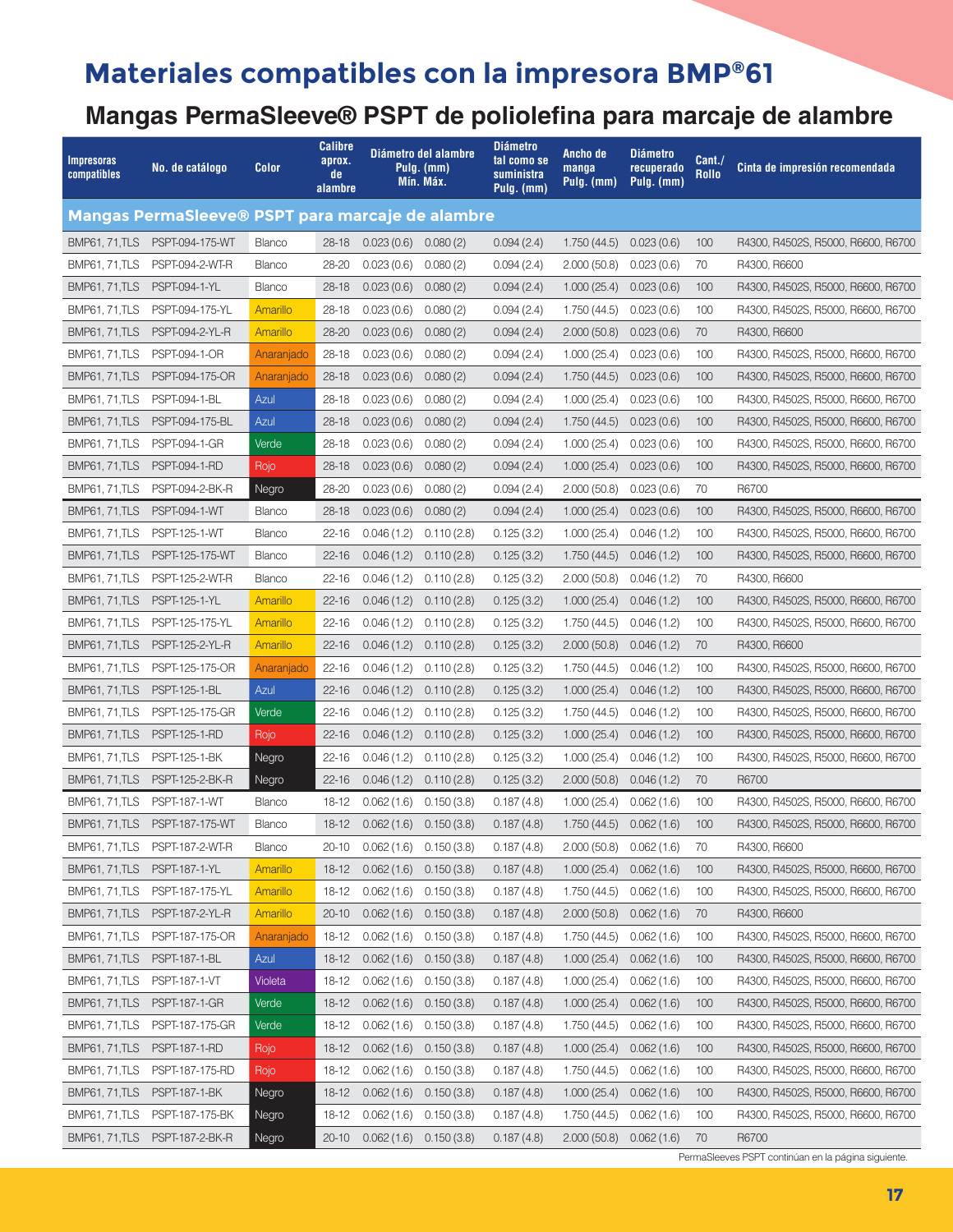#### **Mangas PermaSleeve® PSPT de poliolefina para marcaje de alambre (cont.)**

| <b>Impresoras</b><br>compatibles | No. de catálogo                                          | Color         | <b>Calibre</b><br>aprox.<br>de<br>alambre |                           | Diámetro del alambre<br>Pulg. (mm)<br>Mín. Máx. | <b>Diámetro</b><br>tal como se<br>suministra<br>Pulg. (mm) | Ancho de<br>manga<br>Pulg. (mm) | <b>Diámetro</b><br>recuperado<br>Pulg. (mm) | Cant./<br>Rollo | Cinta de impresión recomendada     |
|----------------------------------|----------------------------------------------------------|---------------|-------------------------------------------|---------------------------|-------------------------------------------------|------------------------------------------------------------|---------------------------------|---------------------------------------------|-----------------|------------------------------------|
|                                  | Mangas PermaSleeve® PSPT para marcaje de alambre (cont.) |               |                                           |                           |                                                 |                                                            |                                 |                                             |                 |                                    |
| <b>BMP61, 71, TLS</b>            | <b>PSPT-250-1-WT</b>                                     | <b>Blanco</b> | $16 - 10$                                 | 0.094(2.4)                | 0.215(5.5)                                      | 0.250(6.4)                                                 | 1.000(25.4)                     | 0.094(2.4)                                  | 100             | R4300, R4502S, R5000, R6600, R6700 |
| <b>BMP61, 71, TLS</b>            | PSPT-250-175-WT                                          | Blanco        | $16 - 10$                                 | 0.094(2.4)                | 0.215(5.5)                                      | 0.250(6.4)                                                 | 1.750(44.5)                     | 0.094(2.4)                                  | 100             | R4300, R4502S, R5000, R6600, R6700 |
| <b>BMP61, 71, TLS</b>            | PSPT-250-2-WT-R                                          | <b>Blanco</b> | $16 - 8$                                  | 0.094(2.4)                | 0.215(5.5)                                      | 0.250(6.4)                                                 | 2.000(50.8)                     | 0.094(2.4)                                  | 70              | R4300, R6600                       |
| <b>BMP61, 71, TLS</b>            | PSPT-250-1-YL                                            | Amarillo      | $16 - 10$                                 | 0.094(2.4)                | 0.215(5.5)                                      | 0.250(6.4)                                                 | 1.000(25.4)                     | 0.094(2.4)                                  | 100             | R4300, R4502S, R5000, R6600, R6700 |
| <b>BMP61, 71, TLS</b>            | PSPT-250-175-YL                                          | Amarillo      | $16 - 10$                                 | 0.094(2.4)                | 0.215(5.5)                                      | 0.250(6.4)                                                 | 1.750(44.5)                     | 0.094(2.4)                                  | 100             | R4300, R4502S, R5000, R6600, R6700 |
| <b>BMP61, 71, TLS</b>            | PSPT-250-2-YL-R                                          | Amarillo      | $16 - 8$                                  | 0.094(2.4)                | 0.215(5.5)                                      | 0.250(6.4)                                                 | 2.000(50.8)                     | 0.094(2.4)                                  | 70              | R4300, R6600                       |
| <b>BMP61, 71, TLS</b>            | PSPT-250-1-OR                                            | Anaranjado    | $16 - 10$                                 | 0.094(2.4)                | 0.215(5.5)                                      | 0.250(6.4)                                                 | 1.000(25.4)                     | 0.094(2.4)                                  | 100             | R4300, R4502S, R5000, R6600, R6700 |
| <b>BMP61, 71, TLS</b>            | PSPT-250-175-OR                                          | Anaranjado    | $16 - 10$                                 | 0.094(2.4)                | 0.215(5.5)                                      | 0.250(6.4)                                                 | 1.750 (44.5)                    | 0.094(2.4)                                  | 100             | R4300, R4502S, R5000, R6600, R6700 |
| <b>BMP61, 71, TLS</b>            | PSPT-250-175-GR                                          | Verde         | $16 - 10$                                 | 0.094(2.4)                | 0.215(5.5)                                      | 0.250(6.4)                                                 | 1.750(44.5)                     | 0.094(2.4)                                  | 100             | R4300, R4502S, R5000, R6600, R6700 |
| <b>BMP61, 71, TLS</b>            | PSPT-250-1-PK                                            | Rosa          | $16 - 10$                                 | 0.094(2.4)                | 0.215(5.5)                                      | 0.250(6.4)                                                 | 1.000(25.4)                     | 0.094(2.4)                                  | 100             | R4300, R4502S, R5000, R6600, R6700 |
| <b>BMP61, 71, TLS</b>            | <b>PSPT-250-1-RD</b>                                     | Rojo          | $16 - 10$                                 | 0.094(2.4)                | 0.215(5.5)                                      | 0.250(6.4)                                                 | 1.000(25.4)                     | 0.094(2.4)                                  | 100             | R4300, R4502S, R5000, R6600, R6700 |
| <b>BMP61, 71, TLS</b>            | PSPT-250-175-RD                                          | Rojo          | $16 - 10$                                 | 0.094(2.4)                | 0.215(5.5)                                      | 0.250(6.4)                                                 | 1.750(44.5)                     | 0.094(2.4)                                  | 100             | R4300, R4502S, R5000, R6600, R6700 |
| <b>BMP61, 71, TLS</b>            | PSPT-250-1-BK                                            | Negro         | $16 - 10$                                 | 0.094(2.4)                | 0.215(5.5)                                      | 0.250(6.4)                                                 | 1.000(25.4)                     | 0.094(2.4)                                  | 100             | R4300, R4502S, R5000, R6600, R6700 |
| <b>BMP61, 71, TLS</b>            | PSPT-250-2-BK-R                                          | Negro         | $16 - 8$                                  | 0.094(2.4)                | 0.215(5.5)                                      | 0.250(6.4)                                                 | 2.000(50.8)                     | 0.094(2.4)                                  | 70              | R6700                              |
| <b>BMP61, 71.TLS</b>             | <b>PSPT-375-1-WT</b>                                     | <b>Blanco</b> | $12-6$                                    | 0.125(3.2)                | 0.320(8.1)                                      | 0.375(9.5)                                                 | 1.000(25.4)                     | 0.125(3.2)                                  | 100             | R4300, R4502S, R5000, R6600, R6700 |
| <b>BMP61, 71, TLS</b>            | PSPT-375-175-WT                                          | Blanco        | $12-6$                                    | 0.125(3.2)                | 0.320(8.1)                                      | 0.375(9.5)                                                 | 1.750(44.5)                     | 0.125(3.2)                                  | 100             | R4300, R4502S, R5000, R6600, R6700 |
| <b>BMP61, 71, TLS</b>            | PSPT-375-2-WT-R                                          | Blanco        | $12 - 4$                                  | 0.125(3.2)                | 0.320(8.1)                                      | 0.375(9.5)                                                 | 2.000(50.8)                     | 0.125(3.2)                                  | 70              | R4300, R6600                       |
| <b>BMP61, 71, TLS</b>            | PSPT-375-1-YL                                            | Amarillo      | $12-6$                                    | 0.125(3.2)                | 0.320(8.1)                                      | 0.375(9.5)                                                 | 1.000(25.4)                     | 0.125(3.2)                                  | 100             | R4300, R4502S, R5000, R6600, R6700 |
| <b>BMP61, 71, TLS</b>            | PSPT-375-175-YL                                          | Amarillo      | $12-6$                                    | 0.125(3.2)                | 0.320(8.1)                                      | 0.375(9.5)                                                 | 1.750(44.5)                     | 0.125(3.2)                                  | 100             | R4300, R4502S, R5000, R6600, R6700 |
| <b>BMP61, 71, TLS</b>            | PSPT-375-2-YL-R                                          | Amarillo      | $12 - 4$                                  | 0.125(3.2)                | 0.320(8.1)                                      | 0.375(9.5)                                                 | 2.000(50.8)                     | 0.125(3.2)                                  | 70              | R4300, R6600                       |
| <b>BMP61, 71, TLS</b>            | PSPT-375-1-OR                                            | Anaranjado    | $12-6$                                    | 0.125(3.2)                | 0.320(8.1)                                      | 0.375(9.5)                                                 | 1.000(25.4)                     | 0.125(3.2)                                  | 100             | R4300, R4502S, R5000, R6600, R6700 |
| <b>BMP61, 71, TLS</b>            | PSPT-375-175-OR                                          | Anaranjado    | $12-6$                                    | 0.125(3.2)                | 0.320(8.1)                                      | 0.375(9.5)                                                 | 1.750(44.5)                     | 0.125(3.2)                                  | 100             | R4300, R4502S, R5000, R6600, R6700 |
| <b>BMP61, 71, TLS</b>            | PSPT-375-1-BL                                            | Azul          | $12-6$                                    | 0.125(3.2)                | 0.320(8.1)                                      | 0.375(9.5)                                                 | 1.000(25.4)                     | 0.125(3.2)                                  | 100             | R4300, R4502S, R5000, R6600, R6700 |
| <b>BMP61, 71, TLS</b>            | PSPT-375-175-BL                                          | Azul          | $12-6$                                    | 0.125(3.2)                | 0.320(8.1)                                      | 0.375(9.5)                                                 | 1.750(44.5)                     | 0.125(3.2)                                  | 100             | R4300, R4502S, R5000, R6600, R6700 |
| <b>BMP61, 71, TLS</b>            | PSPT-375-175-GR                                          | Verde         | $12-6$                                    | 0.125(3.2)                | 0.320(8.1)                                      | 0.375(9.5)                                                 | 1.750(44.5)                     | 0.125(3.2)                                  | 100             | R4300, R4502S, R5000, R6600, R6700 |
| <b>BMP61, 71, TLS</b>            | PSPT-375-175-PK                                          | Rosa          | $12-6$                                    | 0.125(3.2)                | 0.320(8.1)                                      | 0.375(9.5)                                                 | 1.750(44.5)                     | 0.125(3.2)                                  | 100             | R4300, R4502S, R5000, R6600, R6700 |
| <b>BMP61, 71, TLS</b>            | <b>PSPT-375-1-RD</b>                                     | Rojo          | $12-6$                                    | 0.125(3.2)                | 0.320(8.1)                                      | 0.375(9.5)                                                 | 1.000(25.4)                     | 0.125(3.2)                                  | 100             | R4300, R4502S, R5000, R6600, R6700 |
| <b>BMP61, 71, TLS</b>            | PSPT-375-175-RD                                          | Rojo          | $12-6$                                    | 0.125(3.2)                | 0.320(8.1)                                      | 0.375(9.5)                                                 | 1.750 (44.5)                    | 0.125(3.2)                                  | 100             | R4300, R4502S, R5000, R6600, R6700 |
| BMP61, 71, TLS PSPT-375-1-GY     |                                                          | Gris          | $12-6$                                    | $0.125(3.2)$ $0.320(8.1)$ |                                                 | 0.375(9.5)                                                 | $1.000(25.4)$ 0.125 (3.2)       |                                             | 100             | R4300, R4502S, R5000, R6600, R6700 |
| <b>BMP61, 71, TLS</b>            | PSPT-375-2-BK-R                                          | Negro         | $12 - 4$                                  | 0.125(3.2)                | 0.320(8.1)                                      | 0.375(9.5)                                                 | 2.000(50.8)                     | 0.125(3.2)                                  | 70              | R6700                              |
| <b>BMP61, 71, TLS</b>            | PSPT-500-1-WT                                            | Blanco        | $8 - 1$                                   | 0.187(4.8)                | 0.450(11.4)                                     | 0.500(12.7)                                                | 1.000(25.4)                     | 0.187(4.8)                                  | 100             | R4300, R4502S, R5000, R6600, R6700 |
| <b>BMP61, 71, TLS</b>            | PSPT-500-175-WT                                          | Blanco        | $8 - 1$                                   | 0.187(4.8)                | 0.450(11.4)                                     | 0.500(12.7)                                                | 1.750 (44.5)                    | 0.187(4.8)                                  | 100             | R4300, R4502S, R5000, R6600, R6700 |
| <b>BMP61, 71, TLS</b>            | PSPT-500-2-WT-R                                          | Blanco        | $8 - 1$                                   | 0.187(4.8)                | 0.450(11.4)                                     | 0.500(12.7)                                                | 2.000(50.8)                     | 0.187(4.8)                                  | 70              | R4300, R6600                       |
| <b>BMP61, 71, TLS</b>            | PSPT-500-1-YL                                            | Amarillo      | $8 - 1$                                   | 0.187(4.8)                | 0.450(11.4)                                     | 0.500(12.7)                                                | 1.000(25.4)                     | 0.187(4.8)                                  | 100             | R4300, R4502S, R5000, R6600, R6700 |
| <b>BMP61, 71, TLS</b>            | PSPT-500-175-YL                                          | Amarillo      | $8 - 1$                                   | 0.187(4.8)                | 0.450(11.4)                                     | 0.500(12.7)                                                | $1.750(44.5)$ 0.187 $(4.8)$     |                                             | 100             | R4300, R4502S, R5000, R6600, R6700 |
| <b>BMP61, 71, TLS</b>            | PSPT-500-2-YL-R                                          | Amarillo      | $8 - 1$                                   | 0.187(4.8)                | 0.450(11.4)                                     | 0.500(12.7)                                                | 2.000(50.8)                     | 0.187(4.8)                                  | 70              | R4300, R6600                       |
| <b>BMP61, 71, TLS</b>            | PSPT-500-1-OR                                            | Anaranjado    | $8 - 1$                                   | 0.187(4.8)                | 0.450(11.4)                                     | 0.500(12.7)                                                | 1.000(25.4)                     | 0.187(4.8)                                  | 100             | R4300, R4502S, R5000, R6600, R6700 |
| <b>BMP61, 71, TLS</b>            | PSPT-500-175-BL                                          | Azul          | $8 - 1$                                   | 0.187(4.8)                | 0.450(11.4)                                     | 0.500(12.7)                                                | 1.750 (44.5)                    | 0.187(4.8)                                  | 100             | R4300, R4502S, R5000, R6600, R6700 |
| <b>BMP61, 71, TLS</b>            | PSPT-500-175-GR                                          | Verde         | $8 - 1$                                   | 0.187(4.8)                | 0.450(11.4)                                     | 0.500(12.7)                                                | 1.750(44.5)                     | 0.187(4.8)                                  | 100             | R4300, R4502S, R5000, R6600, R6700 |
| <b>BMP61, 71, TLS</b>            | PSPT-500-175-RD                                          | Rojo          | $8 - 1$                                   | 0.187(4.8)                | 0.450(11.4)                                     | 0.500(12.7)                                                | $1.750(44.5)$ 0.187 (4.8)       |                                             | 100             | R4300, R4502S, R5000, R6600, R6700 |
| <b>BMP61, 71, TLS</b>            | PSPT-500-175-BR                                          | Café          | $8 - 1$                                   | 0.187(4.8)                | 0.450(11.4)                                     | 0.500(12.7)                                                | 1.750 (44.5)                    | 0.187(4.8)                                  | 100             | R4300, R4502S, R5000, R6600, R6700 |
| <b>BMP61, 71, TLS</b>            | PSPT-500-175-BK                                          | Negro         | $8 - 1$                                   | 0.187(4.8)                | 0.450(11.4)                                     | 0.500(12.7)                                                | 1.750(44.5)                     | 0.187(4.8)                                  | 100             | R4300, R4502S, R5000, R6600, R6700 |
|                                  | BMP61, 71, TLS PSPT-500-2-BK-R                           | Negro         | $8 - 1$                                   |                           | $0.187(4.8)$ $0.450(11.4)$                      | 0.500(12.7)                                                | $2.000(50.8)$ 0.187 (4.8)       |                                             | 70              | R6700                              |

PermaSleeves PSPT continúan en la página siguiente.